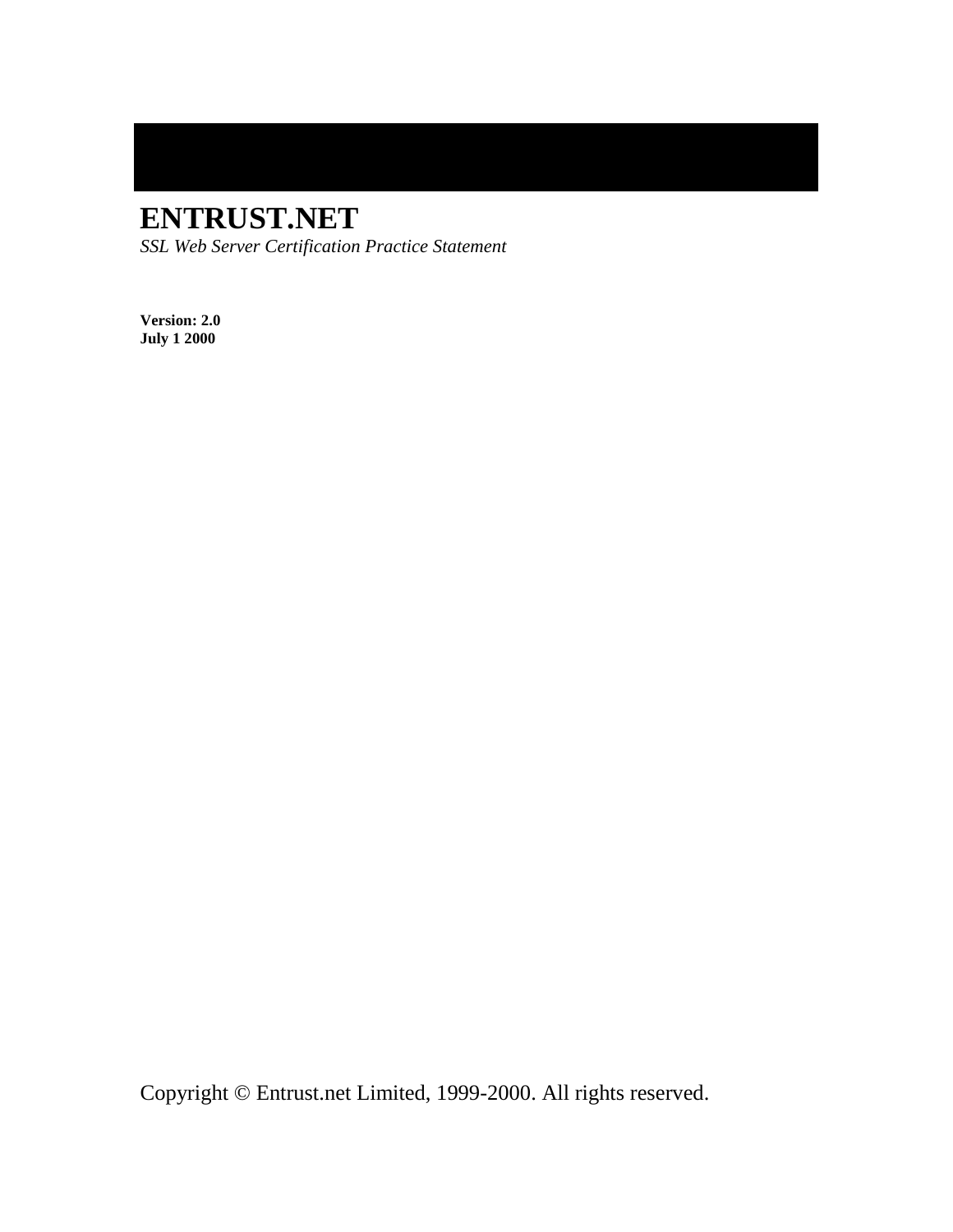## **Revision History**

| <i>Issue</i> | Date         | Changes in this Revision                        |
|--------------|--------------|-------------------------------------------------|
| 1.0          | May 26, 1999 | Initial version.                                |
| 2.0          | July 1, 2000 | Addition of provisions dealing with subordinate |
|              |              | entities (such as third party registration      |
|              |              | authorities) in the Entrust.net SSL Web Server  |
|              |              | public key infrastructure. Revision of numerous |
|              |              | other terms and conditions.                     |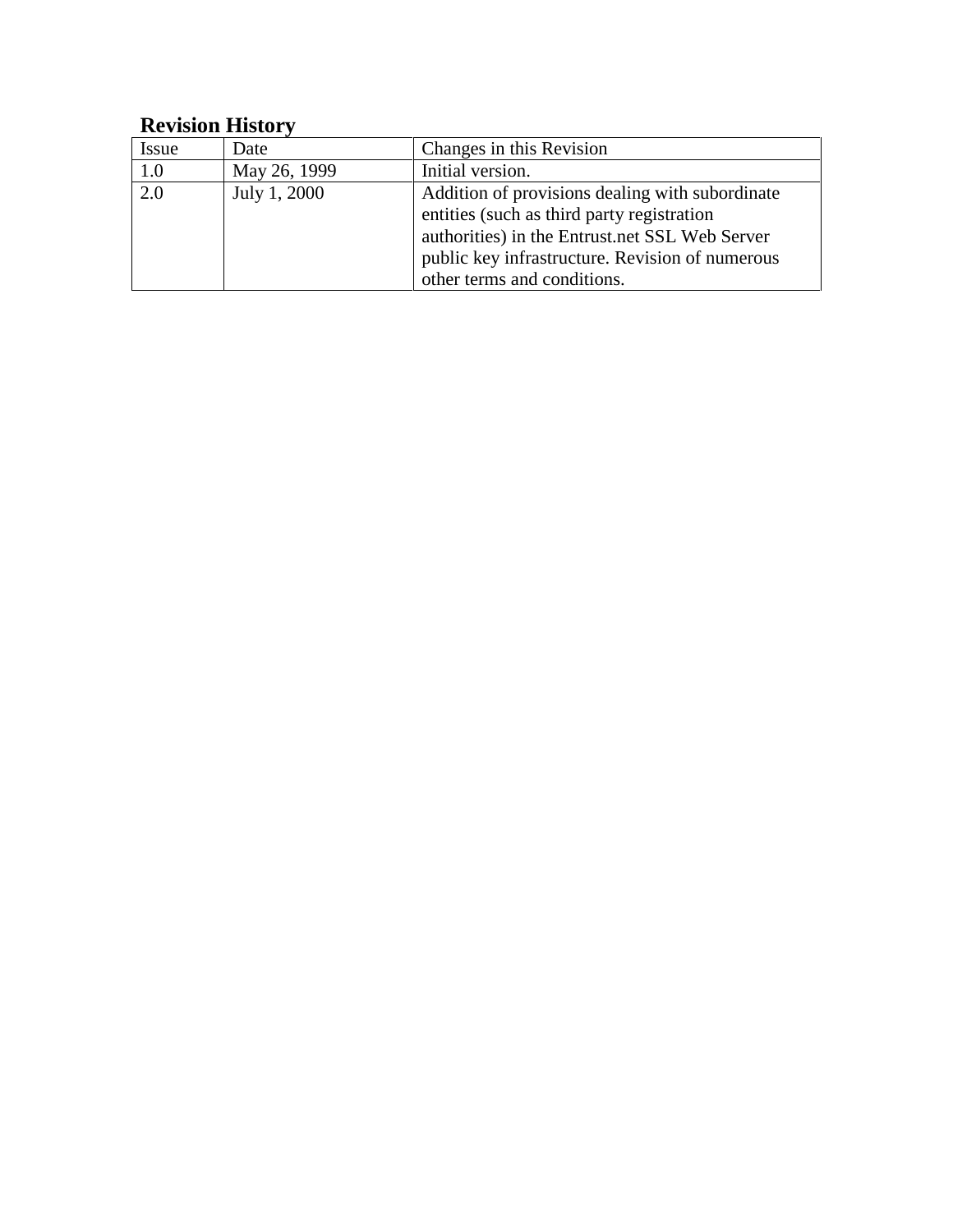## **TABLE OF CONTENTS**

| 1. |    |  |
|----|----|--|
|    |    |  |
|    |    |  |
|    |    |  |
|    |    |  |
|    |    |  |
|    |    |  |
|    |    |  |
|    |    |  |
|    |    |  |
|    |    |  |
| 2. |    |  |
|    |    |  |
|    |    |  |
|    |    |  |
|    |    |  |
|    |    |  |
|    |    |  |
|    |    |  |
|    |    |  |
|    |    |  |
|    |    |  |
|    |    |  |
|    |    |  |
|    |    |  |
|    |    |  |
|    |    |  |
|    |    |  |
|    |    |  |
|    |    |  |
|    |    |  |
|    |    |  |
|    |    |  |
|    |    |  |
|    |    |  |
|    |    |  |
|    |    |  |
|    |    |  |
|    |    |  |
|    |    |  |
|    |    |  |
|    |    |  |
|    |    |  |
|    |    |  |
|    |    |  |
|    |    |  |
|    |    |  |
|    | 21 |  |
|    |    |  |
|    |    |  |
|    |    |  |
|    |    |  |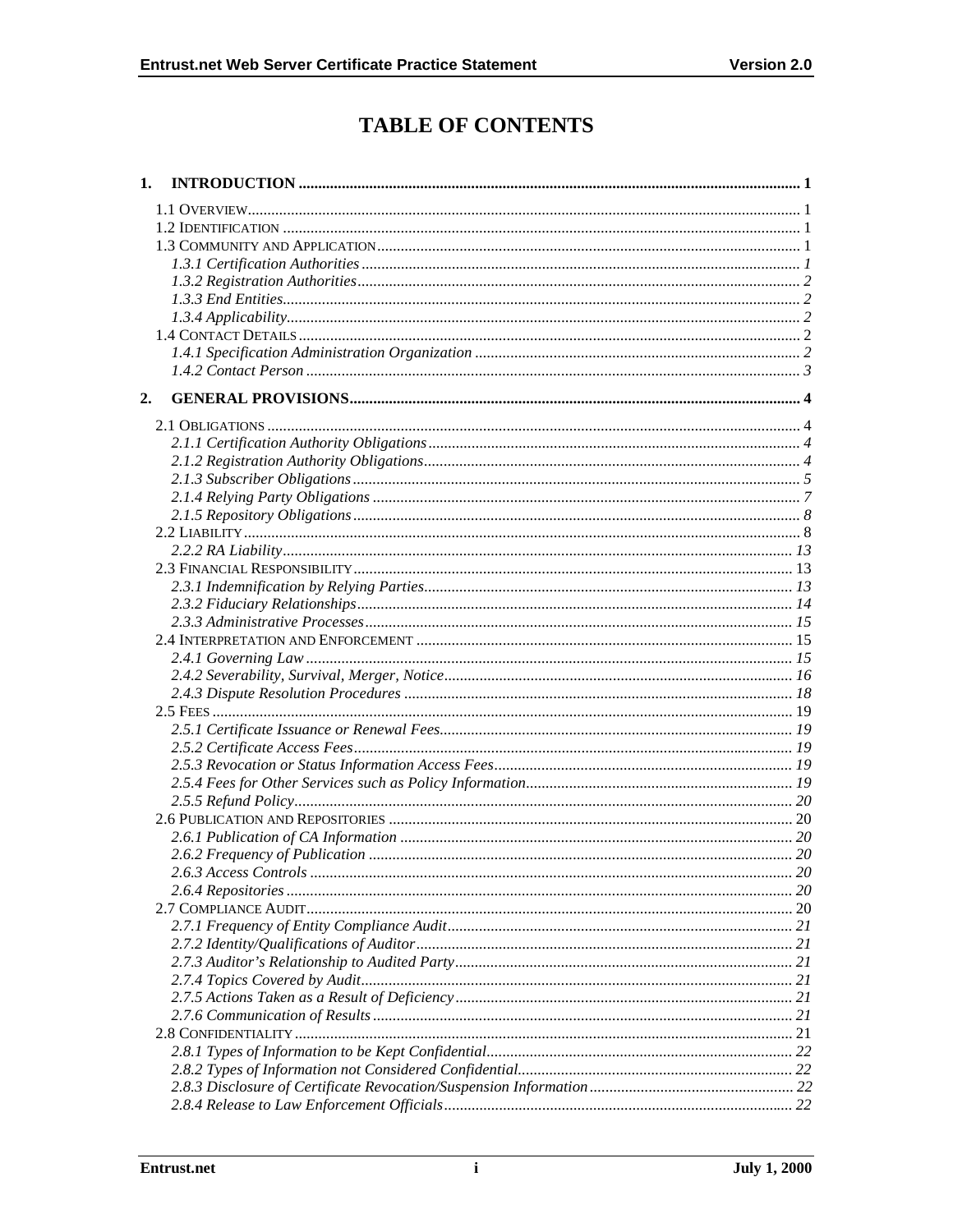| 3. |                                                                              |  |
|----|------------------------------------------------------------------------------|--|
|    |                                                                              |  |
|    |                                                                              |  |
|    |                                                                              |  |
|    |                                                                              |  |
|    |                                                                              |  |
|    |                                                                              |  |
|    |                                                                              |  |
|    |                                                                              |  |
|    |                                                                              |  |
|    |                                                                              |  |
|    |                                                                              |  |
|    |                                                                              |  |
|    |                                                                              |  |
|    |                                                                              |  |
|    |                                                                              |  |
| 4. |                                                                              |  |
|    |                                                                              |  |
|    |                                                                              |  |
|    |                                                                              |  |
|    |                                                                              |  |
|    |                                                                              |  |
|    |                                                                              |  |
|    |                                                                              |  |
|    |                                                                              |  |
|    |                                                                              |  |
|    |                                                                              |  |
|    |                                                                              |  |
|    |                                                                              |  |
|    |                                                                              |  |
|    |                                                                              |  |
|    |                                                                              |  |
|    |                                                                              |  |
|    |                                                                              |  |
|    |                                                                              |  |
|    | 4.4.14 Checking Requirements For Other Forms of Revocation Advertisements 31 |  |
|    |                                                                              |  |
|    |                                                                              |  |
|    |                                                                              |  |
|    |                                                                              |  |
|    |                                                                              |  |
|    |                                                                              |  |
| 5. | PHYSICAL, PROCEDURAL, AND PERSONNEL SECURITY CONTROLS 34                     |  |
|    |                                                                              |  |
|    |                                                                              |  |
|    |                                                                              |  |
|    |                                                                              |  |
|    |                                                                              |  |
| 6. |                                                                              |  |
|    |                                                                              |  |
|    |                                                                              |  |
|    |                                                                              |  |
|    |                                                                              |  |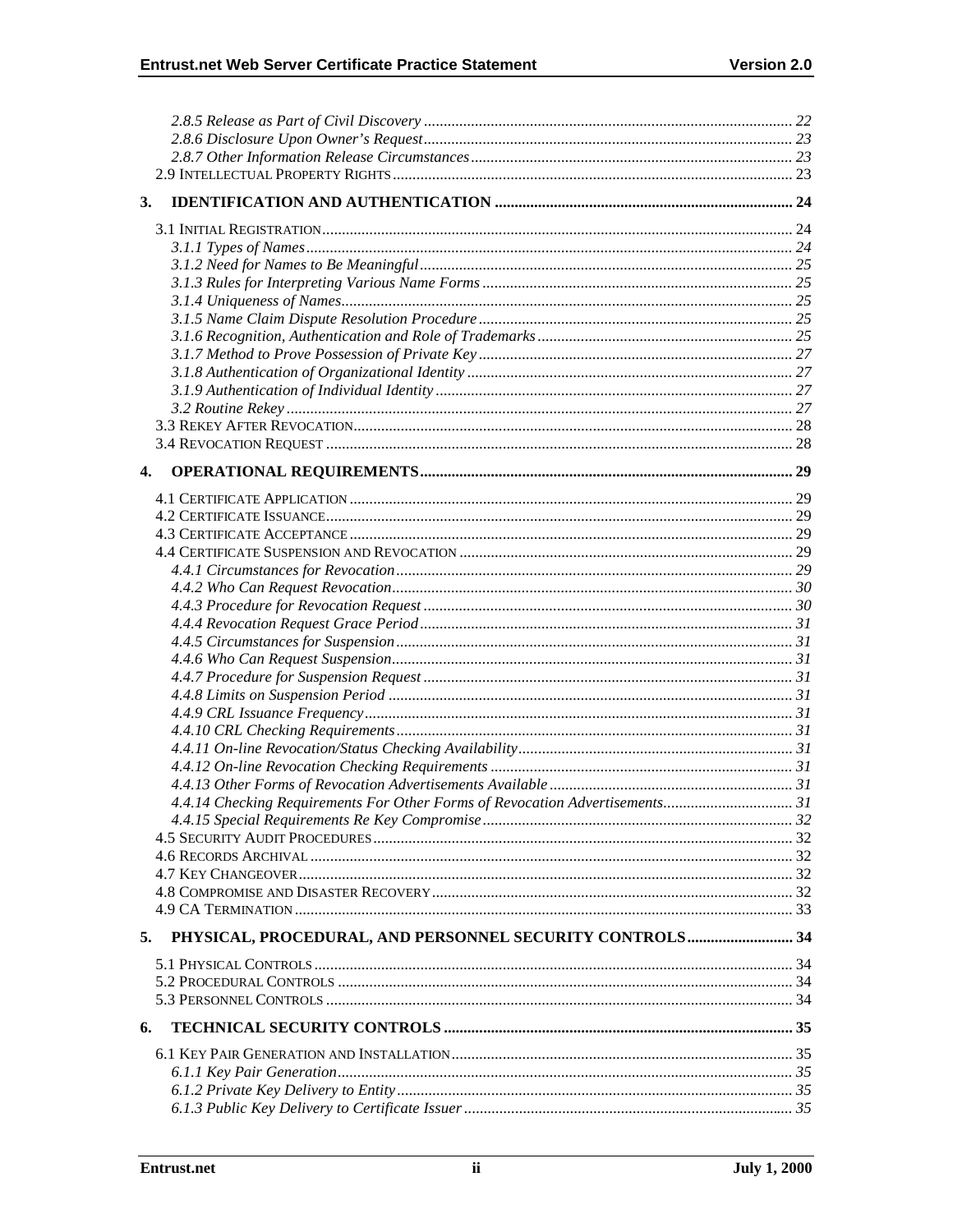| 7.             |  |
|----------------|--|
|                |  |
|                |  |
| 8.             |  |
| 81             |  |
|                |  |
|                |  |
|                |  |
| 9 <sub>1</sub> |  |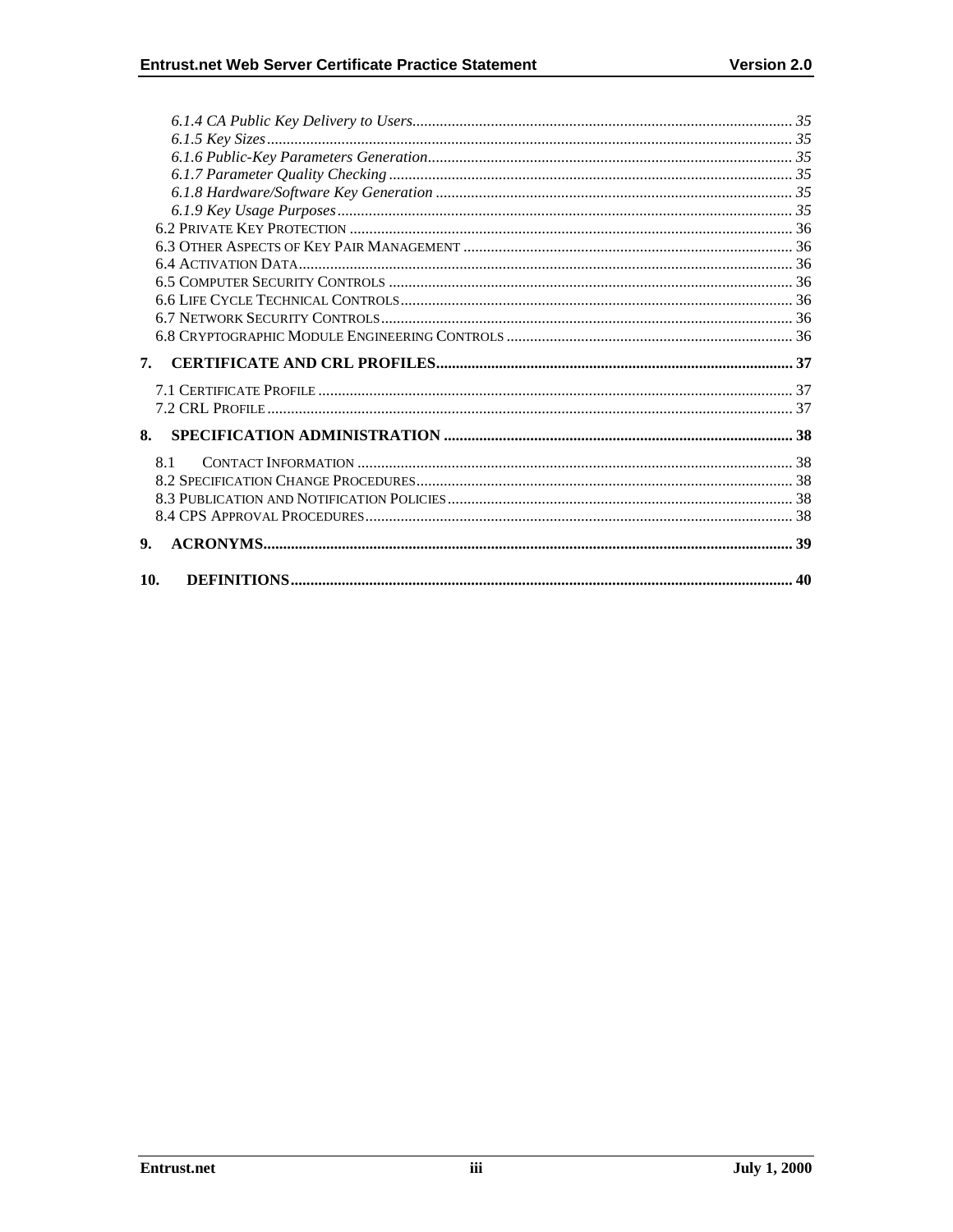## **1. Introduction**

The Entrust.net SSL Web Server Certification Authorities issue Entrust.net SSL Web Server Certificates to support more secure communications between World Wide Web servers and browsers using the Secure Sockets Layer protocol. Entrust.net uses Entrust Technologies' award winning Entrust/ $PK \Box \Box$  family of software products to provide standards-compliant digital certificates that enable more secure on-line communications.

## **1.1 Overview**

This Entrust.net SSL Web Server Certification Practice Statement describes the practices and procedures of (i) the Entrust.net SSL Web Server Certification Authorities, and (ii) Registration Authorities operating under the Entrust.net SSL Web Server Certification Authorities. This Entrust.net SSL Web Server Certification Practice Statement also describes the terms and conditions under which Entrust.net makes Certification Authority and Registration Authority services available in respect to Entrust.net SSL Web Server Certificates. This Entrust.net SSL Web Server Certification Practice Statement is applicable to all persons, entities, and organizations, including, without limitation, all Applicants, Subscribers, Relying Parties, Resellers, Co-marketers and any other persons, entities, or organizations that have a relationship with (i) Entrust.net in respect to Entrust.net SSL Web Server Certificates and/or any services provided by Entrust.net in respect to Entrust.net SSL Web Server Certificates, or (ii) any Registration Authorities operating under an Entrust.net SSL Web Server Certification Authorities, or any Resellers or Co-marketers providing any services in respect to Entrust.net SSL Web Server Certificates. This Entrust.net SSL Web Server Certification Practice Statement is incorporated by reference into all Entrust.net SSL Web Server Certificates issued by an Entrust.net SSL Web Server Certification Authorities. This Entrust.net SSL Web Server Certification Practice Statement provides Applicants, Subscribers, Relying Parties, Resellers, Comarketers and other persons, entities, and organizations with a statement of the practices and policies of the Entrust.net SSL Web Server Certification Authorities and also of the Registration Authorities operating under the Entrust.net SSL Web Server Certification Authorities. This Entrust.net SSL Web Server Certification Practice Statement also provides a statement of the rights and obligations of Entrust.net, any third parties that are operating Registration Authorities under the Entrust.net SSL Web Server Certification Authorities, Applicants, Subscribers, Relying Parties, Resellers, Co-marketers and any other persons, entities, or organizations that may use or rely on Entrust.net SSL Web Server Certificates or have a relationship with an Entrust.net SSL Web Server Certification Authority or a Registration Authority operating under an Entrust.net SSL Web Server Certification Authority in respect to Entrust.net SSL Web Server Certificates and/or any services in respect to Entrust.net SSL Web Server Certificates.

#### **1.2 Identification**

This document is called the Entrust.net SSL Web Server Certification Practice Statement.

#### **1.3 Community and Application**

Use of Entrust.net SSL Web Server Certificates is restricted to World Wide Web servers using the Secure Sockets Layer protocol. Any other use of Entrust.net SSL Web Server Certificates is prohibited.

#### **1.3.1 Certification Authorities**

In the Entrust.net SSL web server public-key infrastructure, Certification Authorities may accept CSRs and Public Keys from Applicants whose identity has been verified as provided herein by an Entrust.netoperated

Registration Authority or by an independent third-party Registration Authority operating under an Entrust.net SSL Web Server Certification Authority. If an Entrust.net SSL Web Server Certificate Application is verified, the verifying Registration Authority will send a request to an Entrust.net SSL Web Server Certification Authority for the issuance of an Entrust.net SSL Web Server Certificate. The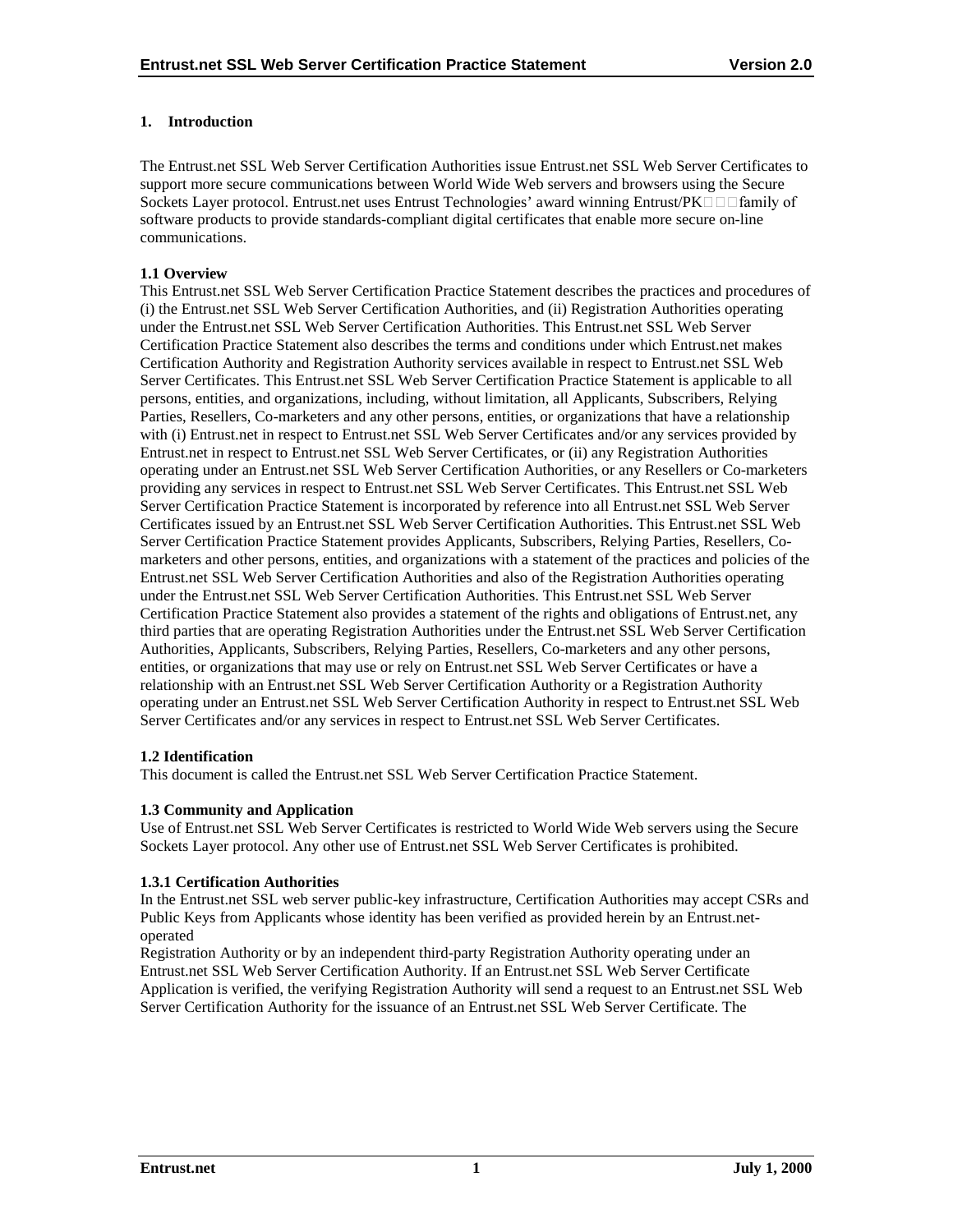Entrust.net SSL Web Server Certification Authority will create an Entrust.net SSL Web Server Certificate containing the Public Key and identification information contained in the request sent by the Registration Authority to that Entrust.net SSL Web Server Certification Authority. The Entrust.net SSL Web Server Certificate created in response to the request will be digitally signed by the Entrust.net SSL Web Server Certification Authority.

Only Certification Authorities authorized by Entrust.net are permitted to issue Entrust.net SSL Web Server Certificates. In the event that more than one Certification Authority is authorized to issue Entrust.net SSL Web Server Certificates, Entrust.net will post a list of authorized Certification Authorities in the Entrust.net Repository.

## **1.3.2 Registration Authorities**

In the Entrust.net SSL web server public-key infrastructure, Registration Authorities under the Entrust.net SSL Web Server Certification Authorities may accept Entrust.net SSL Web Server Certificate Applications from Applicants and perform a limited verification of the information contained in such Entrust.net SSL Web Server Certificate Applications. If the information provided is verified according to the procedures established by the Entrust.net Policy Authority, a Registration Authority operating under an Entrust.net SSL Web Server Certification Authority may send a request to such Entrust.net SSL Web Server Certification Authority to issue an Entrust.net SSL Web Server Certificate to the Applicant.

Only Registration Authorities authorized by Entrust.net are permitted to submit requests to an Entrust.net SSL Web Server Certification Authority for the issuance of Entrust.net SSL Web Server Certificates. In the event that more than one Registration Authority is authorized to perform this function for Entrust.net SSL Web Server Certificates, Entrust.net will post a list of authorized Registration Authorities in the Entrust.net Repository.

## **1.3.3 End Entities**

End entities for the Entrust.net SSL web server public-key infrastructure consist of:

1. **Applicants** - An Applicant is a person, entity, or organization that has applied for, but has not yet been issued an Entrust.net SSL Web Server Certificate.

2. **Subscribers** - A Subscriber is a person, entity, or organization that has been issued an Entrust.net SSL Web Server Certificate.

3. **Relying Parties** – A Relying Party is a person, entity, or organization that relies on or uses a Entrust.net SSL Web Server Certificate and/or any other information provided in an Entrust.net Repository to verify the identity and Public Key of a Subscriber and/or use such Public Key to send or receive encrypted communications to or from a Subscriber.

#### **1.3.4 Applicability**

This Entrust.net SSL Web Server Certification Practice Statement is applicable to Entrust.net SSL Web Server Certificates issued by Entrust.net SSL Web Server Certification Authorities. Entrust.net SSL Web Server Certificates are issued by Entrust.net SSL Web Server Certification Authorities for use by World Wide Web servers providing Secure Sockets Layer-based services. Entrust.net SSL Web Server Certificates conform to the  $X.509$  v3 standard with SSL extensions.

#### **1.4 Contact Details**

## **1.4.1 Specification Administration Organization**

The Entrust.net SSL Web Server Certification Practice Statement is administered by the Entrust.net Operational Authority and is based on the policies established by the Entrust.net Policy Authority.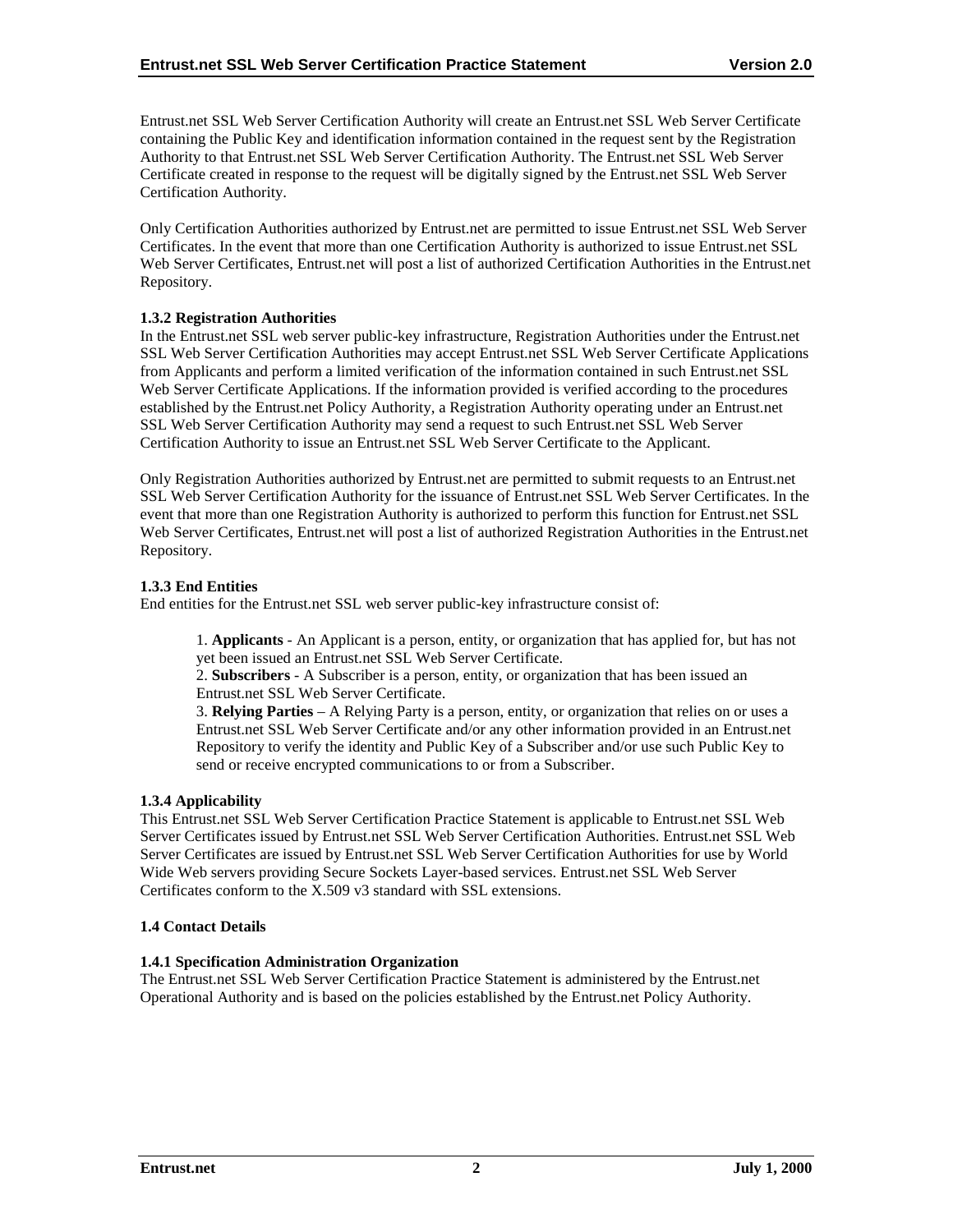## **1.4.2 Contact Person**

The contact information for questions about Entrust.net SSL Web Server Certificates is:

Entrust.net Inquiries 750 Heron Road, Suite E08 Ottawa, Ontario K1V 1A7 Tel: 1-877-368-7483 Fax: 1-877-839-3538 Email: tsite.entrust@Entrust.net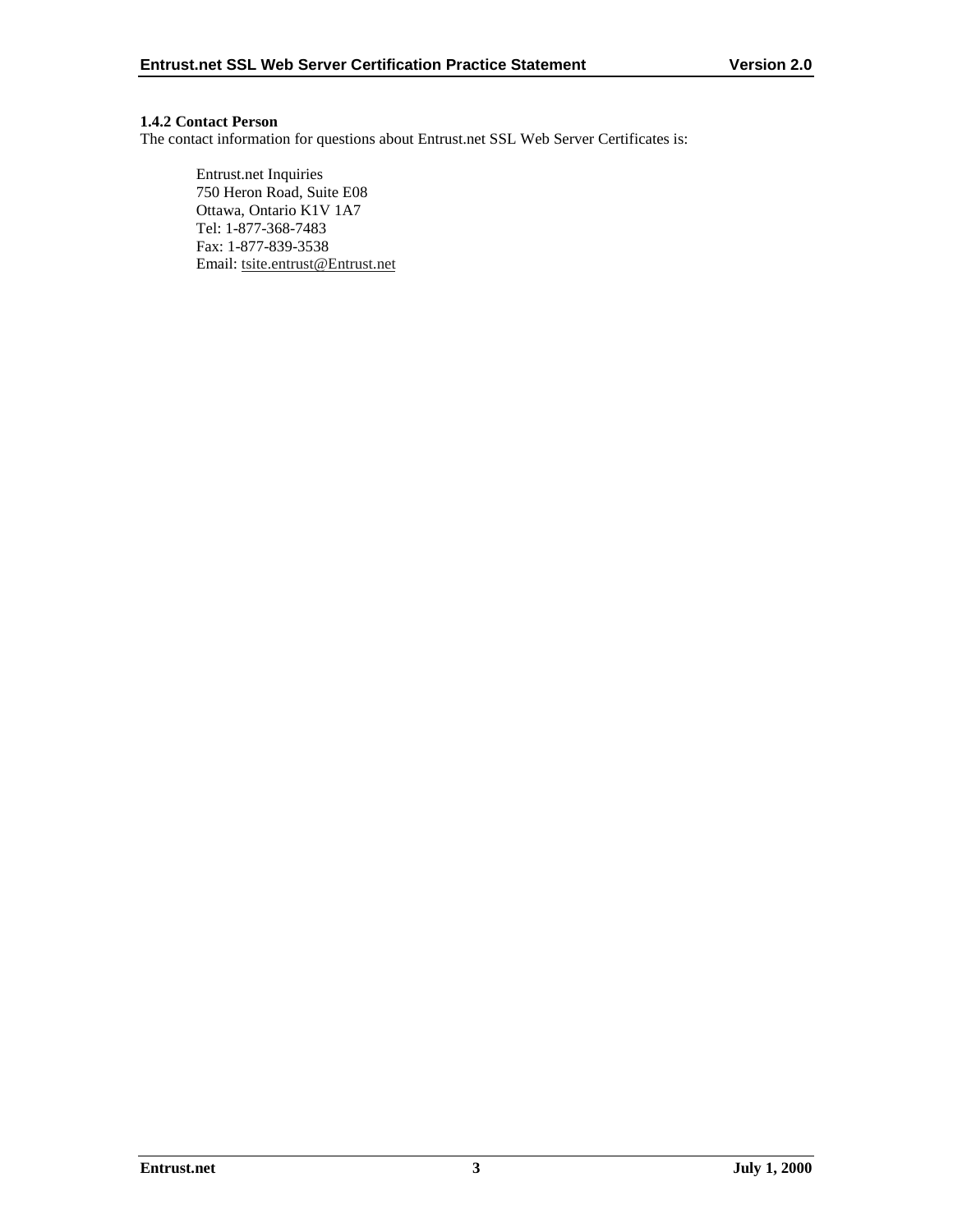## **2. General Provisions**

## **2.1 Obligations**

#### **2.1.1 Certification Authority Obligations**

An Entrust.net SSL Web Server Certification Authority shall:

- (i) provide Certification Authority services in accordance with the terms and conditions of the Entrust.net SSL Web Server Certification Practice Statement;
- (ii) upon receipt of a request from a Registration Authority operating under such Entrust.net SSL Web Server Certification Authority, issue an Entrust.net SSL Web Server Certificate in accordance with the terms and conditions of the Entrust.net SSL Web Server Certification Practice Statement;
- (iii) make available Entrust.net SSL Web Server Certificate revocation information by issuing Entrust.net SSL Web Server Certificates and by issuing and making available Entrust.net SSL Web Server Certificate CRLs in an Entrust.net Repository in accordance with the terms and conditions of the Entrust.net SSL Web Server Certification Practice Statement;
- (iv) issue and publish Entrust.net SSL Web Server Certificate CRLs on a regular schedule in accordance with the terms and conditions of the Entrust.net SSL Web Server Certification Practice Statement; and
- (v) upon receipt of a revocation request from a Registration Authority operating under such Entrust.net SSL Web Server Certification Authority, revoke the specified Entrust.net SSL Web Server Certificate in accordance with the terms and conditions of the Entrust.net SSL Web Server Certification Practice Statement.

In operating the Entrust.net SSL Web Server Certification Authorities, Entrust.net may use one or more representatives or agents to perform its obligations under the Entrust.net SSL Web Server Certification Practice Statement, any Subscription Agreements, or any Relying Party Agreements, provided that Entrust.net shall remain responsible for its performance.

## **2.1.2 Registration Authority Obligations**

A Registration Authority operating under an Entrust.net SSL Web Server Certification Authority shall:

- (i) receive Entrust.net SSL Web Server Certificate Applications in accordance with the terms and conditions of the Entrust.net SSL Web Server Certification Practice Statement;
- (ii) perform limited verification of information submitted by Applicants when applying for Entrust.net SSL Web Server Certificates, and if such verification is successful, submit a request to an Entrust.net SSL Web Server Certification Authority for the issuance of an Entrust.net SSL Web Server Certificate, all in accordance with the terms and conditions of the Entrust.net SSL Web Server Certification Practice Statement;
- (iii) receive and verify requests from Subscribers for the revocation of Entrust.net SSL Web Server Certificates, and if the verification of a revocation request is successful, submit a request to an Entrust.net SSL Web Server Certification Authority for the revocation of such Entrust.net SSL Web Server Certificate, all in accordance with the terms and conditions of the Entrust.net SSL Web Server Certification Practice Statement;
- (iv) notify Subscribers, in accordance with the terms and conditions of the Entrust.net SSL Web Server Certification Practice Statement, that an Entrust.net SSL Web Server Certificate has been issued to them; and
- (v) notify Subscribers, in accordance with the terms and conditions of the Entrust.net SSL Web Server Certification Practice Statement, that an Entrust.net SSL Web Server Certificate issued to them has been revoked or will soon expire.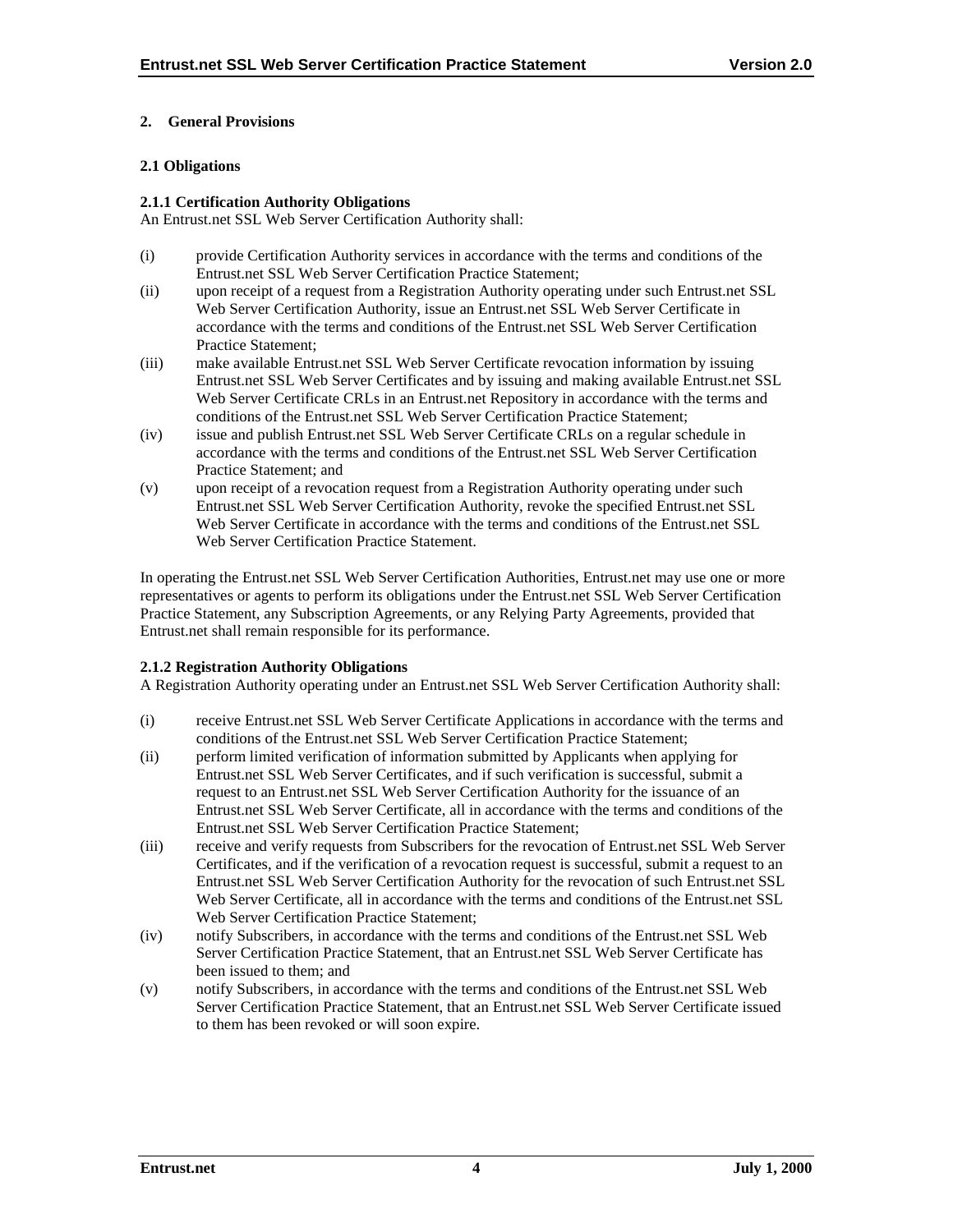Entrust.net may use one or more representatives or agents to perform its obligations in respect of an Entrust.net-operated Registration Authority under the Entrust.net SSL Web Server Certification Practice Statement, any Subscription Agreements, or any Relying Party Agreements, provided that Entrust.net shall remain responsible for the performance of such representatives or agents under the Entrust.net SSL Web Server Certification Practice Statement, any Subscription Agreements, or any Relying Party Agreements. Entrust.net may appoint independent third parties to act as Registration Authorities under an Entrust.net SSL Web Server Certification Authority. Such independent third-party Registration Authorities shall be responsible for their performance under the Entrust.net SSL Web Server Certification Practice Statement, any Subscription Agreements, or any Relying Party Agreements. Entrust.net shall not be responsible for the performance of such independent third-party Registration Authorities. Independent third-party Registration Authorities may use one or more representatives or agents to perform their obligations when acting as a Registration Authority under an Entrust.net SSL Web Server Certification Authority. Independent thirdparty Registration Authorities shall remain responsible for the performance of such representatives or agents under the Entrust.net SSL Web Server Certification Practice Statement, any Subscription Agreements, or any Relying Party Agreements. Entrust.net may appoint Resellers and Co-marketers for (i) Entrust.net SSL Web Server Certificates, and (ii) services provided in respect to Entrust.net SSL Web Server Certificates. Such Resellers and Co-marketers shall be responsible for their performance under the Entrust.net SSL Web Server Certification Practice Statement, any Subscription Agreements, or any Relying Party Agreements. Entrust.net shall not be responsible for the performance of any such Resellers and Comarketers. Resellers and Co-marketers may use one or more representatives or agents to perform their obligations under the Entrust.net SSL Web Server Certification Practice Statement, any Subscription Agreements, or any Relying Party Agreements. Resellers and Co-marketers shall remain responsible for the performance of such representatives or agents under the Entrust.net SSL Web Server Certification Practice Statement, any Subscription Agreements, or any Relying Party Agreements. Independent third-party Registration Authorities, Resellers, and Co-marketers shall be entitled to receive all of the benefit of all (i) disclaimers of representations, warranties, and conditions, (ii) limitations of liability, (iii) representations and warranties from Applicants, Subscribers, and Relying Parties, and (iv) indemnities from Applicants, Subscribers, and Relying Parties, set forth in this Entrust.net SSL Web Server Certification Practice Statement, any Subscription Agreements, and any Relying Party Agreements.

#### **2.1.3 Subscriber Obligations**

Subscribers and Applicants shall:

- (i) understand and, if necessary, receive proper education in the use of Public-Key cryptography and Certificates including Entrust.net SSL Web Server Certificates;
- (ii) provide, in any communications with Entrust.net or an independent third-party Registration Authority, correct information with no errors, misrepresentations, or omissions;
- (iii) generate a new, secure, and cryptographically sound Key Pair to be used in association with the Subscriber's Entrust.net SSL Web Server Certificate or Applicant's Entrust.net SSL Web Server Certificate Application;
- (iv) read and agree to all terms and conditions of the Entrust.net SSL Web Server Certification Practice Statement and Subscription Agreement;
- (v) refrain from modifying the contents of an Entrust.net SSL Web Server Certificate;
- (vi) use Entrust.net SSL Web Server Certificates exclusively for legal and authorized purposes in accordance with the terms and conditions of the Entrust.net SSL Web Server Certification Practice Statement and applicable laws;
- (vii) only use an Entrust.net SSL Web Server Certificate on behalf of the person, entity, or organization listed as the Subject in such Entrust.net SSL Web Server Certificate;
- (viii) protect the Subscriber's or Applicant's Private Keys by storing them either on a hardware token or a disk and further by storing that device separately from the Subscriber's or Applicant's computer, when not in use;
- (ix) notify Entrust.net or, if Applicant submitted its Entrust.net SSL Web Server Certificate Application to an independent third-party Registration Authority, such independent third-party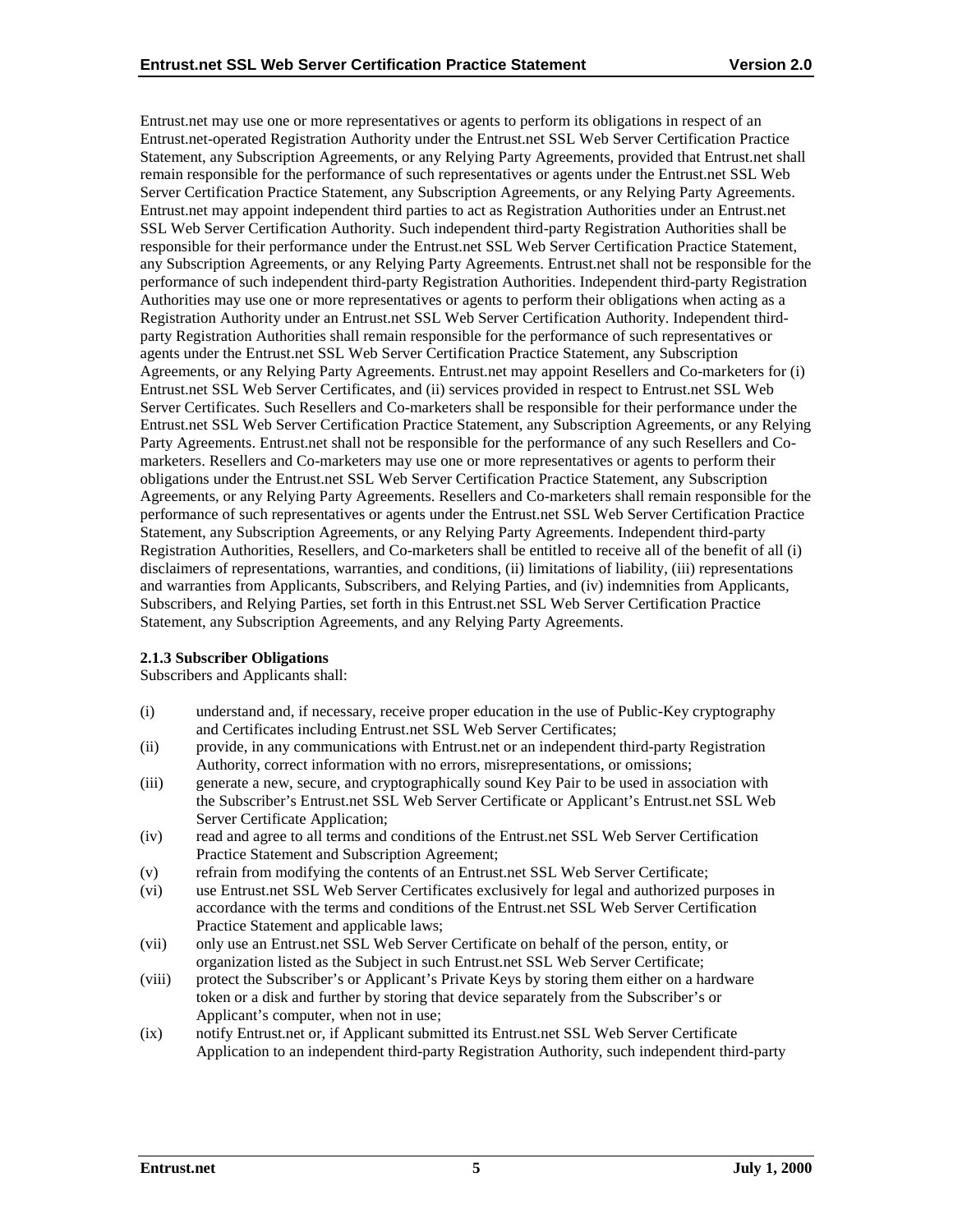Registration Authority, as soon as reasonably practicable of any change to any information included in the Applicant's Entrust.net SSL Web Server Certificate Application or any change in any circumstances that would make the information in the Applicant's Entrust.net SSL Web Server Certificate Application misleading or inaccurate;

- (ix) notify Entrust.net or, if Subscriber received its Entrust.net SSL Web Server Certificate through an independent third-party Registration Authority, such independent third-party Registration Authority, as soon as reasonably practicable of any change to any information included in the Subscriber's Entrust.net SSL Web Server Certificate or any change in any circumstances that would make the information in the Subscriber's Entrust.net SSL Web Server Certificate misleading or inaccurate;
- (xi) immediately cease to use an Entrust.net SSL Web Server Certificate if any information included in the Subscriber's Entrust.net SSL Web Server Certificate or if any change in any circumstances would make the information in the Subscriber's Entrust.net SSL Web Server Certificate misleading or inaccurate;
- (xii) notify Entrust.net or, if Subscriber received its Entrust.net SSL Web Server Certificate from an independent third-party Registration Authority, such independent third-party Registration Authority, immediately of any suspected or actual Compromise of the Subscriber's or Applicant's Private Keys and request the revocation of such Entrust.net SSL Web Server Certificate;
- (xiii) immediately cease to use the Subscriber's Entrust.net SSL Web Server Certificate upon (a) expiration or revocation of such Entrust.net SSL Web Server Certificate, or (b) any suspected or actual Compromise of the Private Key corresponding to the Public Key in such Entrust.net SSL Web Server Certificate, and remove such Entrust.net SSL Web Server Certificate from the devices and/or software in which it has been installed;
- (xiv) only use the Subscriber's Entrust.net SSL Web Server Certificate on one (1) World Wide Web server at any given time;
- (xv) refrain from using the Subscriber's Private Key corresponding to the Public Key in the Subscriber's Entrust.net SSL Web Server Certificate to sign other Certificates; and
- (xvi) use the Subscriber's or Applicant's own judgment about whether it is appropriate, given the level of security and trust provided by an Entrust.net SSL Web Server Certificate, to use an Entrust.net SSL Web Server Certificate in any given circumstance.

Entrust.net SSL Web Server Certificates and related information may be subject to export, import, and/or use restrictions. Subscribers shall comply with all laws and regulations applicable to a Subscriber's right to export, import, and/or use Entrust.net SSL Web Server Certificates or related information. Subscribers shall be responsible for procuring all required licenses and permissions for any export, import, and/or use of Entrust.net SSL Web Server Certificates or related information. Certain cryptographic techniques, software, hardware, and firmware ("Technology") that may be used in processing or in conjunction with Entrust.net SSL Web Server Certificates may be subject to export, import, and/or use restrictions. Subscribers shall comply with all laws and regulations applicable to a Subscriber's right to export, import, and/or use such Technology or related information. Subscribers shall be responsible for procuring all required licenses and permissions for any export, import, and/or use of such Technology or related information.

## **2.1.3.1 Subscriber and Applicant Representations and Warranties**

Subscribers and Applicants represent and warrant to Entrust.net that:

- (i) all information provided by the Subscriber or Applicant to Entrust.net or to any independent third-party Registration Authorities is correct and does not contain any errors, omissions, or misrepresentations;
- (ii) the Private Key corresponding to the Public Key submitted by the Subscriber and/or Applicant in connection with an Entrust.net SSL Web Server Certificate Application was created using sound cryptographic techniques and has not been Compromised;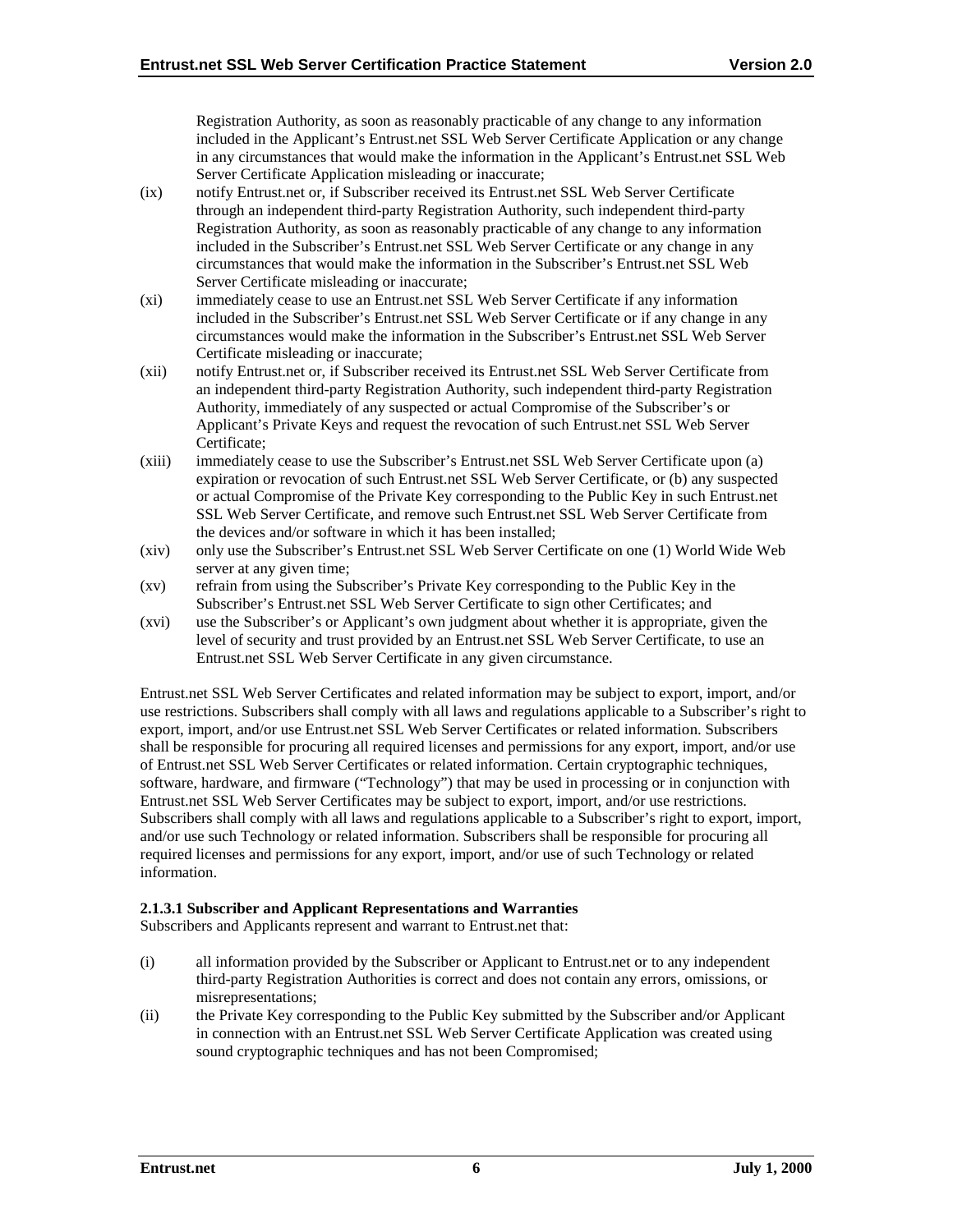- (iii) any information provided to Entrust.net or to any independent third-party Registration Authorities by the Subscriber and/or Applicant in connection with an Entrust.net SSL Web Server Certificate Application does not infringe, misappropriate, dilute, unfairly compete with, or otherwise violate the intellectual property, or other rights of any person, entity, or organization in any jurisdiction;
- (iv) the Applicant shall notify Entrust.net or, if the Applicant submitted its Entrust.net SSL Web Server Certificate Application to an independent third-party Registration Authority, such independent third-party Registration Authority, as soon as practicable if any information included in the Applicant's Entrust.net SSL Web Server Certificate Application changes or if any change in any circumstances would make the information in the Applicant's Entrust.net SSL Web Server Certificate Application misleading or inaccurate;
- (v) the Subscriber shall immediately cease to use the Subscriber's Entrust.net SSL Web Server Certificate if any information included in the Subscriber's Entrust.net SSL Web Server Certificate changes or if any change in any circumstances would make the information in the Subscriber's Entrust.net SSL Web Server Certificate misleading or inaccurate;
- (vi) the Subscriber shall immediately cease to use the Subscriber's Entrust.net SSL Web Server Certificate upon (a) expiration or revocation of such Entrust.net SSL Web Server Certificate, or (b) any suspected or actual Compromise of the Private Key corresponding to the Public Key in such Entrust.net SSL Web Server Certificate, and shall remove such Entrust.net SSL Web Server Certificate from the devices and/or software in which it has been installed; and
- (vii) the Subscriber and/or Applicant will not use Entrust.net SSL Web Server Certificates for any hazardous or unlawful (including tortious) activities.

#### **2.1.3.2 Subscriber Notice Requirements**

Subscriber shall display the following notice in a prominent location on Subscriber's World Wide Web site that may be viewed by Relying Parties (for example, in the "legal" or "disclaimers" section of Subscriber's World Wide Web site):

"Reliance on Entrust.net SSL Web Server Certificates is governed by the terms and conditions of the Entrust.net SSL Web Server Certification Practice Statement (www.entrust.net/CPS) and by the Relying Party Agreement (www.entrust.net/customer/relyingparty.htm). Reliance on an Entrust.net SSL Web Server Certificate shall constitute acceptance of the terms and conditions of the Entrust.net SSL Web Server Certification Practice Statement and the Relying Party Agreement."

#### **2.1.4 Relying Party Obligations**

Relying Parties shall:

- (i) understand and, if necessary, receive proper education in the use of Public-Key cryptography and Certificates including Entrust.net SSL Web Server Certificates;
- (ii) read and agree to all terms and conditions of the Entrust.net SSL Web Server Certification Practice Statement and the Relying Party Agreement;
- (iii) verify Entrust.net SSL Web Server Certificates, including use of CRLs, in accordance with the certification path validation procedure specified in ITU-T Rec. X.509:1997 | ISO/IEC 9594-8 (1997), taking into account any critical extensions and approved technical corrigenda as appropriate;
- (iv) trust and make use of an Entrust.net SSL Web Server Certificate only if the Entrust.net SSL Web Server Certificate has not expired or been revoked and if a proper chain of trust can be established to a trustworthy root; and
- (v) make their own judgment and rely on an Entrust.net SSL Web Server Certificate only if such reliance is reasonable in the circumstances, including determining whether such reliance is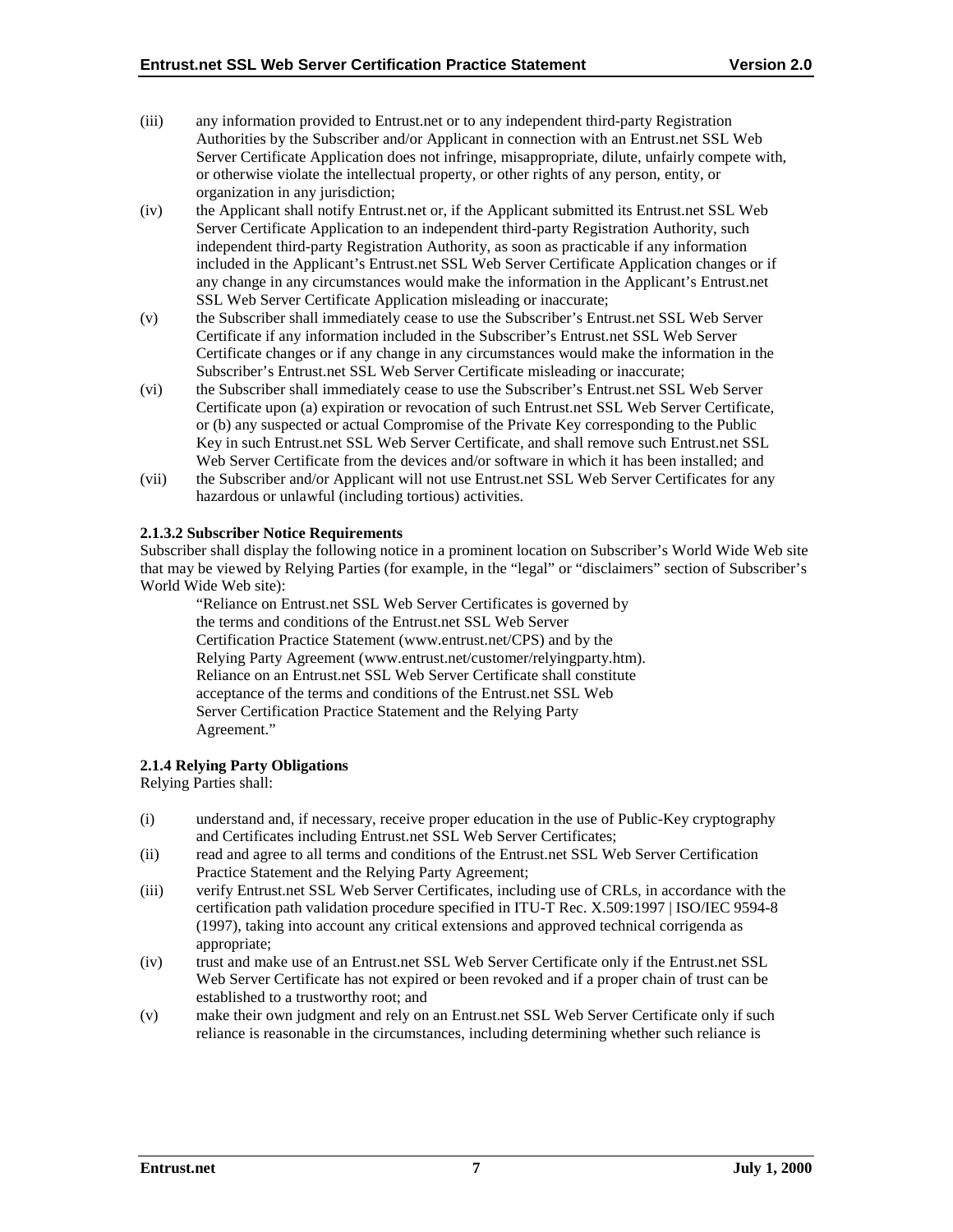reasonable given the nature of the security and trust provided by an Entrust.net SSL Web Server Certificate and the value of any transaction that may involve the use of an Entrust.net SSL Web Server Certificate.

Entrust.net SSL Web Server Certificates and related information may be subject to export, import, and/or use restrictions. Relying Parties shall comply with all laws and regulations applicable to a Relying Party's right to use Entrust.net SSL Web Server Certificates and/or related information. Relying Parties shall be responsible for procuring all required licenses and permissions for any export, import, and/or use of Entrust.net SSL Web Server Certificates and/or related information. Certain cryptographic techniques, software, hardware, and firmware ("Technology") that may be used in processing or in conjunction with Entrust.net SSL Web Server Certificates may be subject to export, import, and/or use restrictions. Relying Parties shall comply with all laws and regulations applicable to a Relying Party's right to export, import, and/or use such Technology or related information. Relying Parties shall be responsible for procuring all required licenses and permissions for any export, import, and/or use of such Technology or related information.

#### **2.1.4.1 Relying Party Representations and Warranties**

Relying Parties represent and warrant to Entrust.net that:

- (i) the Relying Party shall properly validate an Entrust.net SSL Web Server Certificate before making a determination about whether to rely on such Entrust.net SSL Web Server Certificate, including confirmation that the Entrust.net SSL Web Server Certificate has not expired or been revoked and that a proper chain of trust can be established to a trustworthy root;
- (ii) the Relying Party shall not rely on a revoked or expired Entrust.net SSL Web Server Certificate;
- (iii) the Relying Party shall not rely on an Entrust.net SSL Web Server Certificate that cannot be validated back to a trustworthy root;
- (iv) the Relying Party shall exercise its own judgment in determining whether it is reasonable under the circumstances to rely on an Entrust.net SSL Web Server Certificate, including determining whether such reliance is reasonable given the nature of the security and trust provided by an Entrust.net SSL Web Server Certificate and the value of any transaction that may involve the use of an Entrust.net SSL Web Server Certificate; and
- (v) the Relying Party shall not use an Entrust.net SSL Web Server Certificate for any hazardous or unlawful (including tortious) activities.

## **2.1.5 Repository Obligations**

An Entrust.net Repository shall:

- (i) make available, in accordance with the terms and conditions of the Entrust.net SSL Web Server Certification Practice Statement, Entrust.net SSL Web Server Certificate revocation information published by an Entrust.net SSL Web Server Certification Authority; and
- (ii) make available a copy of the Entrust.net SSL Web Server Certification Practice Statement and other information related to the products and services provided by Entrust.net SSL Web Server Certification Authorities and any Registration Authorities operating under the Entrust.net SSL Web Server Certification Authorities.

#### **2.2 Liability**

**THE MAXIMUM CUMULATIVE LIABILITY OF ENTRUST.NET, ANY INDEPENDENT THIRD-PARTY REGISTRATION AUTHORITIES OPERATING UNDER AN ENTRUST.NET SSL WEB SERVER CERTIFICATION AUTHORITY, RESELLERS, CO-MARKETERS OR ANY SUBCONTRACTORS, DISTRIBUTORS, AGENTS, SUPPLIERS, EMPLOYEES OR DIRECTORS OF ANY OF THE FOREGOING TO ANY APPLICANTS, SUBSCRIBERS, RELYING PARTIES**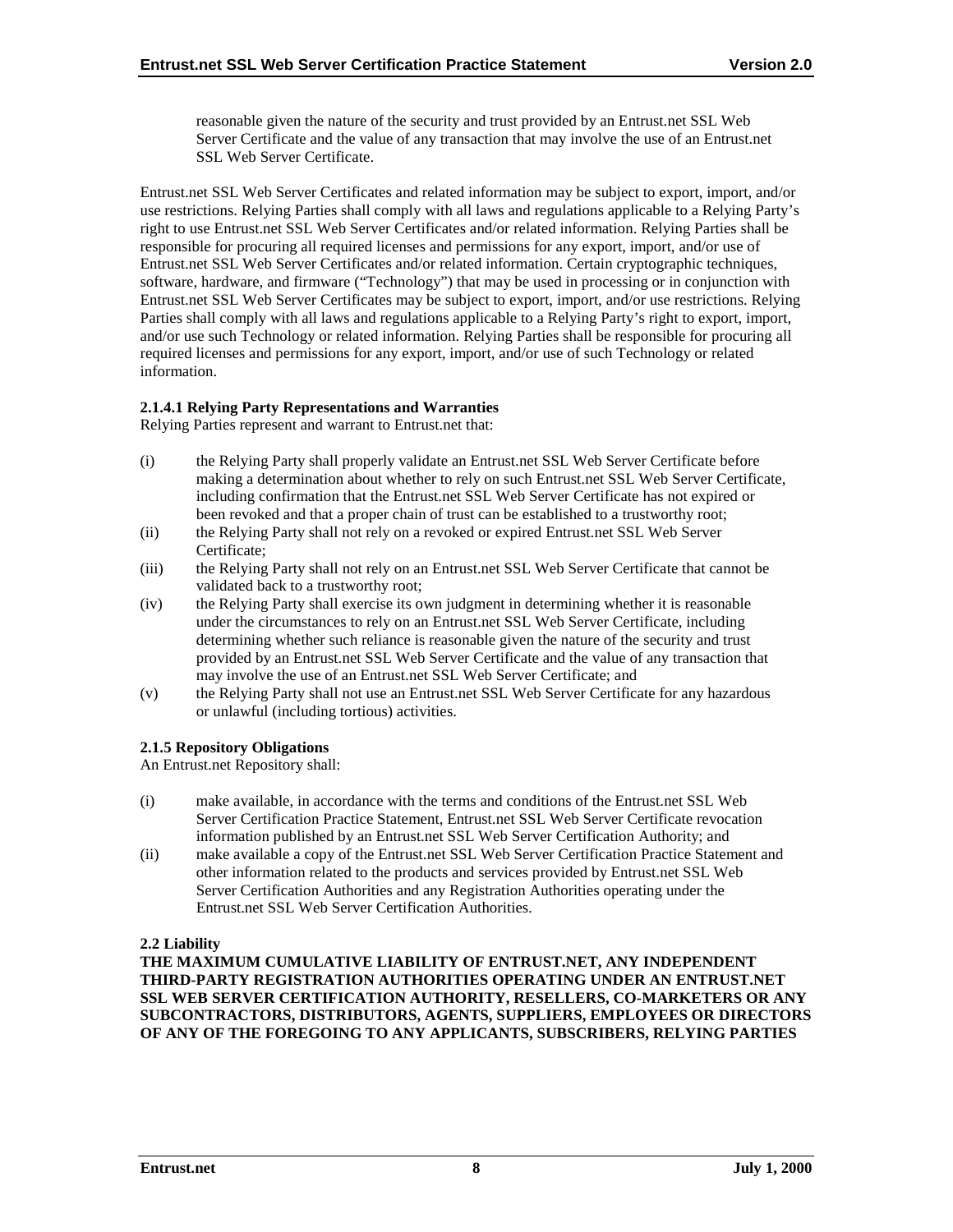**OR ANY OTHER PERSONS, ENTITIES, OR ORGANIZATIONS FOR ANY LOSSES, COSTS, EXPENSES, LIBILITIES, DAMAGES, CLAIMS, OR SETTLEMENT AMOUNTS ARISING OUT OF OR RELATING TO USE OF AN ENTRUST.NET SSL WEB SERVER CERTIFICATE OR ANY SERVICES PROVIDED IN RESPECT TO ANY ENTRUST.NET SSL WEB SERVER CERTIFICATES IS LIMITED BY THIS ENTRUST.NET SSL WEB SERVER CERTIFICATION PRACTICE STATEMENT. THIS ENTRUST.NET SSL WEB SERVER CERTIFICATION PRACTICE STATEMENT ALSO CONTAINS LIMITED WARRANTIES, LIMITATIONS ON LIABILITY, AND DISCLAIMERS OF REPRESENTATIONS, WARRANTIES AND CONDITIONS.**

## **2.2.1 CA Liability**

#### **2.2.1.1 Warranties and Limitations on Warranties**

Entrust.net makes the following limited warranties to Subscribers with respect to the operation of Entrust.net SSL Web Server Certification Authorities:

- (i) Entrust.net SSL Web Server Certification Authorities shall provide Repository services consistent with the practices and procedures set forth in this Entrust.net SSL Web Server Certification Practice Statement;
- (ii) Entrust.net SSL Web Server Certification Authorities shall perform Entrust.net SSL Web Server Certificate issuance consistent with the procedures set forth in this Entrust.net SSL Web Server Certification Practice Statement; and
- (iii) Entrust.net SSL Web Server Certification Authorities shall provide revocation services consistent with the procedures set forth in this Entrust.net SSL Web Server Certification Practice Statement.

Notwithstanding the foregoing, in no event does Entrust.net, any independent third-party Registration Authority operating under an Entrust.net SSL Web Server Certification Authority, or any Resellers, Comarketers, or any subcontractors, distributors, agents, suppliers, employees, or directors of any of the foregoing make any representations, or provide any warranties, or conditions to any Applicants, Subscribers, Relying Parties, or any other persons, entities, or organizations with respect to (i) the techniques used in the generation and storage of the Private Key corresponding to the Public Key in an Entrust.net SSL Web Server Certificate, including, whether such Private Key has been Compromised or was generated using sound cryptographic techniques, (ii) the reliability of any cryptographic techniques or methods used in conducting any act, transaction, or process involving or utilizing an Entrust.net SSL Web Server Certificate, (iii) any software whatsoever, or (iv) non-repudiation of any Entrust.net SSL Web Server Certificate or any transaction facilitated through the use of an Entrust.net SSL Web Server Certificate, since such determination is a matter of applicable law.

Applicants, Subscribers, and Relying Parties acknowledge and agree that operations in relation to Entrust.net SSL Web Server Certificates and Entrust.net SSL Web Server Certificate Applications are dependent on the transmission of information over communication infrastructures such as, without limitation, the Internet, telephone and telecommunications lines and networks, servers, firewalls, proxies, routers, switches, and bridges ("Telecommunication Equipment") and that this Telecommunication Equipment is not under the control of Entrust.net or any independent third-party Registration Authority operating under an Entrust.net SSL Web Server Certification Authority, or any Resellers, Co-marketers, or any subcontractors, distributors, agents, suppliers, employees, or directors of any of the foregoing. Neither Entrust.net nor any independent third-party Registration Authority operating under an Entrust.net SSL Web Server Certification Authority, or any Resellers, Co-marketers, or any subcontractors, distributors, agents, suppliers, employees, or directors of any of the foregoing shall be liable for any error, failure, delay, interruption, defect, or corruption in relation to an Entrust.net SSL Web Server Certificate, an Entrust.net SSL Web Server Certificate CRL, or an Entrust.net SSL Web Server Certificate Application to the extent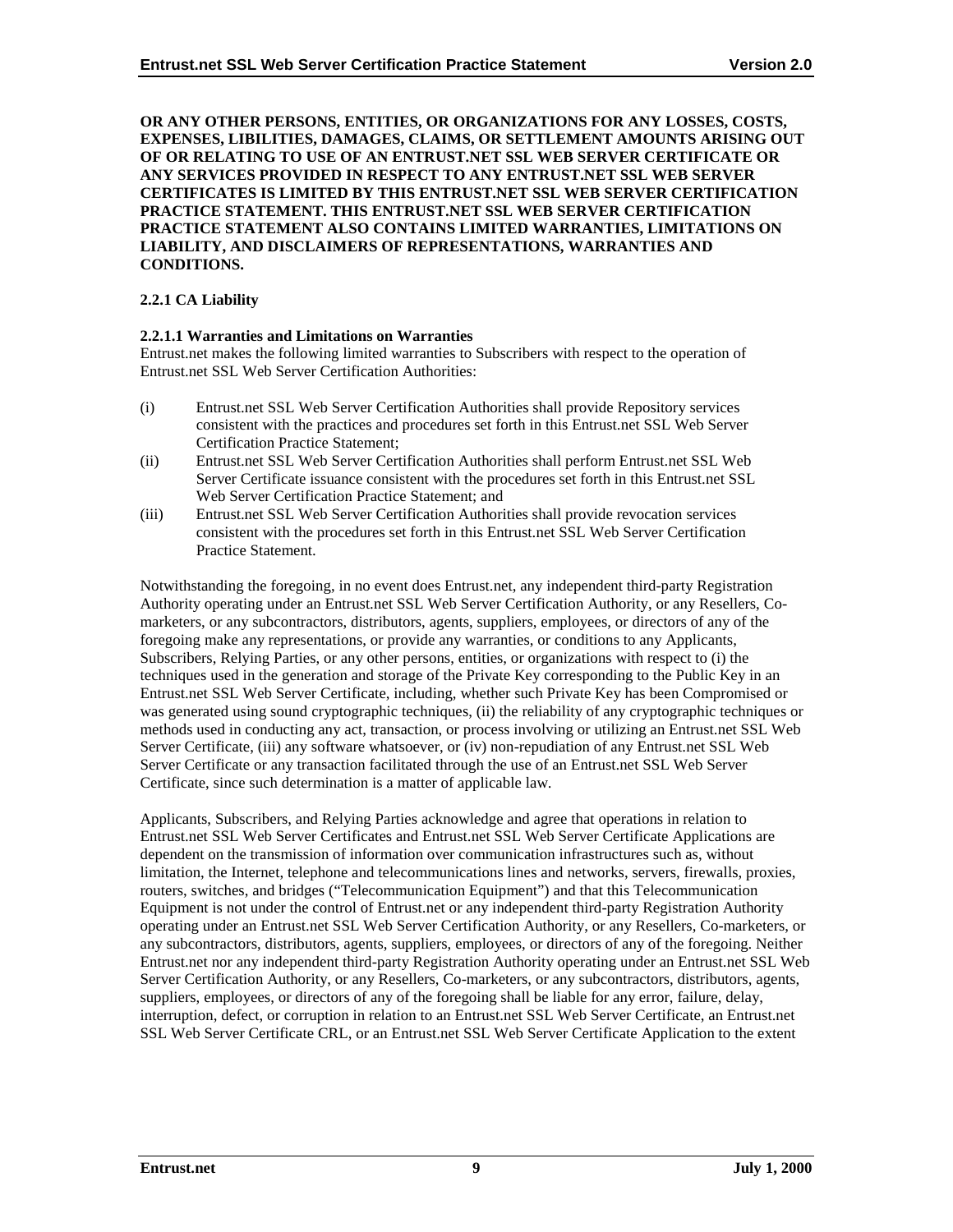that such error, failure, delay, interruption, defect, or corruption is caused by such Telecommunication Equipment.

#### **2.2.1.2 Disclaimers**

**EXCEPT AS SPECIFICALLY PROVIDED IN SECTION 2.2.1.1, NEITHER ENTRUST.NET NOR ANY INDEPENDENT THIRD-PARTY REGISTRATION AUTHORITY OPERATING UNDER AN ENTRUST.NET SSL WEB SERVER CERTIFICATION AUTHORITY, NOR ANY RESELLERS, CO-MARKETERS, OR ANY SUBCONTRACTORS, DISTRIBUTORS, AGENTS, SUPPLIERS, EMPLOYEES, OR DIRECTORS OF ANY OF THE FOREGOING MAKE ANY REPRESENTATIONS OR GIVE ANY WARRANTIES OR CONDITIONS, WHETHER EXPRESS, IMPLIED, STATUTORY, BY USAGE OF TRADE, OR OTHERWISE, AND ENTRUST.NET AND ALL INDEPENDENT THIRD-PARTY REGISTRATION AUTHORITIES OPERATING UNDER AN ENTRUST.NET SSL WEB SERVER CERTIFICATION AUTHORITY, AND ALL RESELLERS, CO-MARKETERS, AND ALL SUBCONTRACTORS, DISTRIBUTORS, AGENTS, SUPPLIERS, EMPLOYEES, AND DIRECTORS OF ANY OF THE FOREGOING SPECIFICALLY DISCLAIM ANY AND ALL REPRESENTATIONS, WARRANTIES, AND CONDITIONS OF MERCHANTABILITY, NON-INFRINGEMENT, TITLE, SATISFACTORY QUALITY, AND/OR FITNESS FOR A PARTICULAR PURPOSE.**

#### **2.2.1.3 Loss Limitations**

**IN NO EVENT SHALL THE TOTAL CUMULATIVE LIABILITY OF ENTRUST.NET, ANY INDEPENDENT THIRD-PARTY REGISTRATION AUTHORITY OPERATING UNDER AN ENTRUST.NET SSL WEB SERVER CERTIFICATION AUTHORITY, ANY RESELLERS, OR CO-MARKETERS, OR ANY SUBCONTRACTORS, DISTRIBUTORS, AGENTS, SUPPLIERS, EMPLOYEES, OR DIRECTORS OF ANY OF THE FOREGOING TO ANY APPLICANT, SUBSCRIBER, RELYING PARTY OR ANY OTHER PERSON, ENTITY, OR ORGANIZATION ARISING OUT OF OR RELATING TO ANY ENTRUST.NET SSL WEB SERVER CERTIFICATE OR ANY SERVICES PROVIDED IN RESPECT TO ENTRUST.NET SSL WEB SERVER CERTIFICATES, INCLUDING ANY USE OR RELIANCE ON ANY ENTRUST.NET SSL WEB SERVER CERTIFICATE, EXCEED ONE THOUSAND UNITED STATES DOLLARS (\$1000.00 U.S.) ("CUMULATIVE DAMAGE CAP"). THIS LIMITATION SHALL APPLY ON A PER ENTRUST.NET SSL WEB SERVER CERTIFICATE BASIS REGARDLESS OF THE NUMBER OF TRANSACTIONS OR CAUSES OF ACTION ARISING OUT OF OR RELATED TO SUCH ENTRUST.NET SSL WEB SERVER CERTIFICATE OR ANY SERVICES PROVIDED IN RESPECT TO SUCH ENTRUST.NET SSL WEB SERVER CERTIFICATE. THE FOREGOING LIMITATIONS SHALL APPLY TO ANY LIABILITY WHETHER BASED IN CONTRACT (INCLUDING FUNDAMENTAL BREACH), TORT (INCLUDING NEGLIGENCE), LEGISLATION OR ANY OTHER THEORY OF LIABILITY, INCLUDING ANY DIRECT, INDIRECT, SPECIAL, STATUTORY, PUNITIVE, EXEMPLARY, CONSEQUENTIAL, RELIANCE, OR INCIDENTAL DAMAGES.**

**IN THE EVENT THAT LIABILITY ARISING OUT OF OR RELATING TO AN ENTRUST.NET SSL WEB SERVER CERTIFICATE OR ANY SERVICES PROVIDED IN RESPECT TO AN ENTRUST.NET SSL WEB SERVER CERTIFICATE EXCEEDS THE CUMULATIVE DAMAGE CAP SET FORTH IN THIS SECTION ABOVE, THE AMOUNTS AVAILABLE UNDER THE CUMULATIVE DAMAGE CAP SHALL BE APPORTIONED FIRST TO THE EARLIEST CLAIMS TO ACHIEVE FINAL DISPUTE RESOLUTION UNLESS OTHERWISE ORDERED BY A COURT OF COMPETENT JURISDICTION. IN NO EVENT SHALL ENTRUST.NET OR ANY INDEPENDENT THIRD-PARTY REGISTRATION AUTHORITY OPERATING UNDER AN ENTRUST.NET SSL WEB SERVER CERTIFICATION AUTHORITY, OR ANY RESELLERS, CO-MARKETERS, OR ANY SUBCONTRACTORS, DISTRIBUTORS, AGENTS, SUPPLIERS, EMPLOYEES, OR DIRECTORS OF ANY OF THE FOREGOING BE OBLIGATED TO PAY**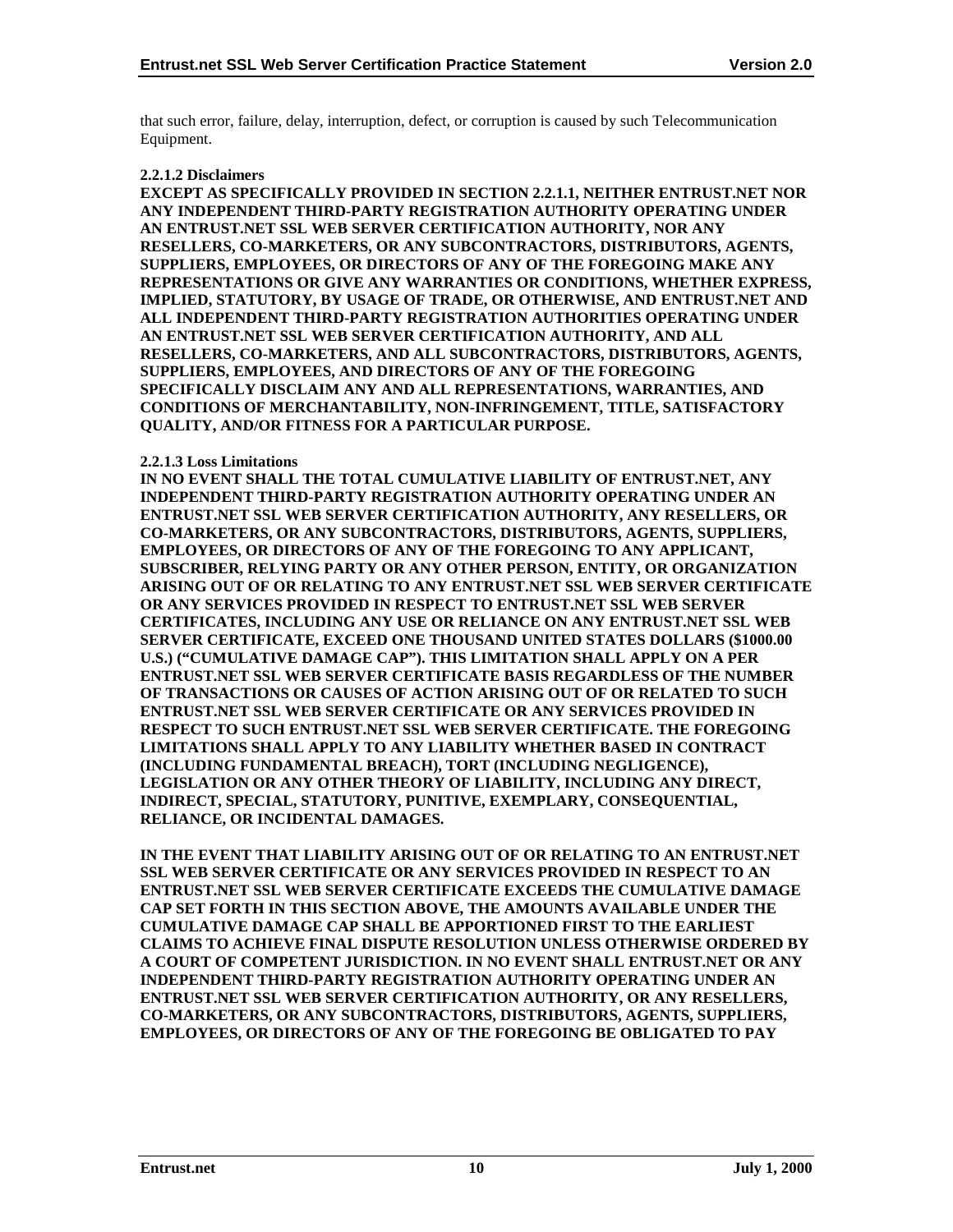**MORE THAN THE CUMULATIVE DAMAGE CAP FOR ANY ENTRUST.NET SSL WEB SERVER CERTIFICATE OR ANY SERVICES PROVIDED IN RESEPCT TO AN ENTRUST.NET SSL WEB SERVER CERTIFICATE REGARDLESS OF APPORTIONMENT AMONG CLAIMANTS.**

**IN NO EVENT SHALL ENTRUST.NET OR ANY INDEPENDENT THIRD-PARTY REGISTRATION AUTHORITY OPERATING UNDER AN ENTRUST.NET SSL WEB SERVER CERTIFICATION AUTHORITY, OR ANY RESELLERS, CO-MARKETERS, OR ANY SUBCONTRACTORS, DISTRIBUTORS, AGENTS, SUPPLIERS, EMPLOYEES, OR DIRECTORS OF ANY OF THE FOREGOING BE LIABLE FOR ANY INCIDENTAL, SPECIAL, STATUTORY, PUNITIVE, EXEMPLARY, INDIRECT, RELIANCE, OR CONSEQUENTIAL DAMAGES (INCLUDING, WITHOUT LIMITATION, DAMAGES FOR LOSS OF BUSINESS, LOSS OF BUSINESS OPPORTUNITIES, LOSS OF GOODWILL, LOSS OF PROFITS, BUSINESS INTERRUPTION, LOSS OF DATA, LOST SAVINGS OR OTHER SIMILAR PECUNIARY LOSS) WHETHER ARISING FROM CONTRACT (INCLUDING FUNDAMENTAL BREACH), TORT (INCLUDING NEGLIGENCE), LEGISLATION OR ANY OTHER THEORY OF LIABILITY.**

**THE FOREGOING LIMITATIONS SHALL APPLY NOTWITHSTANDING THE FAILURE OF ESSENTIAL PURPOSE OF ANY LIMITED REMEDY STATED HEREIN AND EVEN IF ENTRUST.NET OR ANY INDEPENDENT THIRD-PARTY REGISTRATION AUTHORITY OPERATING UNDER AN ENTRUST.NET SSL WEB SERVER CERTIFICATION AUTHORITY, OR ANY RESELLERS, CO-MARKETERS, OR ANY SUBCONTRACTORS, DISTRIBUTORS, AGENTS, SUPPLIERS, EMPLOYEES, OR DIRECTORS OF ANY OF THE FOREGOING HAVE BEEN ADVISED OF THE POSSIBILITY OF THOSE DAMAGES.**

**SOME JURISDICTIONS DO NOT ALLOW THE EXCLUSION OR LIMITATION OF LIABILITY FOR CONSEQUENTIAL OR INCIDENTAL DAMAGES, SO THESE LIMITATIONS SET FORTH ABOVE MAY NOT APPLY TO CERTAIN APPLICANTS, SUBSCRIBERS, RELYING PARTIES, OR OTHER PERSONS, ENTITIES, OR ORGANIZATIONS. THE DISCLAIMERS OF REPRESENTATIONS, WARRANTIES, AND CONDITIONS AND THE LIMITATIONS OF LIABILITY IN THIS ENTRUST.NET SSL WEB SERVER CERTIFICATION PRACTICE STATEMENT CONSTITUTE AN ESSENTIAL PART OF THE ENTRUST.NET SSL WEB SERVER CERTIFICATION PRACTICE STATEMENT, ANY SUBSCRIPTION AGREEMENTS, AND ANY RELYING PARTY AGREEMENTS. ALL APPLICANTS, SUBSCRIBERS, RELYING PARTIES, AND OTHER PERSONS, ENTITIES, AND ORGANIZATIONS ACKNOWLEDGE THAT BUT FOR THESE DISCLAIMERS OF REPRESENTATIONS, WARRANTIES, AND CONDITIONS AND LIMITATIONS OF LIABILITY, ENTRUST.NET WOULD NOT ISSUE ENTRUST.NET SSL WEB SERVER CERTIFICATES TO SUBSCRIBERS AND NEITHER ENTRUST.NET NOR ANY ANY INDEPENDENT THIRD-PARTY REGISTRATION AUTHORITIES OPERATING UNDER AN ENTRUST.NET SSL WEB SERVER CERTIFICATION AUTHORITY, NOR ANY RESELLERS, CO-MARKETERS, OR ANY SUBCONTRACTORS, DISTRIBUTORS, AGENTS, SUPPLIERS, EMPLOYEES, OR DIRECTORS OF ANY OF THE FOREGOING WOULD PROVIDE SERVICES IN RESPECT TO ENTRUST.NET SSL WEB SERVER CERTIFICATES AND THAT THESE PROVISIONS PROVIDE FOR A REASONABLE ALLOCATION OF RISK.**

## **2.2.1.4 Other Exclusions**

Without limitation, neither Entrust.net nor any independent third-party Registration Authorities operating under an Entrust.net SSL Web Server Certification Authority, nor any Resellers or Co-marketers, or any subcontractors, distributors, agents, suppliers, employees, or directors of any of the foregoing shall be liable to any Applicants, Subscribers, Relying Parties or any other person, entity, or organization for any losses, costs, expenses, liabilities, damages, claims, or settlement amounts arising out of or relating to use of an Entrust.net SSL Web Server Certificate or any services provided in respect to an Entrust.net SSL Web Server Certificate if: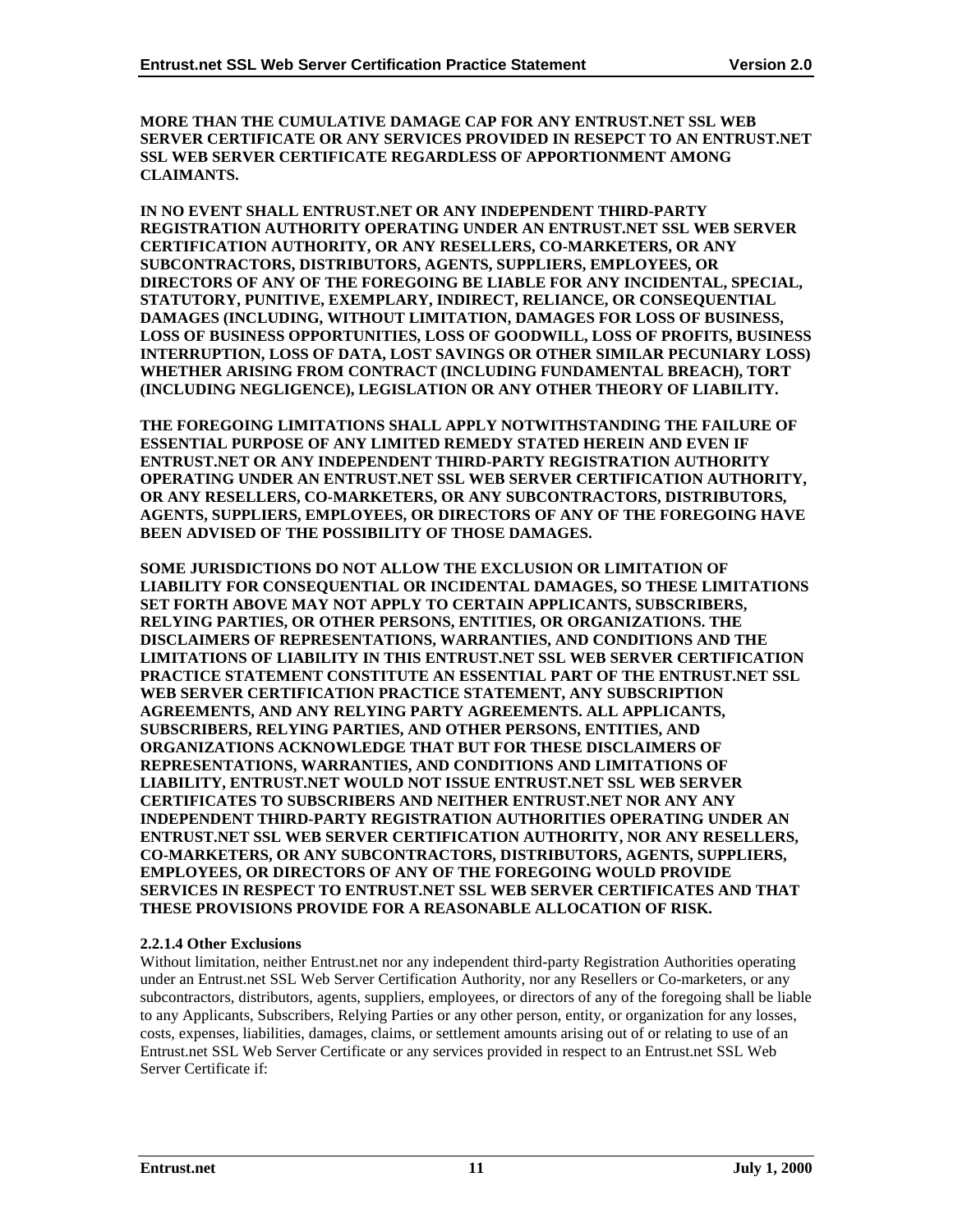- (i) the Entrust.net SSL Web Server Certificate was issued as a result of errors, misrepresentations, or other acts or omissions of a Subscriber or of any other person, entity, or organization;
- (ii) the Entrust.net SSL Web Server Certificate has expired or has been revoked;
- (iii) the Entrust.net SSL Web Server Certificate has been modified or otherwise altered;
- (iv) the Subscriber failed to stop using an Entrust.net SSL Web Server Certificate after the information contain in such Entrust.net SSL Web Server Certificate changed or after circumstances changed so that the information contained in such Entrust.net SSL Web Server Certificate became misleading or inaccurate;
- (v) a Subscriber breached the Entrust.net SSL Web Server Certification Practice Statement or the Subscriber's Subscription Agreement, or a Relying Party breached the Entrust.net SSL Web Server Certification Practice Statement or the Relying Party's Relying Party Agreement;
- (vi) the Private Key associated with the Entrust.net SSL Web Server Certificate has been Compromised; or
- (vii) the Entrust.net SSL Web Server Certificate is used other than as permitted by the Entrust.net SSL Web Server Certification Practice Statement or is used in contravention of applicable law.

In no event shall Entrust.net or any independent third-party Registration Authority operating under an Entrust.net SSL Web Server Certification Authority, or any Resellers, Co-marketers, or any subcontractors, distributors, agents, suppliers, employees, or directors of any of the foregoing be liable to any Applicant, Subscriber, or any other person, entity, or organization for any losses, costs, liabilities, expenses, damages, claims, or settlement amounts arising out of or relating to the refusal by Entrust.net or any independent third-party Registration Authority operating under an Entrust.net SSL Web Server Certification Authority, or any Resellers, Co-marketers, or any subcontractors, distributors, agents, suppliers, employees, or directors of any of the foregoing to issue or request the issuance of an Entrust.net SSL Web Server Certificate. In no event shall Entrust.net or any independent third-party Registration Authority operating under an Entrust.net SSL Web Server Certification Authority, or any Resellers, Co-marketers, or any subcontractors, distributors, agents, suppliers, employees, or directors of any of the foregoing be liable to any Applicant, Subscriber, or any other person, entity, or organization for any losses, costs, liabilities, expenses, damages, claims, or settlement amounts arising out of or relating to any delay by Entrust.net or any independent third-party Registration Authority operating under an Entrust.net SSL Web Server Certification Authority, or any Resellers, Co-marketers, or any subcontractors, distributors, agents, suppliers, employees, or directors of any of the foregoing, in issuing or in requesting the issuance of an Entrust.net SSL Web Server Certificate.

In no event shall Entrust.net or any independent third-party Registration Authority operating under an Entrust.net SSL Web Server Certification Authority, or any Resellers, Co-marketers, or any subcontractors, distributors, agents, suppliers, employees, or directors of any of the foregoing be liable to any Subscriber, Relying Party, or any other person, entity, or organization for any losses, costs, expenses, liabilities, damages, claims, or settlement amounts arising out of or relating to any proceeding or allegation that an Entrust.net SSL Web Server Certificate or any information contained in an Entrust.net SSL Web Server Certificate infringes, misappropriates, dilutes, unfairly competes with, or otherwise violates any patent, trademark, copyright, trade secret, or any other intellectual property right or other right of any person, entity, or organization in any jurisdiction.

#### **2.2.1.5 Hazardous Activities**

Entrust.net SSL Web Server Certificates and the services provided by Entrust.net in respect to Entrust.net SSL Web Server Certificates are not designed, manufactured, or intended for use in or in conjunction with hazardous activities or uses requiring fail-safe performance, including the operation of nuclear facilities, aircraft navigation or communications systems, air traffic control, medical devices or direct life support machines. Entrust.net and any independent third-party Registration Authority operating under an Entrust.net SSL Web Server Certification Authority, and any Resellers, Co-marketers, and any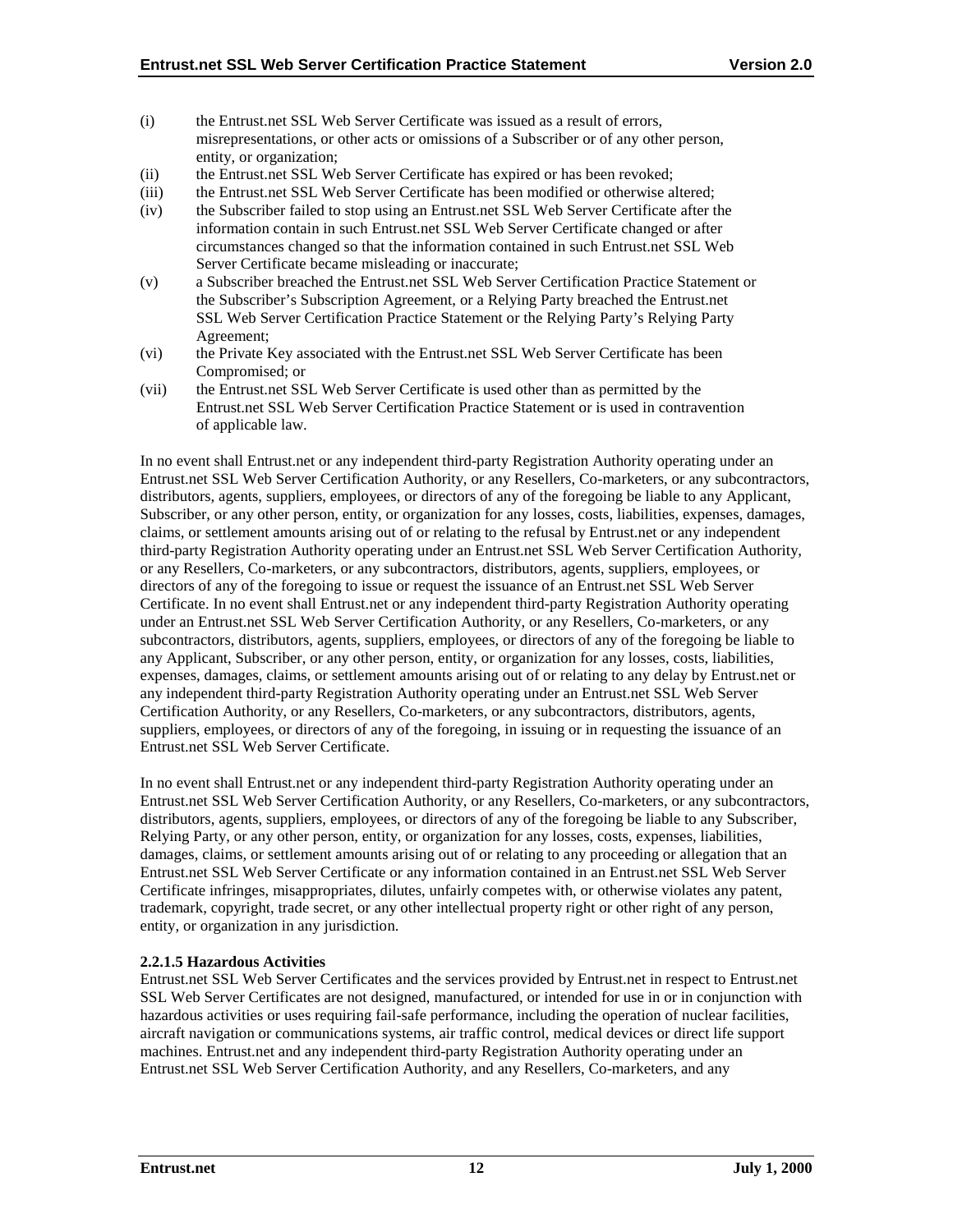subcontractors, distributors, agents, suppliers, employees, or directors of any of the foregoing specifically disclaim any and all representations, warranties, and conditions with respect to such uses, whether express, implied, statutory, by usage of trade, or otherwise.

## **2.2.2 RA Liability**

The same liability provisions that apply in Section 2.2.1 with respect to Entrust.net SSL Web Server Certification Authorities shall apply with respect to Entrust.net-operated Registration Authorities and independent third-party Registration Authorities operating under Entrust.net SSL Web Server Certification Authorities and all Resellers, Co-marketers and all subcontractors, distributors, agents, suppliers, employees, and directors of any of the foregoing.

## **2.3 Financial Responsibility**

Subscribers and Relying Parties shall be responsible for the financial consequences to such Subscribers, Relying Parties, and to any other persons, entities, or organizations for any transactions in which such Subscribers or Relying Parties participate and which use Entrust.net SSL Web Server Certificates or any services provided in respect to Entrust.net SSL Web Server Certificates. Entrust.net makes no representations and gives no warranties or conditions regarding the financial efficacy of any transaction completed utilizing an Entrust.net SSL Web Server Certificate or any services provided in respect to Entrust.net SSL Web Server Certificates and neither Entrust.net nor any independent third-party Registration Authority operating under an Entrust.net SSL Web Server Certification Authority, nor any Resellers, Co-marketers, nor any subcontractors, distributors, agents, suppliers, employees, or directors of any of the foregoing shall have any liability except as explicitly set forth herein in respect to the use of or reliance on an Entrust.net SSL Web Server Certificate or any services provided in respect to Entrust.net SSL Web Server Certificates.

## **2.3.1 Indemnification by Relying Parties**

RELYING PARTIES SHALL INDEMNIFY AND HOLD ENTRUST.NET AND ALL INDEPENDENT THIRD-PARTY REGISTRATION AUTHORITIES OPERATING UNDER AN ENTRUST.NET SSL WEB SERVER CERTIFICATION AUTHORITY, AND ALL RESELLERS, CO-MARKETERS, AND ALL SUBCONTRACTORS, DISTRIBUTORS, AGENTS, SUPPLIERS, EMPLOYEES, AND DIRECTORS OF ANY OF THE FOREGOING (COLLECTIVELY, THE "INDEMNIFIED PARTIES") HARMLESS FROM AND AGAINST ANY AND ALL LIABILITIES, LOSSES, COSTS, EXPENSES, DAMAGES, CLAIMS, AND SETTLEMENT AMOUNTS (INCLUDING REASONABLE ATTORNEY'S FEES, COURT COSTS, AND EXPERT'S FEES) ARISING OUT OF OR RELATING TO ANY USE OR RELIANCE BY A RELYING PARTY ON ANY ENTRUST.NET SSL WEB SERVER CERTIFICATE OR ANY SERVICE PROVIDED IN RESPECT TO ENTRUST.NET SSL WEB SERVER CERTIFICATES, INCLUDING (I) LACK OF PROPER VALIDATION OF AN ENTRUST.NET SSL WEB SERVER CERTIFICATE BY A RELYING PARTY, (II) RELIANCE BY THE RELYING PARTY ON AN EXPIRED OR REVOKED ENTRUST.NET SSL WEB SERVER CERTIFICATE, (III) USE OF AN ENTRUST.NET SSL WEB SERVER CERTIFICATE OTHER THAN AS PERMITTED BY THE ENTRUST.NET SSL WEB SERVER CERTIFICATION PRACTICE STATEMENT, THE SUBSCRIPTION AGREEMENT, ANY RELYING PARTY AGREEMENT, AND APPLICABLE LAW, (IV) FAILURE BY A RELYING PARTY TO EXERCISE REASONABLE JUDGMENT IN THE CIRCUMSTANCES IN RELYING ON AN ENTRUST.NET SSL WEB SERVER CERTIFICATE, OR (V) ANY CLAIM OR ALLEGATION THAT THE RELIANCE BY A RELYING PARTY ON AN ENTRUST.NET SSL WEB SERVER CERTIFICATE OR THE INFORMATION CONTAINED IN AN ENTRUST.NET SSL WEB SERVER CERTIFICATE INFRINGES, MISAPPROPRIATES, DILUTES, UNFAIRLY COMPETES WITH, OR OTHERWISE VIOLATES THE RIGHTS INCLUDING INTELLECTUAL PROPERTY RIGHTS OR ANY OTHER RIGHTS OF ANYONE IN ANY JURISDICTION. NOTWITHSTANDING THE FOREGOING, RELYING PARTIES SHALL NOT BE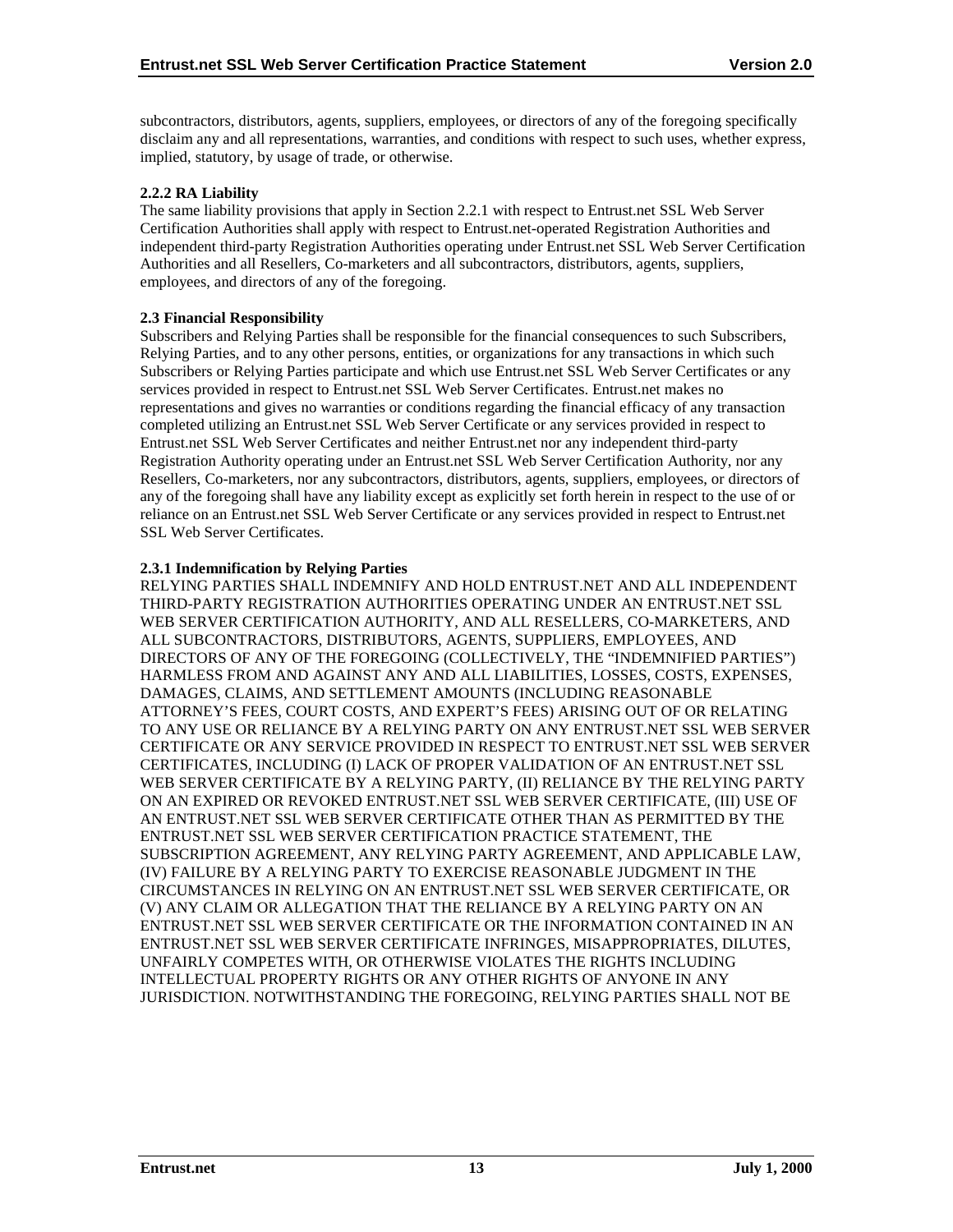OBLIGATED TO PROVIDE ANY INDEMNIFICATION TO AN INDEMNIFIED PARTY IN RESPECT TO ANY LIABILITIES, LOSSES, COSTS, EXPENSES, DAMAGES, CLAIMS, AND SETTLEMENT AMOUNTS (INCLUDING REASONABLE ATTORNEY'S FEES, COURT COSTS AND EXPERT'S FEES) TO THE EXTENT THAT SUCH LIABILITIES, LOSSES, COSTS, EXPENSES, DAMAGES, CLAIMS, AND SETTLEMENT AMOUNTS (INCLUDING REASONABLE ATTORNEY'S FEES, COURT COSTS, AND EXPERT'S FEES) ARISE OUT OF OR RELATE TO ANY WILLFUL MISCONDUCT BY SUCH INDEMNIFIED PARTY.

## **2.3.1.1 Indemnification by Subscribers**

SUBSCRIBERS SHALL INDEMNIFY AND HOLD ENTRUST.NET AND ALL INDEPENDENT THIRD-PARTY REGISTRATION AUTHORITIES OPERATING UNDER AN ENTRUST.NET SSL WEB SERVER CERTIFICATION AUTHORITY, AND ALL RESELLERS, CO-MARKETERS, AND ALL SUBCONTRACTORS, DISTRIBUTORS, AGENTS, SUPPLIERS, EMPLOYEES, OR DIRECTORS OF ANY OF THE FOREGOING (COLLECTIVELY, THE "INDEMNIFIED PARTIES") HARMLESS FROM AND AGAINST ANY AND ALL LIABILITIES, LOSSES, COSTS, EXPENSES, DAMAGES, CLAIMS, AND SETTLEMENT AMOUNTS (INCLUDING REASONABLE ATTORNEY'S FEES, COURT COSTS, AND EXPERT'S FEES) ARISING OUT OF OR RELATING TO ANY RELIANCE BY A RELYING PARTY ON ANY ENTRUST.NET SSL WEB SERVER CERTIFICATE OR ANY SERVICE PROVIDED IN RESPECT TO ENTRUST.NET SSL WEB SERVER CERTIFICATES, INCLUDING ANY (I) ERROR, MISREPRESENTATION OR OMISSION MADE BY A SUBSCRIBER IN USING OR APPLYING FOR AN ENTRUST.NET SSL WEB SERVER CERTIFICATE, (II) MODIFICATION MADE BY A SUBSCRIBER TO THE INFORMATION CONTAINED IN AN ENTRUST.NET SSL WEB SERVER CERTIFICATE, (III) USE OF AN ENTRUST.NET SSL WEB SERVER CERTIFICATE OTHER THAN AS PERMITTED BY THE ENTRUST.NET SSL WEB SERVER CERTIFICATION PRACTICE STATEMENT, THE SUBSCRIPTION AGREEMENT, ANY RELYING PARTY AGREEMENT, AND APPLICABLE LAW, (IV) FAILURE BY A SUBSCRIBER TO TAKE THE NECESSARY PRECAUTIONS TO PREVENT LOSS, DISCLOSURE, COMPROMISE OR UNAUTHORIZED USE OF THE PRIVATE KEY CORRESPONDING TO THE PUBLIC KEY IN SUCH SUBSCRIBER'S ENTRUST.NET SSL WEB SERVER CERTIFICATE, OR (V) ALLEGATION THAT THE USE OF A SUBSCRIBER'S ENTRUST.NET SSL WEB SERVER CERTIFICATE OR THE INFORMATION CONTAINED IN A SUBSCRIBER'S ENTRUST.NET SSL WEB SERVER CERTIFICATE INFRINGES, MISAPPROPRIATES, DILUTES, UNFAIRLY COMPETES WITH, OR OTHERWISE VIOLATES THE RIGHTS INCLUDING INTELLECTUAL PROPERTY RIGHTS OR ANY OTHER RIGHTS OF ANYONE IN ANY JURISDICTION. NOTWITHSTANDING THE FOREGOING, A SUBSCRIBER SHALL NOT BE OBLIGATED TO PROVIDE ANY INDEMNIFICATION TO AN INDEMNIFIED PARTY IN RESPECT TO ANY LIABILITIES, LOSSES, COSTS, EXPENSES, DAMAGES, CLAIMS, AND SETTLEMENT AMOUNTS (INCLUDING REASONABLE ATTORNEY'S FEES, COURT COSTS AND EXPERTS FEES) TO THE EXTENT THAT SUCH LIABILITIES, LOSSES, COSTS, EXPENSES, DAMAGES, CLAIMS, AND SETTLEMENT AMOUNTS (INCLUDING REASONABLE ATTORNEY'S FEES, COURT COSTS, AND EXPERT'S FEES) ARISE OUT OF OR RELATE TO ANY WILLFUL MISCONDUCT BY SUCH INDEMNIFIED PARTY.

#### **2.3.2 Fiduciary Relationships**

Nothing contained in this Entrust.net SSL Web Server Certification Practice Statement, or in any Subscription Agreement, or any Relying Party Agreement shall be deemed to constitute either Entrust.net or any independent third-party Registration Authority operating under an Entrust.net SSL Web Server Certification Authority, or any Resellers, Co-marketers, or any subcontractors, distributors, agents, suppliers, employees, or directors of any of the foregoing, the fiduciary, partner, agent, trustee, or legal representative of any Applicant, Subscriber, Relying Party or any other person, entity, or organization or to create any fiduciary relationship between either Entrust.net or any independent third-party Registration Authority operating under an Entrust.net SSL Web Server Certification Authority, or any Resellers, Co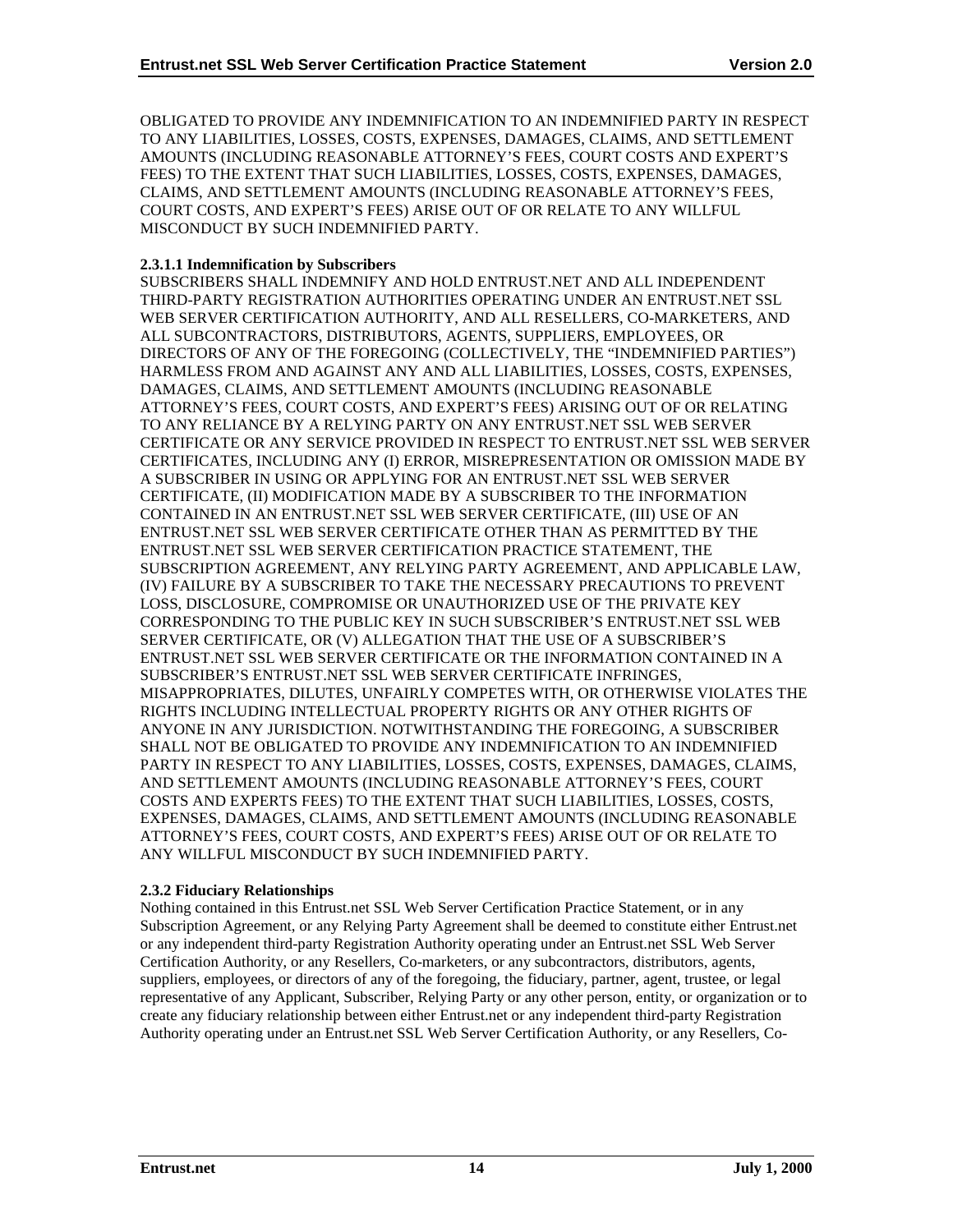marketers, or any subcontractors, distributors, agents, suppliers, employees, or directors of any of the foregoing and any Subscriber, Applicant, Relying Party or any other person, entity, or organization, for any purpose whatsoever. Nothing in the Entrust.net SSL Web Server Certification Practice Statement, or in any Subscription Agreement or any Relying Party Agreement shall confer on any Subscriber, Applicant, Relying Party, or any other third party, any authority to act for, bind, or create or assume any obligation or responsibility, or make any representation on behalf of Entrust.net or any independent third-party Registration Authority operating under an Entrust.net SSL Web Server Certification Authority, or any Resellers, Co-marketers, or any subcontractors, distributors, agents, suppliers, employees, or directors of any of the foregoing.

## **2.3.3 Administrative Processes**

No Stipulation.

## **2.4 Interpretation and Enforcement**

## **2.4.1 Governing Law**

The laws of the Province of Ontario, Canada, excluding its conflict of laws rules, shall govern the construction, validity, interpretation, enforceability and performance of the Entrust.net SSL Web Server Certification Practice Statement, all Subscription Agreements and all Relying Party Agreements. The application of the United Nations Convention on Contracts for the International Sale of Goods to the Entrust.net SSL Web Server Certification Practice Statement, any Subscription Agreements, and any Relying Party Agreements is expressly excluded. Any dispute arising out of or in respect to the Entrust.net SSL Web Server Certification Practice Statement, any Subscription Agreement, any Relying Party Agreement, or in respect to any Entrust.net SSL Web Server Certificates or any services provided in respect to any Entrust.net SSL Web Server Certificates that is not resolved by alternative dispute resolution, shall be brought in the provincial or federal courts sitting in Ottawa, Ontario, and each person, entity, or organization hereby agrees that such courts shall have personal and exclusive jurisdiction over such disputes. In the event that any matter is brought in a provincial or federal court, Applicants, Subscribers, and Relying Parties waive any right that such Applicants, Subscribers, and Relying Parties may have to a jury trial.

## **2.4.1.1 Force Majeure**

Neither Entrust.net nor any independent third-party Registration Authority operating under an Entrust.net SSL Web Server Certification Authority, nor any Resellers, Co-marketers, nor any subcontractors, distributors, agents, suppliers, employees, or directors of any of the foregoing shall be in default hereunder or liable for any losses, costs, expenses, liabilities, damages, claims, or settlement amounts arising out of or related to delays in performance or from failure to perform or comply with the terms of the Entrust.net SSL Web Server Certification Practice Statement, any Subscription Agreement, or any Relying Party Agreement due to any causes beyond its reasonable control, which causes include acts of God or the public enemy, riots and insurrections, war, accidents, fire, strikes and other labor difficulties (whether or not Entrust.net is in a position to concede to such demands), embargoes, judicial action, failure or default of any superior certification authority, lack of or inability to obtain export permits or approvals, necessary labor, materials, energy, utilities, components or machinery, acts of civil or military authorities.

#### **2.4.1.2 Interpretation**

All references in this Entrust.net SSL Web Server Certification Practice Statement to "Sections" refer to the sections of this Entrust.net SSL Web Server Certification Practice Statement. As used in this Entrust.net SSL Web Server Certification Practice Statement, neutral pronouns and any variations thereof shall be deemed to include the feminine and masculine and all terms used in the singular shall be deemed to include the plural, and vice versa, as the context may require. The words "hereof", "herein", and "hereunder" and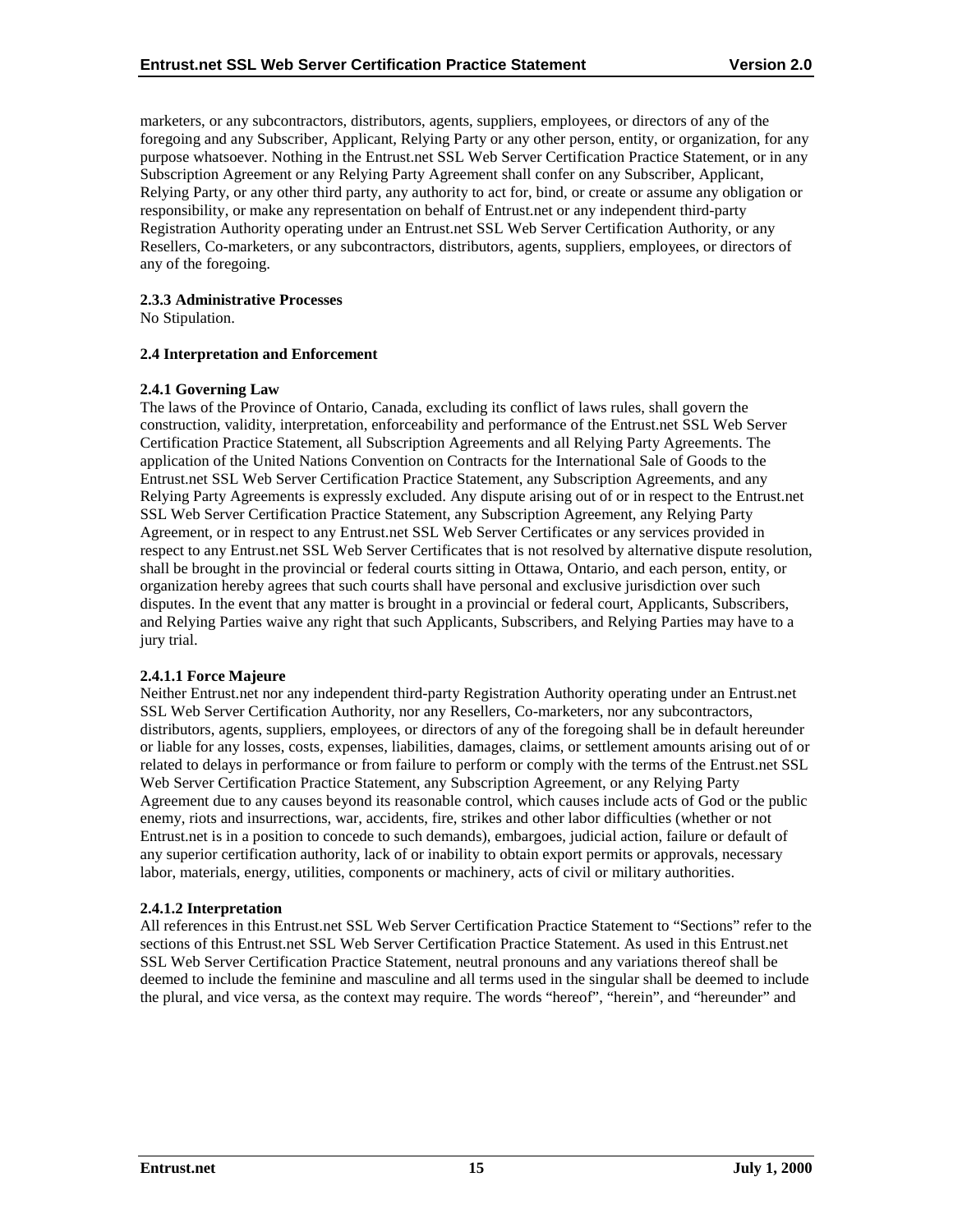other words of similar import refer to this Entrust.net SSL Web Server Certification Practice Statement as a whole, as the same may from time to time be amended or supplemented, and not to any subdivision contained in this Entrust.net SSL Web Server Certification Practice Statement. The word "including" when used herein is not intended to be exclusive and means "including, without limitation."

## **2.4.2 Severability, Survival, Merger, Notice**

#### **2.4.2.1 Severability**

Whenever possible, each provision of the Entrust.net SSL Web Server Certification Practice Statement, any Subscription Agreements, and any Relying Party Agreements shall be interpreted in such a manner as to be effective and valid under applicable law. If the application of any provision of the Entrust.net SSL Web Server Certification Practice Statement, any Subscription Agreements, or any Relying Party Agreements or any portion thereof to any particular facts or circumstances shall be held to be invalid or unenforceable by an arbitrator or court of competent jurisdiction, then (i) the validity and enforceability of such provision as applied to any other particular facts or circumstances and the validity of other provisions of the Entrust.net SSL Web Server Certification Practice Statement, any Subscription Agreements, or any Relying Party Agreements shall not in any way be affected or impaired thereby, and (ii) such provision shall be enforced to the maximum extent possible so as to effect its intent and it shall be reformed without further action to the extent necessary to make such provision valid and enforceable.

**FOR GREATER CERTAINTY, IT IS EXPRESSLY UNDERSTOOD AND AGREED THAT EVERY PROVISION OF THE ENTRUST.NET SSL WEB SERVER CERTIFICATION PRACTICE STATEMENT, ANY SUBSCRIPTION AGREEMENTS, OR ANY RELYING PARTY AGREEMENTS THAT DEAL WITH (I) LIMITATION OF LIABILITY OR DAMAGES, (II) DISCLAIMERS OF REPRESENTATIONS, WARRANTIES, CONDITIONS, OR LIABILITIES, OR (III) INDEMNIFICATION, IS EXPRESSLY INTENDED TO BE SEVERABLE FROM ANY OTHER PROVISIONS OF THE ENTRUST.NET SSL WEB SERVER CERTIFICATION PRACTICE STATEMENT, ANY SUBSCRIPTION AGREEMENTS, OR ANY RELYING PARTY AGREEMENTS AND SHALL BE SO INTERPRETED AND ENFORCED.**

#### **2.4.2.2 Survival**

The provisions of the section entitled "Definitions" and sections 2.1.3.1, 2.1.4.1, 2.2, 2.3, 2.4, 2.8, 2.9, 3.1.5, 3.1.6, 4.6 and 8.2 shall survive termination or expiration of the Entrust.net SSL Web Server Certification Practice Statement, any Subscription Agreements, and any Relying Party Agreements. All references to sections that survive termination of the Entrust.net SSL Web Server Certification Practice Statement, any Subscription Agreements, and any Relying Party Agreements, shall include all sub-sections of such sections. All payment obligations shall survive any termination or expiration of the Entrust.net SSL Web Server Certification Practice Statement, any Subscription Agreements, and any Relying Party Agreements.

#### **2.4.2.3 Merger**

The Entrust.net SSL Web Server Certification Practice Statement, the Subscription Agreements, and the Relying Party Agreements state all of the rights and obligations of Entrust.net, any independent third-party Registration Authorities operating under an Entrust.net SSL Web Server Certification Authority, any Resellers, Co-marketers, and any subcontractors, distributors, agents, suppliers, employees, or directors of any of the foregoing, and any Applicant, Subscriber, or Relying Party and any other persons, entities, or organizations in respect to the subject matter hereof and thereof and such rights and obligations shall not be augmented or derogated by any prior agreements, communications, or understandings of any nature whatsoever whether oral or written. The rights and obligations of Entrust.net, any independent third-party Registration Authorities operating under an Entrust.net SSL Web Server Certification Authority, any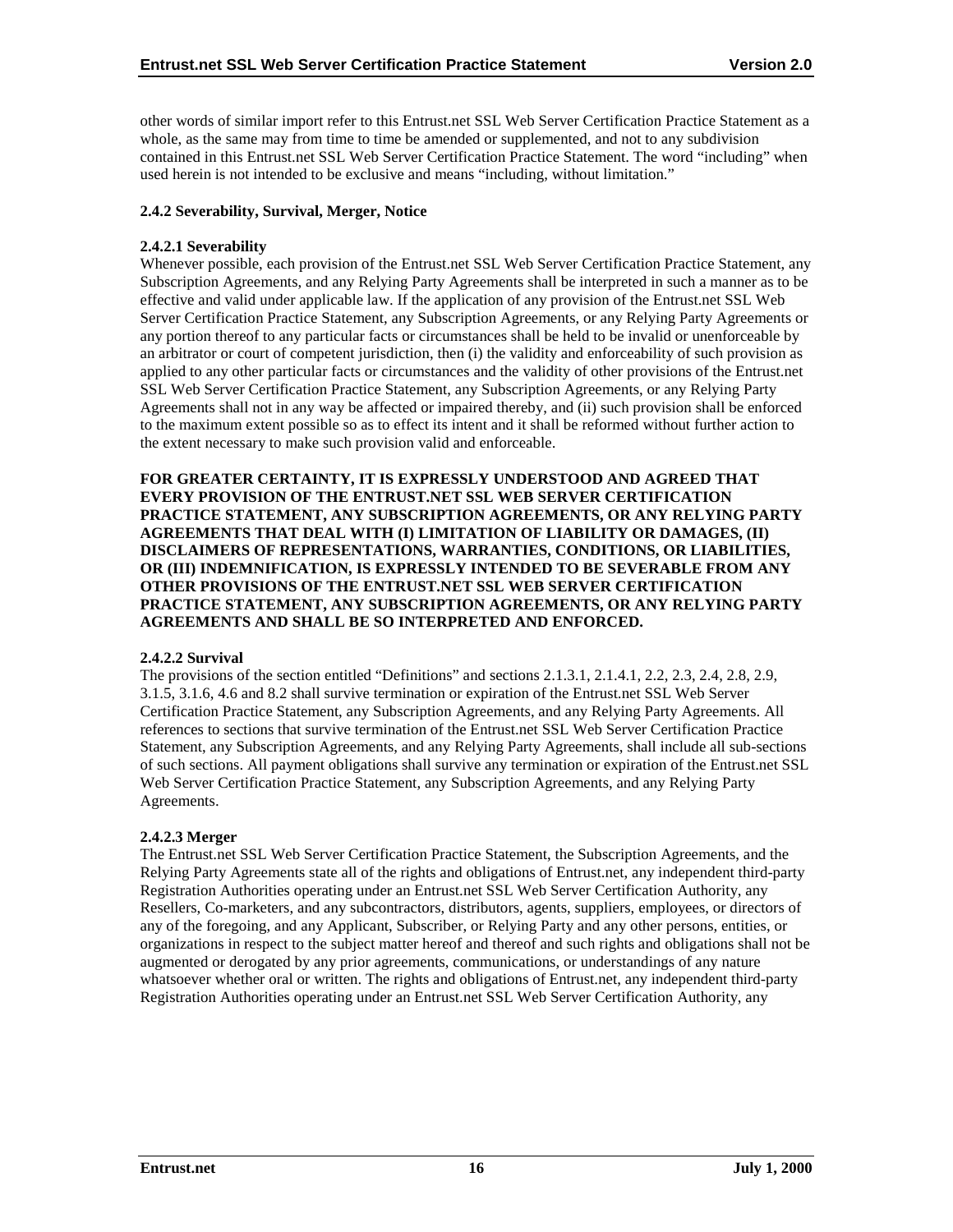Resellers, Co-marketers, and any subcontractors, distributors, agents, suppliers, employees, and directors of any of the foregoing may not be modified or waived orally and may be modified only in a writing signed or authenticated by a duly authorized representative of Entrust.net.

## **2.4.2.4 Conflict of Provisions**

In the event of a conflict between the provisions of the Entrust.net SSL Web Server Certification Practice Statement and any express written agreement between Entrust.net or an independent third-party Registration Authority operating under an Entrust.net SSL Web Server Certification Authority and a Subscriber or Relying Party, with respect to Entrust.net SSL Web Server Certificates or any services provided in respect to Entrust.net SSL Web Server Certificates, such other express written agreement shall take precedence. In the event of any inconsistency between the provisions of this Entrust.net SSL Web Server Certification Practice Statement and the provisions of any Subscription Agreement or any Relying Party Agreement, the terms and conditions of this Entrust.net SSL Web Server Certification Practice Statement shall govern.

## **2.4.2.5 Waiver**

The failure of Entrust.net to enforce, at any time, any of the provisions of this Entrust.net SSL Web Server Certification Practice Statement, a Subscription Agreement with Entrust.net, or a Relying Party Agreement with Entrust.net or the failure of Entrust.net to require, at any time, performance by any Applicant, Subscriber, Relying Party or any other person, entity, or organization of any of the provisions of this Entrust.net SSL Web Server Certification Practice Statement, a Subscription Agreement with Entrust.net, or a Relying Party Agreement with Entrust.net, shall in no way be construed to be a present or future waiver of such provisions, nor in any way affect the ability of Entrust.net to enforce each and every such provision thereafter. The express waiver by Entrust.net of any provision, condition, or requirement of this Entrust.net SSL Web Server Certification Practice Statement, a Subscription Agreement with Entrust.net, or a Relying Party Agreement with Entrust.net shall not constitute a waiver of any future obligation to comply with such provision, condition, or requirement. The failure of an independent third-party Registration Authority or Reseller operating under an Entrust.net SSL Web Server Certification Authority ("Registration Authority") to enforce, at any time, any of the provisions of a this Entrust.net SSL Web Server Certification Practice Statement, any Subscription Agreement with such Registration Authority, or any Relying Party Agreement with such Registration Authority or the failure to require by such Registration Authority, at any time, performance by any Applicant, Subscriber, Relying Party or any other person, entity, or organization of this Entrust.net SSL Web Server Certification Practice Statement, any Subscription Agreement with such Registration Authority, or any Relying Party Agreement with such Registration Authority shall in no way be construed to be a present or future waiver of such provisions, nor in any way affect the ability of such Registration Authority to enforce each and every such provision thereafter. The express waiver by a Registration Authority of any provision, condition, or requirement of a Subscription Agreement with such Registration Authority or a Relying Party Agreement with such Registration Authority shall not constitute a waiver of any future obligation to comply with such provision, condition, or requirement.

## **2.4.2.6 Notice**

Any notice to be given by a Subscriber, Applicant, or Relying Party to Entrust.net under this Entrust.net SSL Web Server Certification Practice Statement, a Subscription Agreement, or a Relying Party Agreement shall be given in writing to the address specified below by prepaid receipted mail, facsimile, or overnight courier, and shall be effective as follows (i) in the case of facsimile or courier, on the next Business Day, and (ii) in the case of receipted mail, five (5) Business Days following the date of deposit in the mail. Any notice to be given by Entrust.net under the Entrust.net SSL Web Server Certification Practice Statement, any Subscription Agreement, or any Relying Party Agreement shall be given by email or by facsimile or courier to the last address, email address or facsimile number for the Subscriber on file with Entrust.net. In the event of notice by email, the notice shall become effective on the next Business Day. In the event of notice by prepaid receipted mail, facsimile, or overnight courier, notice shall become effective as specified in (i) or (ii), depending on the means of notice utilized.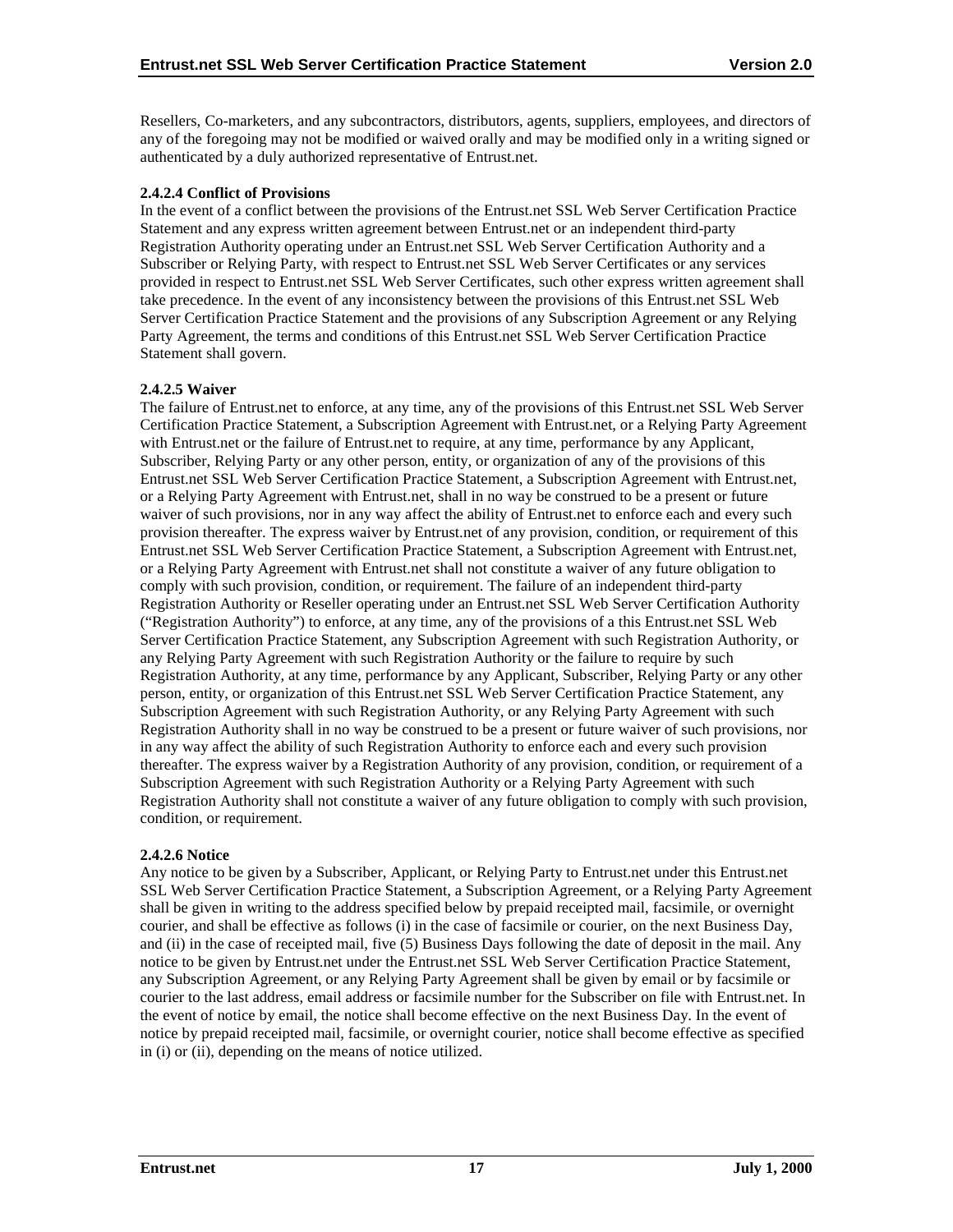Notice address for Entrust.net:

Entrust.net Limited 750 Heron Road, Suite E08 Ottawa, Ontario Canada, K1V 1A7 Attention: Director Operations, Entrust.net Fax: 1-877-839-3538

## **2.4.2.7 Assignment**

Entrust.net SSL Web Server Certificates and the rights granted under the Entrust.net SSL Web Server Certification Practice Statement, any Subscription Agreement, or any Relying Party Agreement are personal to the Applicant, Subscriber, or Relying Party that entered into the Subscription Agreement or Relying Party Agreement and cannot be assigned, sold, transferred, or otherwise disposed of, whether voluntarily, involuntarily, by operation of law, or otherwise, without the prior written consent of Entrust.net or the Registration Authority under an Entrust.net SSL Web Server Certification Authority with which such Applicant, Subscriber, or Relying Party has contracted. Any attempted assignment or transfer without such consent shall be void and shall automatically terminate such Applicant's, Subscriber's or Relying Party's rights under the Entrust.net SSL Web Server Certification Practice Statement, any Subscription Agreement, or any Relying Party Agreement. Entrust.net may assign, sell, transfer, or otherwise dispose of the Entrust.net SSL Web Server Certification Practice Statement, any Subscription Agreements, or any Relying Party Agreements together with all of its rights and obligations under the Entrust.net SSL Web Server Certification Practice Statement, any Subscription Agreements, and any Relying Party Agreements (i) to an Affiliate, or (ii) as part of a sale, merger, or other transfer of all or substantially all the assets or stock of the business of Entrust.net to which the Entrust.net SSL Web Server Certification Practice Statement, the Subscription Agreements, and Relying Party Agreements relate. Subject to the foregoing limits, this Agreement shall be binding upon and shall inure to the benefit of permitted successors and assigns of Entrust.net, any third-party Registration Authorities operating under the Entrust.net Certification Authorities, Applicants, Subscribers, and Relying Parties, as the case may be.

#### **2.4.3 Dispute Resolution Procedures**

Any disputes between a Subscriber or an Applicant and Entrust.net or any third-party Registration Authorities operating under the Entrust.net Certification Authorities, or a Relying Party and Entrust.net or any third-party Registration Authorities operating under the Entrust.net Certification Authorities, shall be submitted to mediation in accordance with the Commercial Mediation Rules of the American Arbitration Association which shall take place in English in Ottawa, Ontario. In the event that a resolution to such dispute cannot be achieved through mediation within thirty (30) days, the dispute shall be submitted to binding arbitration. The arbitrator shall have the right to decide all questions of arbitrability. The dispute shall be finally settled by arbitration in accordance with the rules of the American Arbitration Association, as modified by this provision. Such arbitration shall take place in English in Ottawa, Ontario, before a sole arbitrator appointed by the American Arbitration Association (AAA) who shall be appointed by the AAA from its Technology Panel and shall be reasonably knowledgeable in electronic commerce disputes. The arbitrator shall apply the laws of the Province of Ontario, without regard to its conflict of laws provisions, and shall render a written decision within thirty (30) days from the date of close of the arbitration hearing, but no more than one (1) year from the date that the matter was submitted for arbitration. The decision of the arbitrator shall be binding and conclusive and may be entered in any court of competent jurisdiction. In each arbitration, the prevailing party shall be entitled to an award of all or a portion of its costs in such arbitration, including reasonable attorney's fees actually incurred. Nothing in the Entrust.net SSL Web Server Certification Practice Statement, or in any Subscription Agreement, or any Relying Party Agreement shall preclude Entrust.net or any third-party Registration Authorities operating under the Entrust.net Certification Authorities from applying to any court of competent jurisdiction for temporary or permanent injunctive relief, without breach of this Section 2.4.3 and without any abridgment of the powers of the arbitrator, with respect to any (i) alleged Compromise that affects the integrity of an Entrust.net SSL Web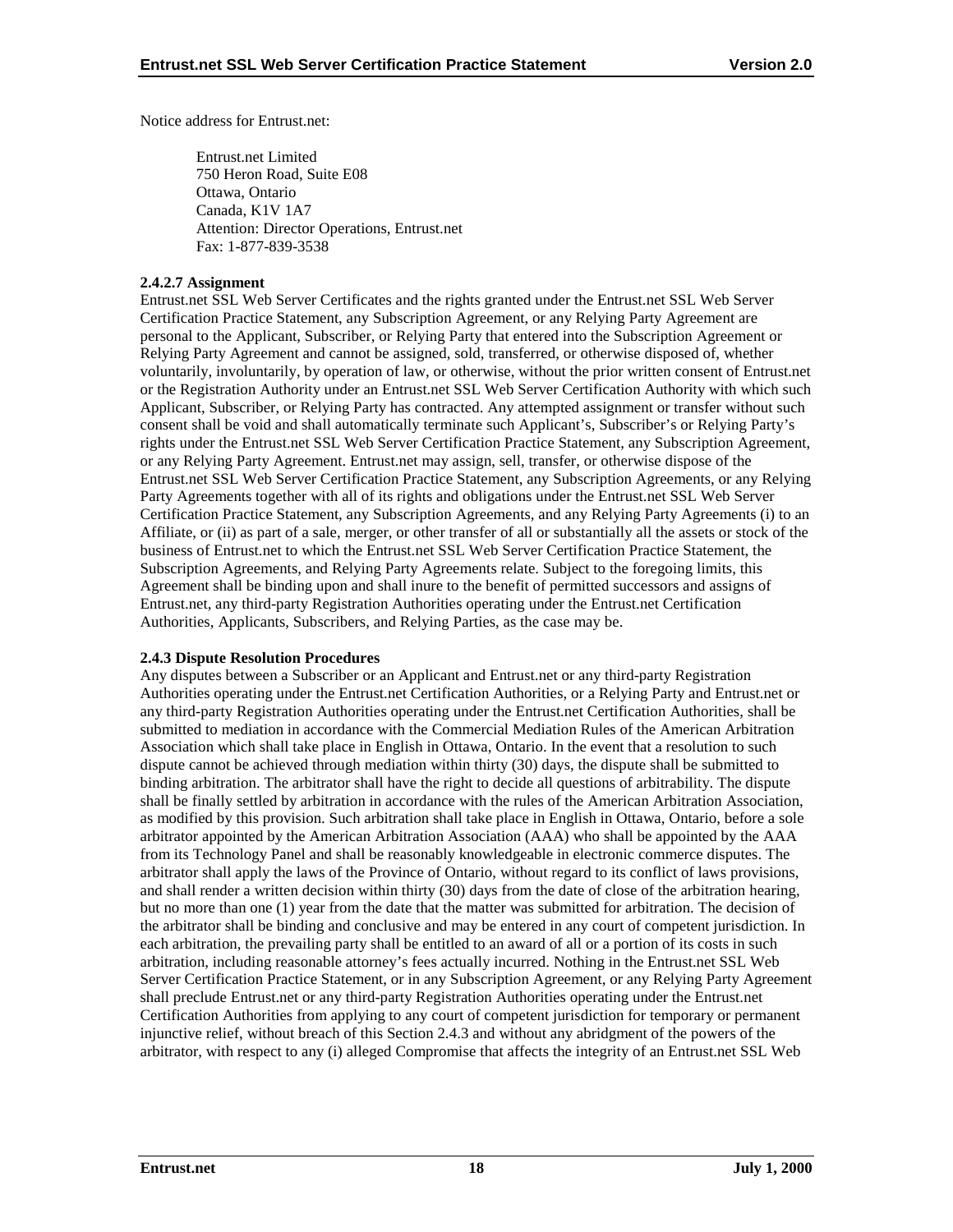Server Certificate, or (ii) alleged breach of the terms and conditions of the Entrust.net SSL Web Server Certification Practice Statement, any Subscription Agreement, or any Relying Party Agreement. The institution of any arbitration or any action shall not relieve an Applicant, Subscriber or Relying Party of its obligations under the Entrust.net SSL Web Server Certification Practice Statement, any Subscription Agreement, or any Relying Party Agreement.

## **2.4.3.1 Limitation Period on Arbitrations and Actions**

Any and all arbitrations or legal actions in respect to a dispute that is related to an Entrust.net SSL Web Server Certificate or any services provided in respect to an Entrust.net SSL Web Server Certificate shall be commenced prior to the end of one (1) year after (i) the expiration or revocation of the Entrust.net SSL Web Server Certificate in dispute, or (ii) the date of provision of the disputed service or services in respect to the Entrust.net SSL Web Server Certificate in dispute, whichever is sooner. If any arbitration or action in respect to a dispute that is related to an Entrust.net SSL Web Server Certificate or any service or services provided in respect to an Entrust.net SSL Web Server Certificate is not commenced prior to such time, any party seeking to institute such an arbitration or action shall be barred from commencing or proceeding with such arbitration or action.

## **2.5 Fees**

The fees for services provided by Entrust.net in respect to Entrust.net SSL Web Server Certificates are set forth in the Entrust.net Repository. These fees are subject to change, and any such changes shall become effective immediately after posting in the Entrust.net Repository. The fees for services provided by independent third-party Registration Authorities, Resellers and Co-marketers in respect to Entrust.net SSL Web Server Certificates are set forth on the web sites operated by such Registration Authorities, Resellers and Co-marketers. These fees are subject to change, and any such changes shall become effective immediately after posting in such web sites.

## **2.5.1 Certificate Issuance or Renewal Fees**

See the Entrust.net Repository for the fees charged by Entrust.net. See the web sites operated by Registration Authorities operating under the Entrust.net Certification Authorities, Resellers, and Comarketers for the fees charged by such Registration Authorities, Resellers, and Co-marketers.

## **2.5.2 Certificate Access Fees**

See the Entrust.net Repository for the fees charged by Entrust.net. See the web sites operated by Registration Authorities operating under the Entrust.net Certification Authorities, Resellers, and Comarketers for the fees charged by such Registration Authorities, Resellers, and Co-marketers.

#### **2.5.3 Revocation or Status Information Access Fees**

See the Entrust.net Repository for the fees charged by Entrust.net. See the web sites operated by Registration Authorities operating under the Entrust.net Certification Authorities, Resellers, and Comarketers for the fees charged by such Registration Authorities, Resellers, and Co-marketers.

## **2.5.4 Fees for Other Services such as Policy Information**

See the Entrust.net Repository for the fees charged by Entrust.net. See the web sites operated by Registration Authorities operating under the Entrust.net Certification Authorities, Resellers, and Comarketers for the fees charged by such Registration Authorities, Resellers, and Co-marketers.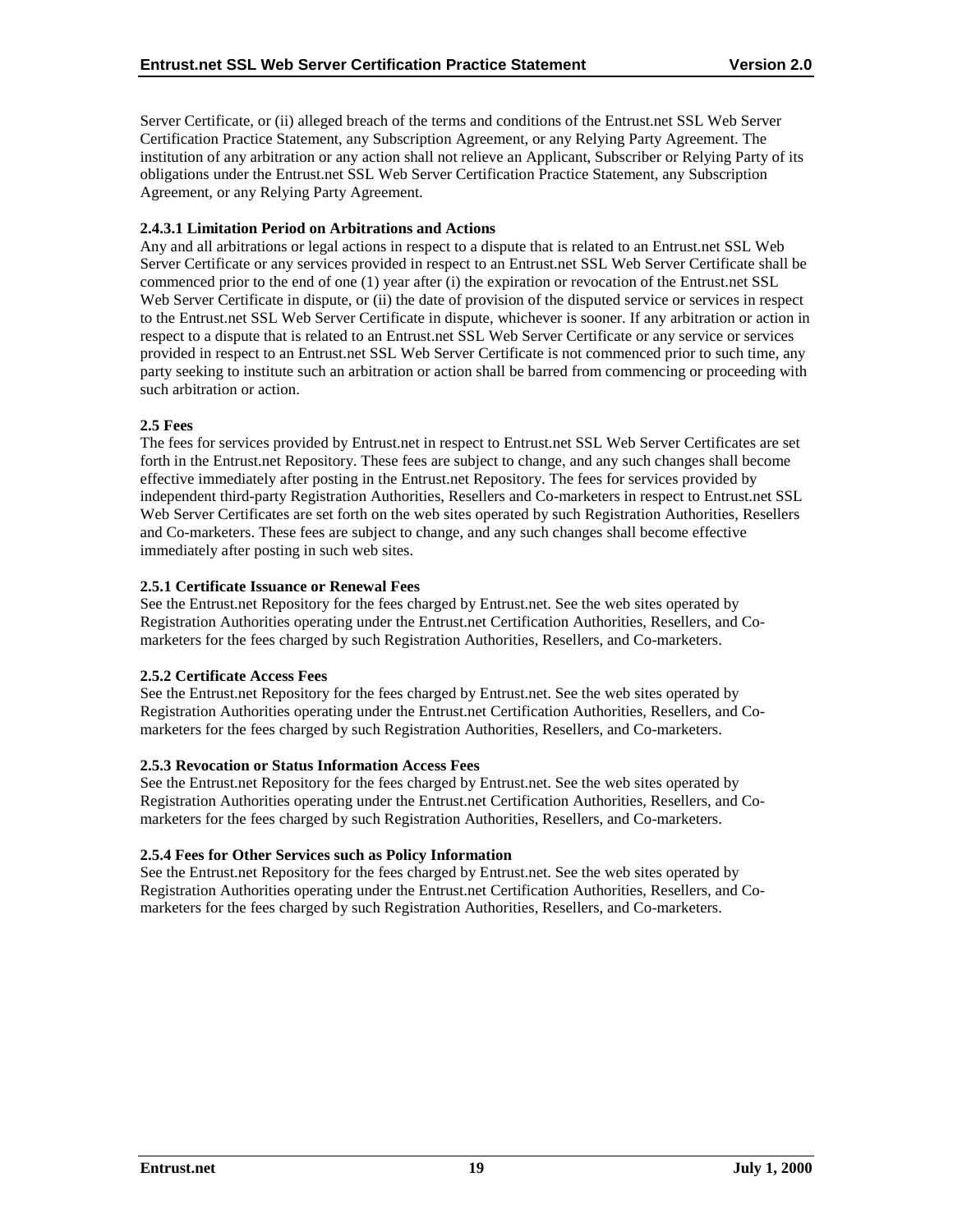## **2.5.5 Refund Policy**

Neither Entrust.net nor any Registration Authorities operating under the Entrust.net Certification Authorities nor any Resellers or Co-Marketers provide any refunds for Entrust.net SSL Web Server Certificates or services provided in respect to Entrust.net SSL Web Server Certificates.

## **2.6 Publication and Repositories**

Entrust.net maintains the Entrust.net Repository to store various information related to Entrust.net SSL Web Server Certificates and the operation of Entrust.net SSL Web Server Certification Authorities, Entrust.net Registration Authorities, and third-party Registration Authorities operating under the Entrust.net SSL Web Server Certification Authorities. The Entrust.net SSL Web Server Certification Practice Statement and various other related information is published in the Entrust.net Repository. The Entrust.net SSL Web Server Certification Practice Statement is also available from Entrust.net in hard copy upon request.

## **2.6.1 Publication of CA Information**

The following Entrust.net SSL Web Server Certificate information is published in the Entrust.net Repository:

- (i) the Entrust.net SSL Web Server Certification Practice Statement;
- (ii) information and agreements regarding the subscription for and reliance on Entrust.net SSL Web Server Certificates; and
- (iii) revocations of Entrust.net SSL Web Server Certificates performed by an Entrust.net SSL Web Server Certification Authority.

The data formats used for Entrust.net SSL Web Server Certificates and for Certificate Revocation Lists in the Entrust.net Repository are in accordance with the associated schema definitions as defined in the X.500 Series of Recommendations (1997 edition) as well as some enhancements defined by the X.500 Series of Recommendations.

#### **2.6.2 Frequency of Publication**

The Entrust.net SSL Web Server Certification Practice Statement may be re-issued and published in accordance with the policy set forth in Section 8 of this Entrust.net SSL Web Server Certification Practice Statement.

#### **2.6.3 Access Controls**

The Entrust.net SSL Web Server Certification Practice Statement is published in the Entrust.net Repository.

The Entrust.net SSL Web Server Certification Practice Statement will be available to all Applicants, Subscribers and Relying Parties, but may only be modified by the Entrust.net Policy Authority.

#### **2.6.4 Repositories**

The Entrust.net SSL Web Server Certification Authorities maintain the Entrust.net Repositories to allow access to Entrust.net SSL Web Server Certificate-related and CRL information. The information in the Entrust.net Repositories is accessible through a web interface and is periodically updated as set forth in this Entrust.net SSL Web Server Certification Practice Statement. The Entrust.net Repositories are the only approved source for CRL and other information about Entrust.net SSL Web Server Certificates.

## **2.7 Compliance Audit**

Entrust.net SSL Web Server Certification Authorities, Entrust.net-operated Registration Authorities, and independent third-party Registration Authorities operating under the Entrust.net SSL Web Server Certification Authorities shall be audited for compliance against the practices and procedures set forth in the Entrust.net SSL Web Server Certification Practice Statement.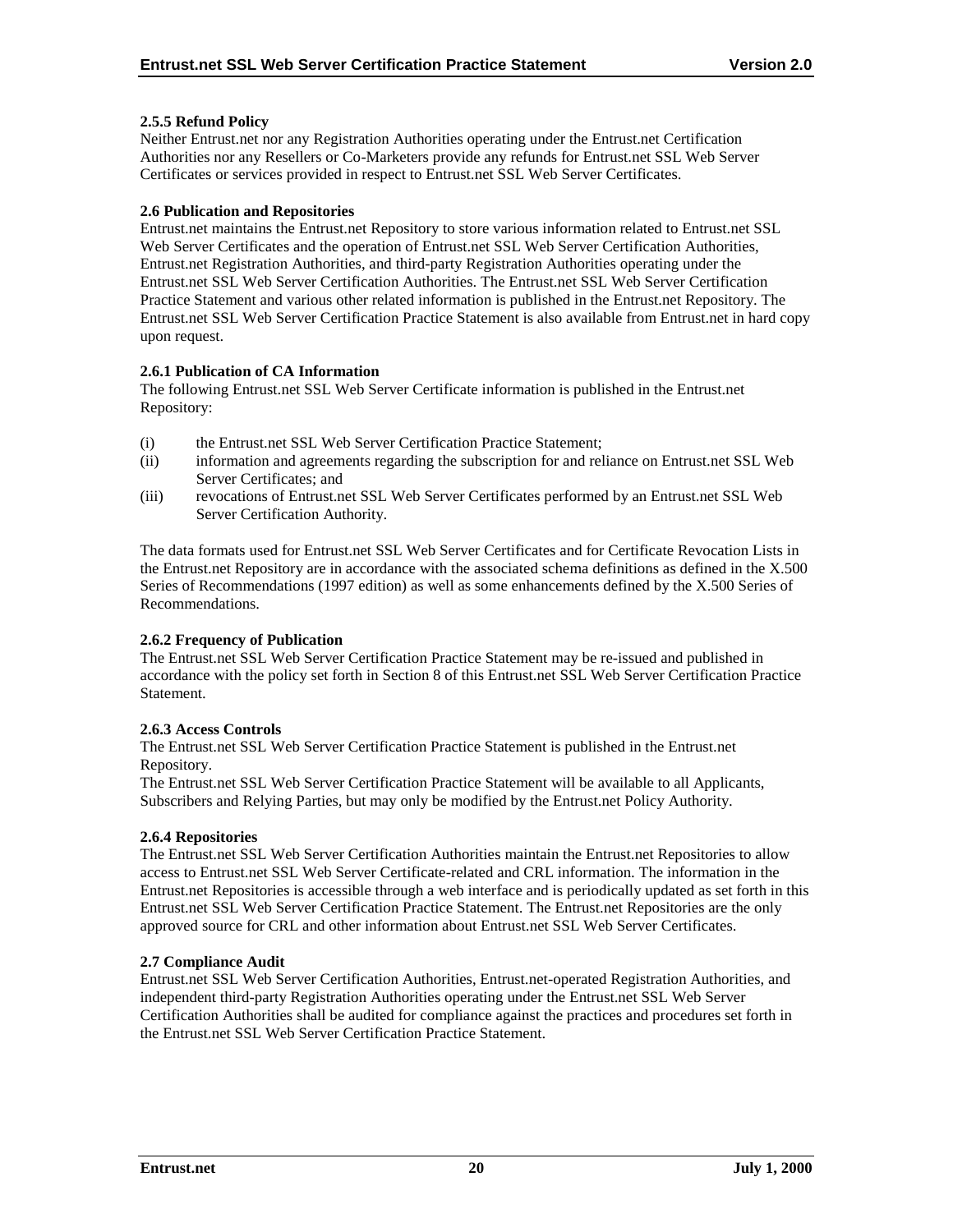## **2.7.1 Frequency of Entity Compliance Audit**

Entrust.net SSL Web Server Certification Authorities, Entrust.net-operated Registration Authorities, and independent third-party Registration Authorities operating under the Entrust.net SSL Web Server Certification Authorities shall be audited once per calendar year for compliance with the practices and procedures set forth in the Entrust.net SSL Web Server Certification Practice Statement. If the results of an audit report recommend remedial action, Entrust.net or the applicable independent third-party Registration Authority shall initiate corrective action within thirty (30) days of receipt of such audit report.

## **2.7.2 Identity/Qualifications of Auditor**

The compliance audit shall be performed by a certified public accounting firm with a demonstrated competency in the evaluation of Certification Authorities and Registration Authorities. Deloitte & Touche LLP has been selected as the auditor for the Entrust.net Certification Authorities and for the Entrust.netoperated Registration Authorities.

## **2.7.3 Auditor's Relationship to Audited Party**

The certified public accounting firm selected to perform the compliance audit for the Entrust.net SSL Web Server Certification Authorities, Entrust.net-operated Registration Authorities, or independent third-party operated Registration Authorities under the Entrust.net Certification Authorities shall be independent from the entity being audited.

## **2.7.4 Topics Covered by Audit**

The compliance audit shall test compliance of Entrust.net SSL Web Server Certification Authorities, Entrust.net-operated Registration Authorities, or independent third-party operated Registration Authorities under the Entrust.net Certification Authorities against the policies and procedures set forth in this Entrust.net SSL Web Server Certification Practice Statement.

## **2.7.5 Actions Taken as a Result of Deficiency**

Upon receipt of a compliance audit that identifies any deficiencies, the audited Entrust.net SSL Web Server Certification Authority, Entrust.net-operated Registration Authority, or independent third-party operated Registration Authority under an Entrust.net SSL Web Server Certification Authority shall use commercially reasonable efforts to correct any such deficiencies in an expeditious manner.

#### **2.7.6 Communication of Results**

The results of all compliance audits shall be communicated, in the case of Entrust.net SSL Web Server Certification Authorities, to the Entrust.net Operational Authority, and, in the case of any Entrust.netoperated Registration Authorities under an Entrust.net SSL Web Server Certification Authorities, to the Entrust.net Operation Authority, and in the case of third-party Registration Authorities operating under an Entrust.net SSL Web Server Certification Authority, to the operational authority for such Registration Authority.

#### **2.8 Confidentiality**

Neither Entrust.net nor any independent third-party Registration Authorities operating under the Entrust.net Certification Authorities, nor any Resellers or Co-Marketers shall disclose or sell Applicant or Subscriber names (or other information submitted by an Applicant or Subscriber when applying for an Entrust.net SSL Web Server Certificate), except in accordance with this Entrust.net SSL Web Server Certification Practice Statement, a Subscription Agreement, or a Relying Party Agreement. Entrust.net and all independent thirdparty Registration Authorities operating under the Entrust.net Certification Authorities, and all Resellers and Co-Marketers shall use a commercially reasonable degree of care to prevent such information from being used or disclosed for purposes other than those set forth in the Entrust.net SSL Web Server Certification Practice Statement, a Subscription Agreement, or a Relying Party Agreement. Notwithstanding the foregoing, Applicants and Subscribers acknowledge that some of the information supplied with an Entrust.net SSL Web Server Certificate Application is incorporated into Entrust.net SSL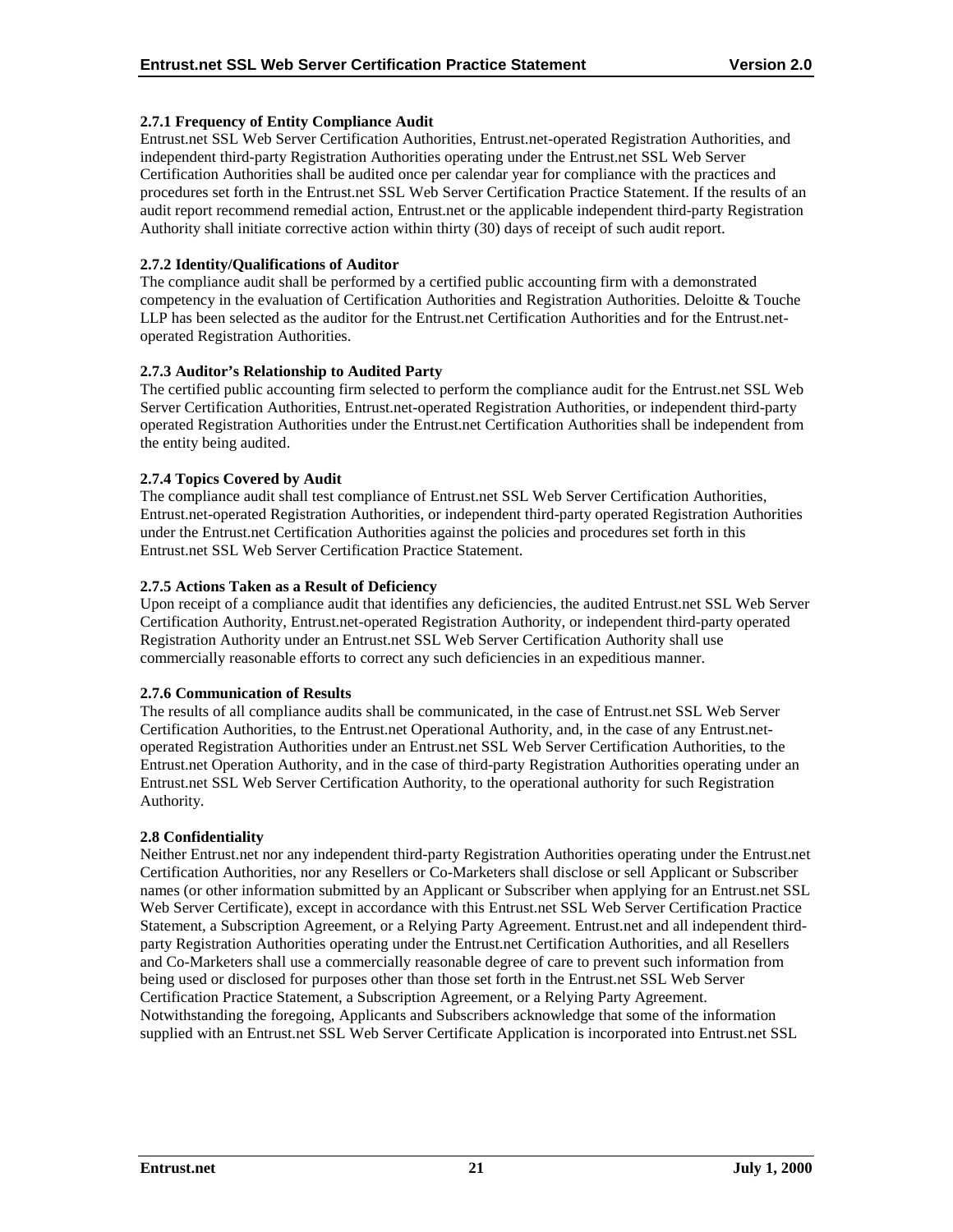Web Server Certificates and that Entrust.net and all independent third-party Registration Authorities operating under the Entrust.net Certification Authorities, and all Resellers and Co-Marketers shall be entitled to make such information publicly available.

## **2.8.1 Types of Information to be Kept Confidential**

Information that is supplied by Applicants, Subscribers, or Relying Parties for the subscription for, use of, or reliance upon an Entrust.net SSL Web Server Certificate, and which is not included in the information described in Section 2.8.2 below, shall be considered to be confidential. Entrust.net and independent thirdparty Registration Authorities under the Entrust.net Certification Authorities shall be entitled to disclose such information to any subcontractors or agents that are assisting Entrust.net in the verification of information supplied in Entrust.net SSL Web Server Certificate Applications or that are assisting Entrust.net in the operation of the Entrust.net SSL Web Server Certification Authorities or Entrust.netoperated Registration Authorities. Information considered to be confidential shall not be disclosed unless compelled pursuant to legal, judicial, or administrative proceedings, or otherwise required by law. Entrust.net and independent third-party Registration Authorities under the Entrust.net Certification Authorities shall be entitled to disclose information that is considered to be confidential to legal and financial advisors assisting in connection with any such legal, judicial, administrative, or other proceedings required by law, and to potential acquirors, legal counsel, accountants, banks and financing sources and their advisors in connection with mergers, acquisitions, or reorganizations.

## **2.8.2 Types of Information not Considered Confidential**

Information that is included in an Entrust.net SSL Web Server Certificate or a Certificate Revocation List shall not be considered confidential. Information contained in the Entrust.net SSL Web Server Certification Practice Statement shall not be considered confidential. Without limiting the foregoing, information that (i) was or becomes known through no fault of Entrust.net, an independent third-party Registration Authority under an Entrust.net SSL Web Server Certification Authority, a Reseller, or a Co-marketer, (ii) was rightfully known or becomes rightfully known to Entrust.net, an independent third-party Registration Authority under the Entrust.net SSL Web Server Certification Authority, a Reseller, or a Co-marketer without confidential or proprietary restriction from a source other than the Subscriber, (iii) is independently developed by Entrust.net, an independent third-party Registration Authority under an Entrust.net SSL Web Server Certification Authority, a Reseller, or a Co-marketer, or (iv) is approved by a Subscriber for disclosure, shall not be considered confidential.

## **2.8.3 Disclosure of Certificate Revocation/Suspension Information**

If an Entrust.net SSL Web Server Certificate is revoked by an Entrust.net SSL Web Server Certification Authority, a serial number will be included in the Certificate Revocation List entry for the revoked Entrust.net SSL Web Server Certificate.

## **2.8.4 Release to Law Enforcement Officials**

Entrust.net, independent third-party Registration Authorities under an Entrust.net SSL Web Server Certification Authority, Resellers, and Co-marketers shall have the right to release information that is considered to be confidential to law enforcement officials in compliance with applicable law.

## **2.8.5 Release as Part of Civil Discovery**

Entrust.net, independent third-party Registration Authorities under an Entrust.net SSL Web Server Certification Authority, Resellers, and Co-marketers may disclose information that is considered confidential during the course of any arbitration, litigation, or any other legal, judicial, or administrative proceeding relating to such information. Any such disclosures shall be permissible provided that Entrust.net, the independent third-party Registration Authority, Reseller, or Co-marketer uses commercially reasonable efforts to obtain a court-entered protective order restricting the use and disclosure of any such information to the extent reasonably required for the purposes of such arbitration, litigation, or any other legal, judicial, or administrative proceeding.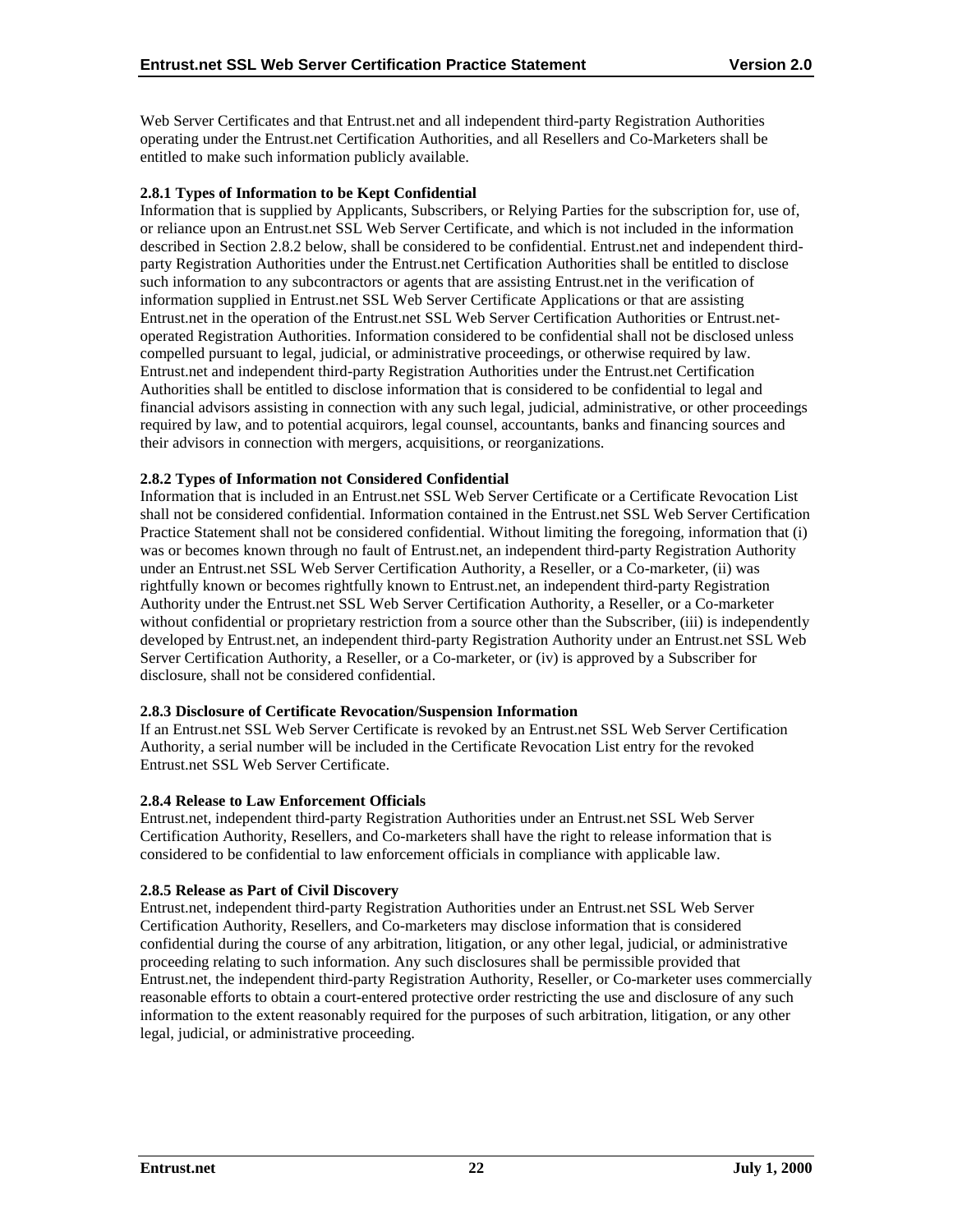#### **2.8.6 Disclosure Upon Owner's Request**

Entrust.net, independent third-party Registration Authorities under an Entrust.net SSL Web Server Certification Authority, Resellers, and Co-marketers may disclose information provided to Entrust.net, such Registration Authority, Reseller or Co-marketer, by an Applicant, a Subscriber, or a Relying Party upon request of such Applicant, Subscriber, or Relying Party.

#### **2.8.7 Other Information Release Circumstances**

No stipulation.

## **2.9 Intellectual Property Rights**

Entrust.net retains all right, title, and interest (including all intellectual property rights), in, to and under all Entrust.net SSL Web Server Certificates, except for any information that is supplied by an Applicant or a Subscriber and that is included in an Entrust.net SSL Web Server Certificate, which information shall remain the property of the Applicant or Subscriber. All Applicants and Subscribers grant to Entrust.net and any Registration Authorities operating under the Entrust.net Certification Authorities a non-exclusive, worldwide, paid-up, royalty-free license to use, copy, modify, publicly display, and distribute such information, by any and all means and through any and all media whether now known or hereafter devised for the purposes contemplated under the Entrust.net SSL Web Server Certification Practice Statement, the Subscriber's Subscription Agreement, and any Relying Party Agreements. Entrust.net and any Registration Authorities operating under the Entrust.net Certification Authorities shall be entitled to transfer, convey, or assign this license in conjunction with any transfer, conveyance, or assignment as contemplated in Section 2.4.2.7. Entrust.net grants to Subscribers and Relying Parties a non-exclusive, non-transferable license to use, copy, and distribute Entrust.net SSL Web Server Certificates, subject to such Entrust.net SSL Web Server Certificates being used as contemplated under the Entrust.net SSL Web Server Certification Practice Statement, the Subscriber's Subscription Agreement, and any Relying Party Agreements, and further provided that such Entrust.net SSL Web Server Certificates are reproduced fully and accurately and are not published in any publicly available database, repository, or directory without the express written permission of Entrust.net.

Entrust.net grants permission to reproduce the Entrust.net SSL Web Server Certification Practice Statement provided that (i) the copyright notice on the first page of this Entrust.net SSL Web Server Certification Practice Statement is retained on any copies of the Entrust.net SSL Web Server Certification Practice Statement, and (ii) the Entrust.net SSL Web Server Certification Practice Statement is reproduced fully and accurately. Entrust.net retains all right, title, and interest (including all intellectual property rights), in, to and under the Entrust.net SSL Web Server Certification Practice Statement.

In no event shall Entrust.net or any independent third-party Registration Authority operating under an Entrust.net SSL Web Server Certification Authority, or any Resellers or Co-marketers, or any subcontractors, distributors, agents, suppliers, employees, or directors of any of the foregoing be liable to any Applicants, Subscribers, or Relying Parties or any other third parties for any losses, costs, liabilities, expenses, damages, claims, or settlement amounts arising from or relating to claims of infringement, misappropriation, dilution, unfair competition, or any other violation of any patent, trademark, copyright, trade secret, or any other intellectual property or any other right of person, entity, or organization in any jurisdiction arising from or relating to any Entrust.net SSL Web Server Certificate or arising from or relating to any services provided in relation to any Entrust.net SSL Web Server Certificate.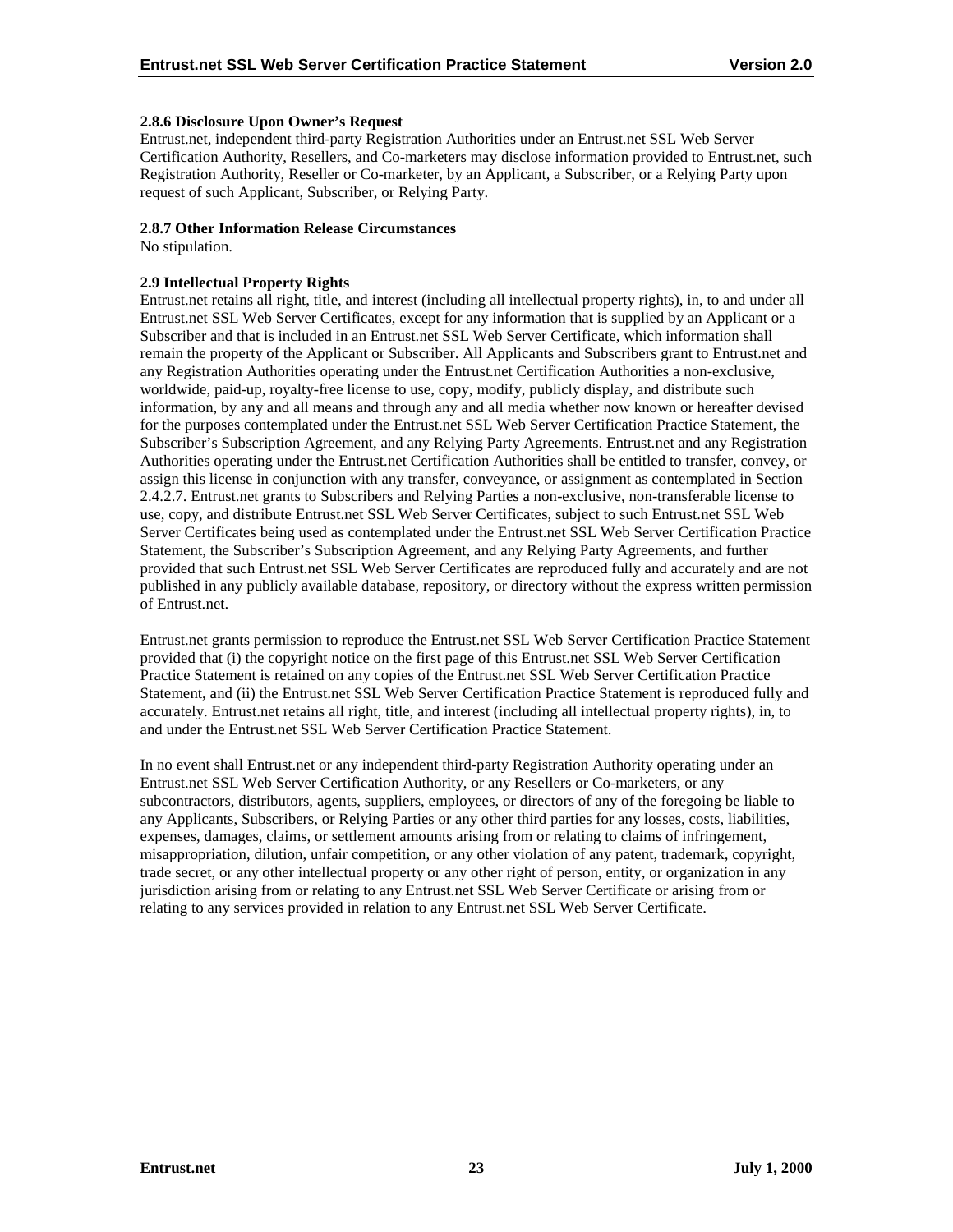#### **3. Identification and Authentication**

#### **3.1 Initial Registration**

To obtain an Entrust.net SSL Web Server Certificate, an Applicant must: (i) generate a secure and cryptographically sound Key Pair, (ii) agree to all of the terms and conditions of the Entrust.net SSL Web Server Certification Practice Statement and the Subscription Agreement, (iii) complete and submit an Entrust.net SSL Web Server Certificate Application, providing all information requested by an Entrust.netoperated Registration Authority or by an independent third-party Registration Authority under an Entrust.net SSL Web Server Certification Authority (a "Registration Authority") without any errors, misrepresentation, or omissions. Upon an Applicant's completion of the Entrust.net SSL Web Server Certificate Application and acceptance of the terms and conditions of this Entrust.net SSL Web Server Certification Practice Statement and the Subscription Agreement, a Registration Authority or a third-party authorized by a Registration Authority shall perform limited verification of some of the information contained in the Entrust.net SSL Web Server Certificate Application. If the limited verification performed by a Registration Authority is successful, the Registration Authority may, in its sole discretion, request the issuance to the Applicant of an Entrust.net SSL Web Server Certificate from an Entrust.net SSL Web Server Certification Authority. If a Registration Authority refuses to request the issuance of an Entrust.net SSL Web Server Certificate, the Registration Authority shall (i) use commercially reasonable efforts to notify the Applicant by email of any reasons for refusal, and (ii) promptly refund any amounts that have been paid in connection with the Entrust.net SSL Web Server Certificate Application. In the event of successful verification of an Entrust.net SSL Web Server Certificate Application, the Registration Authority shall submit a request to an Entrust.net SSL Web Server Certification Authority for the issuance of an Entrust.net SSL Web Server Certificate and shall notify the Applicant by email once an Entrust.net SSL Web Server Certificate has been issued by the Entrust.net SSL Web Server Certification Authority. The Applicant will be provided with a URL that can be used to retrieve the Entrust.net SSL Web Server Certificate. Upon issuance of an Entrust.net SSL Web Server Certificate, neither Entrust.net nor any independent third-party Registration Authority operating under an Entrust.net SSL Web Server Certification Authority, nor any Resellers or Co-marketers, or any subcontractors, distributors, agents, suppliers, employees, or directors of any of the foregoing shall have any obligation to perform any ongoing monitoring, investigation, or verification of the information provided in an Entrust.net SSL Web Server Certificate Application.

#### **3.1.1 Types of Names**

The Subject names in an Entrust.net SSL Web Server Certificate comply with the X.500 Distinguished Name (DN) form. Entrust.net SSL Web Server Certification Authorities shall use a single naming convention as set forth below. Each Entrust.net SSL Web Server Certificate shall contain the following information:

- (i) the "Country Name" (C) which is the two-letter ISO 3166 code for the country in which the Applicant is located and plans to host the World Wide Web server on which the Applicant is intending to install the Entrust.net SSL Web Server Certificate;
- (ii) the "Organization Name" (O) which is the name of the organization in the case of a corporation, partnership, or other entity. In the case of a sole proprietorship, the organization name can be the name of the Applicant;
- (iii) the "Organizational Unit Name" (OU) which is an optional field. The OU field may be used to distinguish between different organizational groups within an organization (for example, to distinguish between human resources, marketing, and development); and
- (iv) the "Common Name" (CN) which is the fully qualified hostname or path used in the DNS of the World Wide Web server on which the Applicant is intending to install the Entrust.net SSL Web Server Certificate.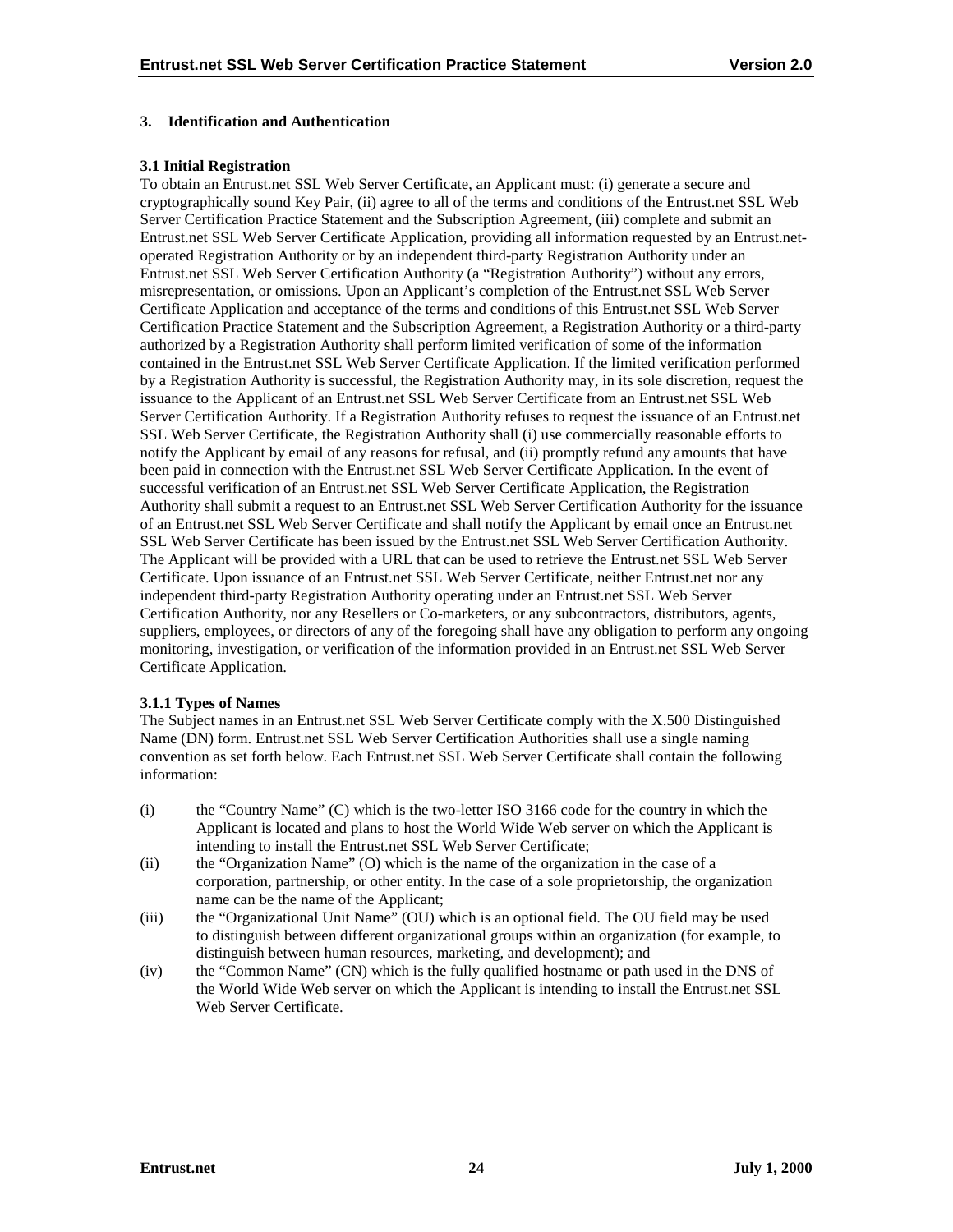## **3.1.2 Need for Names to Be Meaningful**

The value of the Common Name to be used in an Entrust.net SSL Web Server Certificate shall be the Applicant's fully qualified hostname or path that is used in the DNS of the World Wide Web server on which the Applicant is intending to install the Entrust.net SSL Web Server Certificate.

#### **3.1.3 Rules for Interpreting Various Name Forms**

Subject names for Entrust.net SSL Web Server Certificates shall be interpreted as set forth in Sections 3.1.1 and 3.1.2.

## **3.1.4 Uniqueness of Names**

Names shall be defined unambiguously for each Subject in an Entrust.net Repository. The Distinguished Name attribute should be unique to the World Wide Web server to which it is issued, and is used to prevent two Entrust.net SSL Web Server Certificates from being assigned the same Subject name. Each Entrust.net SSL Web Server Certificate shall be issued a unique serial number.

## **3.1.5 Name Claim Dispute Resolution Procedure**

The Subject names in Entrust.net SSL Web Server Certificates are issued on a "first come, first served" basis. By accepting a Subject name for incorporation into an Entrust.net SSL Web Server Certificate, a Registration Authority operating under an Entrust.net SSL Web Server Certification Authority does not determine whether the use of such information infringes upon, misappropriates, dilutes, unfairly competes with, or otherwise violates any intellectual property right or any other rights of any person, entity, or organization. The Entrust.net Certification Authorities and any Registration Authorities operating under the Entrust.net Certification Authorities neither act as an arbitrator nor provide any dispute resolution between Subscribers or between Subscribers and third-party complainants in respect to the use of any information in an Entrust.net SSL Web Server Certificate. The Entrust.net SSL Web Server Certification Practice Statement does not bestow any procedural or substantive rights on any Subscriber or third-party complainant in respect to any information in an Entrust.net SSL Web Server Certificate. Neither the Entrust.net Certification Authorities nor any Registration Authorities operating under the Entrust.net Certification Authorities shall in any way be precluded from seeking legal or equitable relief (including injunctive relief) in respect to any dispute between Subscribers or between Subscribers and third-party complainants or in respect to any dispute between Subscribers and an Entrust.net SSL Web Server Certification Authority or a Registration Authority operating under an Entrust.net SSL Web Server Certification Authority or between a third-party complainant and an Entrust.net SSL Web Server Certification Authority or a Registration Authority operating under an Entrust.net SSL Web Server Certification Authority arising out of any information in an Entrust.net SSL Web Server Certificate. Entrust.net SSL Web Server Certification Authorities and Registration Authorities operating under Entrust.net SSL Web Server Certification Authorities shall respectively have the right to revoke and the right to request revocation of Entrust.net SSL Web Server Certificates upon receipt of a properly authenticated order from an arbitrator or court of competent jurisdiction requiring the revocation of an Entrust.net SSL Web Server Certificate.

#### **3.1.6 Recognition, Authentication and Role of Trademarks**

An Entrust.net SSL Web Server Certification Authority or a Registration Authority operating under an Entrust.net SSL Web Server Certification Authority may, in certain circumstances, take action in respect to an Entrust.net SSL Web Server Certificate containing information that possibly violates the trademark rights of a third-party complainant. In the event that a third-party complainant provides an Entrust.net SSL Web Server Certification Authority or a Registration Authority operating under an Entrust.net SSL Web Server Certification Authority with (i) a certified copy that is not more than three (3) months old of a trademark registration from the principal trademark office in any one of the United States, Canada, Japan, Australia or any of the member countries of the European Union, and further provided that such registration is still in full force and effect, and (ii) a copy of a prior written notice to the Subscriber of the Entrust.net SSL Web Server Certificate in dispute, stating that the complainant believes that information in the Subscriber's Entrust.net SSL Web Server Certificate violates the trademark rights of the complainant, and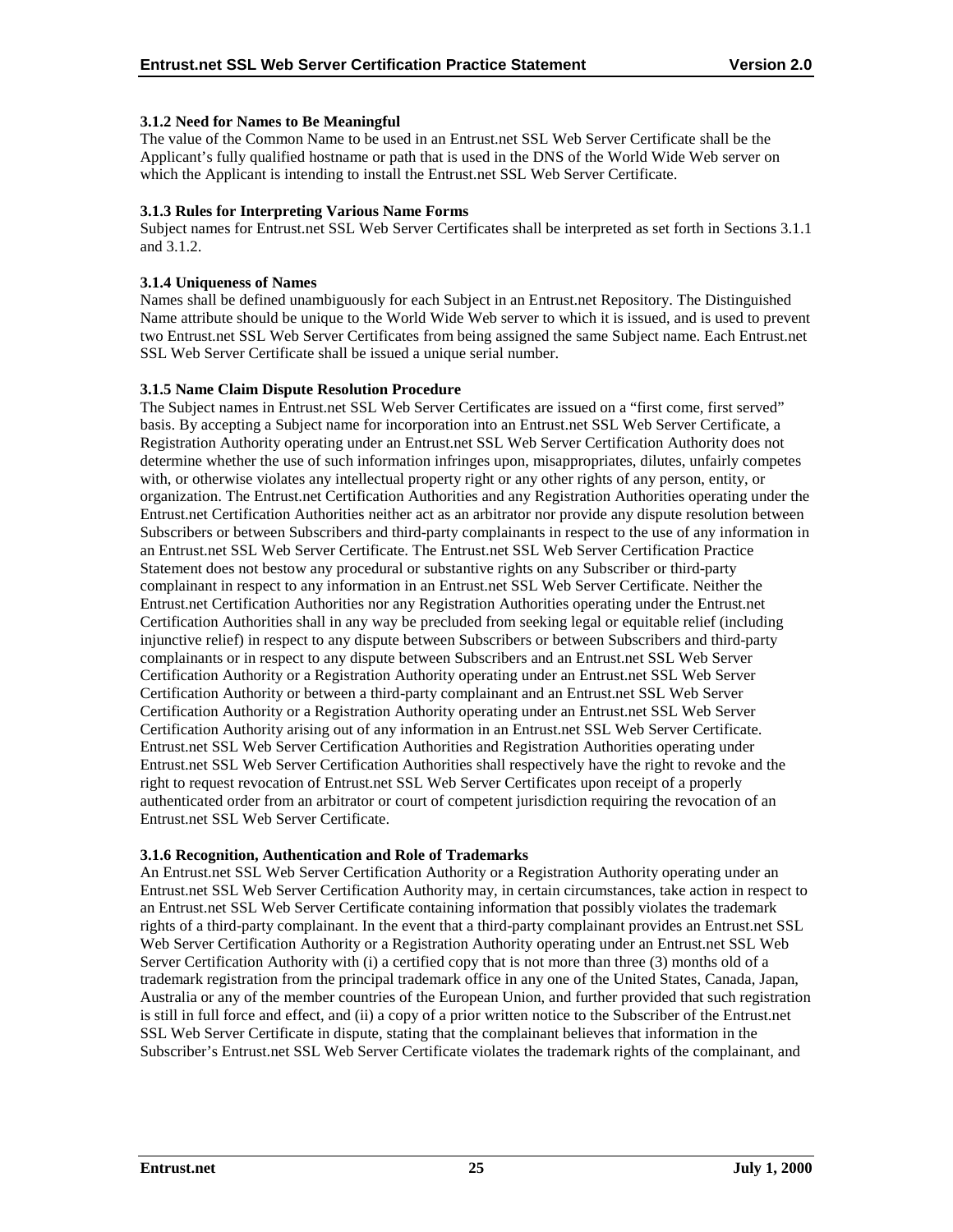(iii) a representation by the complainant indicating the means of notice and basis for believing that such notice was received by the Subscriber of the Entrust.net SSL Web Server Certificate in dispute, an Entrust.net SSL Web Server Certification Authority or a Registration Authority operating under an Entrust.net SSL Web Server Certification Authority may initiate the following actions. The Entrust.net SSL Web Server Certification Authority or the Registration Authority operating under an Entrust.net SSL Web Server Certification Authority may determine whether the issue date of the Subscriber's Entrust.net SSL Web Server Certificate predates the registration date on the trademark registration provided by the complainant. If the date of issuance of the Subscriber's Entrust.net SSL Web Server Certificate predates the trademark registration date, the Entrust.net SSL Web Server Certification Authority or the Registration Authority operating under the Entrust.net SSL Web Server Certification Authority will take no further action unless presented with an authenticated order from an arbitrator or court of competent jurisdiction. If the date of issuance of the Entrust.net SSL Web Server Certificate is after the registration date on the trademark registration provided by the complainant, the Entrust.net SSL Web Server Certification Authority or the Registration Authority operating under the Entrust.net SSL Web Server Certification Authority shall request that the Subscriber provide a proof of ownership for the Subscriber's own corresponding trademark registration from the principal trademark office in any one of the United States, Canada, Japan, Australia or any of the member countries of the European Union. If the Subscriber can provide a certified copy, as set forth above, that predates or was issued on the same date as the complainant's trademark registration, the Entrust.net SSL Web Server Certification Authority or the Registration Authority operating under the Entrust.net SSL Web Server Certification Authority will take no further action unless presented with an authenticated order from an arbitrator or court of competent jurisdiction. If the Subscriber does not respond within ten (10) Business Days, or if the date on the certified copy of the trademark registration provided by the Subscriber postdates the certified copy of the trademark registration provided by the complainant, the Entrust.net SSL Web Server Certification Authority and the Registration Authorities operating under that Entrust.net SSL Web Server Certification Authority respectively may revoke or may request revocation of the disputed Entrust.net SSL Web Server Certificate.

If a Subscriber files litigation against a complainant, or if a complainant files litigation against a Subscriber, and such litigation is related to any information in an issued Entrust.net SSL Web Server Certificate, and if the party instigating the litigation provides an Entrust.net SSL Web Server Certification Authority or a Registration Authority operating under an Entrust.net SSL Web Server Certification Authority with a copy of the file-stamped complaint or statement of claim, the Entrust.net SSL Web Server Certification Authority will maintain the current status of the Entrust.net SSL Web Server Certificate or the Registration Authority operating under the Entrust.net SSL Web Server Certification Authority will request that the Entrust.net SSL Web Server Certification Authority maintain the current status of the Entrust.net SSL Web Server Certificate, subject to any requirements to change the status of such Entrust.net SSL Web Server Certificate otherwise provided or required under this Entrust.net SSL Web Server Certification Practice Statement, a Subscription Agreement, or any Relying Party Agreement. During any litigation, an Entrust.net SSL Web Server Certification Authority will not revoke and a Registration Authority operating under an Entrust.net SSL Web Server Certification Authority will not request revocation of an Entrust.net SSL Web Server Certificate that is in dispute unless ordered by an arbitrator or a court of competent jurisdiction or as otherwise provided or required under this Entrust.net SSL Web Server Certification Practice Statement, a Subscription Agreement, or any Relying Party Agreement. In the event of litigation as contemplated above, Entrust.net SSL Web Server Certification Authorities and Registration Authorities operating under the Entrust.net SSL Web Server Certification Authorities will comply with any directions by a court of competent jurisdiction in respect to an Entrust.net SSL Web Server Certificate in dispute without the necessity of being named as a party to the litigation. If named as a party in any litigation in respect to an Entrust.net SSL Web Server Certificate, Entrust.net and/or any third party operating a Registration Authority under an Entrust.net SSL Web Server Certification Authority shall be entitled to take any action that it deems appropriate in responding to or defending such litigation. Any Subscriber or Relying Party that becomes involved in any litigation in respect to an Entrust.net SSL Web Server Certificate shall remain subject to all of the terms and conditions of the Entrust.net SSL Web Server Certification Practice Statement, the Subscriber's Subscription Agreement, and the Relying Party's Relying Party Agreement.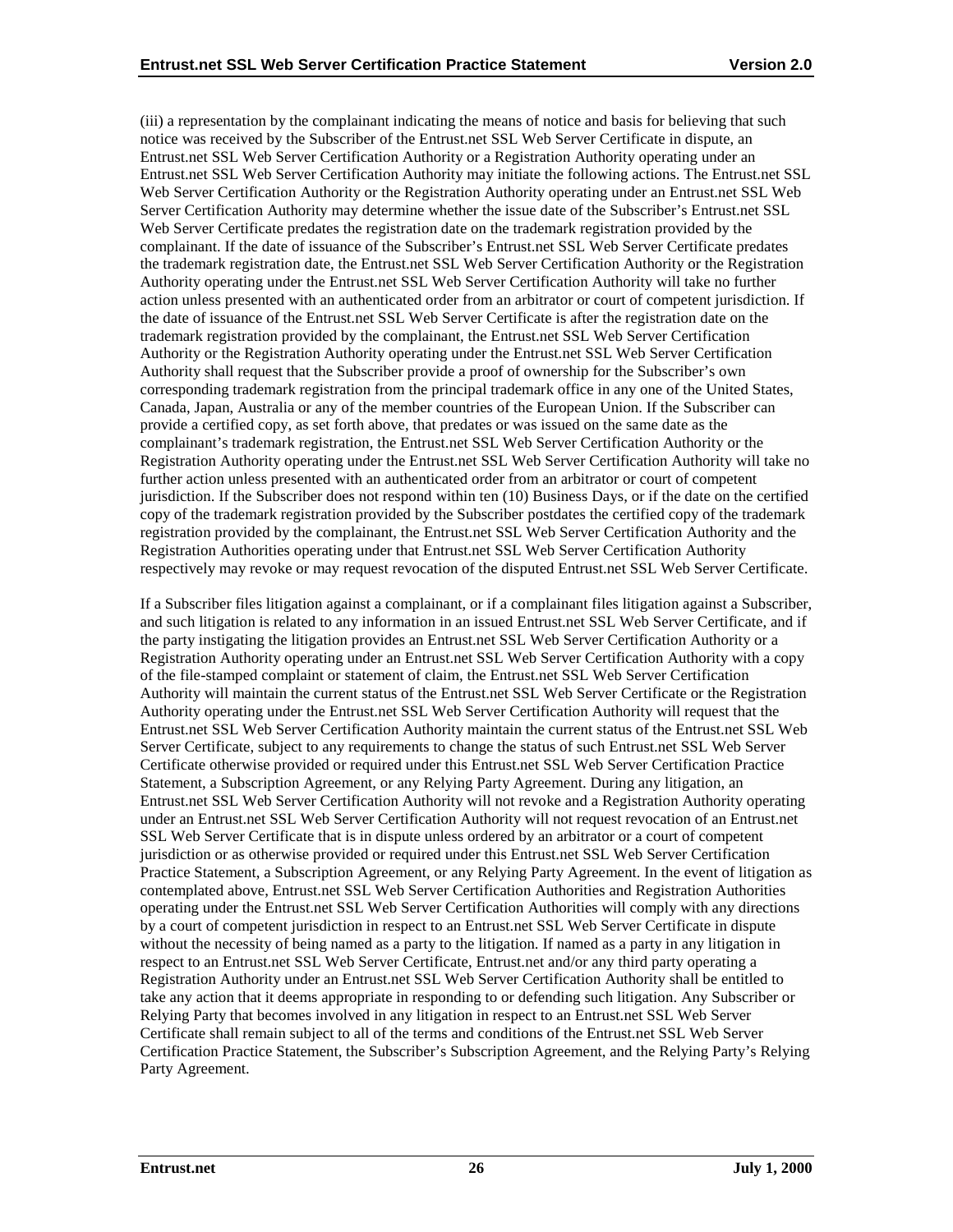Registration Authorities operating under an Entrust.net SSL Web Server Certification Authority shall notify the Entrust.net SSL Web Server Certification Authority of any disputes of which such Registration Authority is aware and which relate to any information contained in an Entrust.net SSL Web Server Certificate whose issuance was requested by such Registration Authority.

## **3.1.7 Method to Prove Possession of Private Key**

Registration Authorities perform proof of possession tests for CSRs created using reversible asymmetric algorithms (such as RSA) by validating the signature on the CSR submitted by the Applicant with the Entrust.net SSL Web Server Certificate Application.

#### **3.1.8 Authentication of Organizational Identity**

Registration Authorities operating under the Entrust.net SSL Web Server Certification Authorities shall perform a limited verification of any organizational identities that are submitted by an Applicant or Subscriber. Registration Authorities operating under the Entrust.net SSL Web Server Certification Authorities shall determine whether the organizational identity, address, and domain name provided with an Entrust.net SSL Web Server Certificate Application are consistent with information contained in thirdparty databases and/or governmental sources. The information and sources used for the limited verification of Entrust.net SSL Web Server Certificate Applications may vary depending on the jurisdiction of the Applicant or Subscriber. In the case of organizational identities that are not registered with any governmental sources, Registration Authorities operating under the Entrust.net SSL Web Server Certification Authorities shall use commercially reasonable efforts to confirm the existence of the organization. Such commercially reasonable efforts may include inquiries with banks or other trustworthy persons or institutions. Registration Authorities operating under the Entrust.net SSL Web Server Certification Authorities shall comply with all verification practices mandated by the Entrust.net Policy Authority.

The Entrust.net Policy Authority may, in its discretion, update verification practices to improve the organization identity verification process. Any changes to verification practices shall be published pursuant to the standard procedures for updating the Entrust.net SSL Web Server Certification Practice Statement.

## **3.1.9 Authentication of Individual Identity**

Registration Authorities operating under the Entrust.net SSL Web Server Certification Authorities shall perform a limited verification of any individual identities that are submitted by an Applicant or Subscriber. In order to establish the accuracy of an individual identity, the individual shall be required to appear before a representative of a Registration Authority operating under an Entrust.net SSL Web Server Certification Authority or a notary public in the jurisdiction of the Applicant. The individual shall be required to produce three (3) pieces of picture identification. The type of identification that is appropriate for proper identification shall be dependent on the jurisdiction of the Applicant.

The Entrust.net Policy Authority may, in its discretion, update verification practices to improve the individual identity verification process. Any changes to verification practices shall be published pursuant to the standard procedures for updating the Entrust.net SSL Web Server Certification Practice Statement.

## **3.2 Routine Rekey**

Each Entrust.net SSL Web Server Certificate shall contain a Certificate expiration date. The reason for having an expiration date for a Certificate is to minimize the exposure of the Key Pair associated with the Certificate. For this reason, when issuing an Entrust.net SSL Web Server Certificate, Entrust.net requires that a new Key Pair be generated and that the new Public Key of this Key Pair be submitted with the Applicant's Entrust.net SSL Web Server Certificate Application. Entrust.net does not renew Entrust.net SSL Web Server Certificates, accordingly, if a Subscriber wishes to continue to use an Entrust.net SSL Web Server Certificate beyond the expiry date for the current Entrust.net SSL Web Server Certificate, the Subscriber must apply for a new Entrust.net SSL Web Server Certificate and replace the Entrust.net SSL Web Server Certificate that is about to expire. In order to obtain another Entrust.net SSL Web Server Certificate, the Subscriber will be required to complete the initial application process, as described in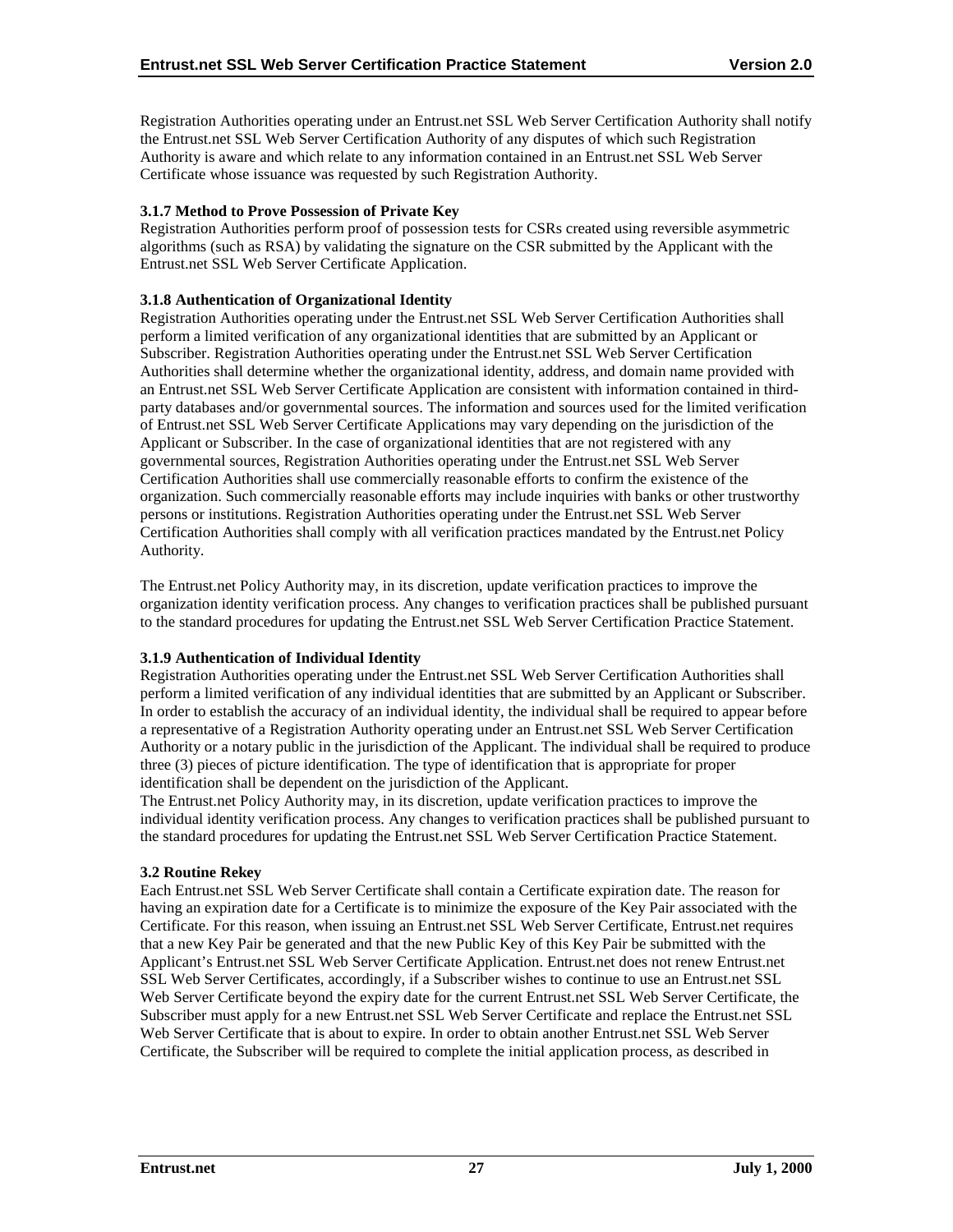Section 3.1, including generation of a new Key Pair and submission of all information required for an initial application for an Entrust.net SSL Web Server Certificate. The Registration Authority that processed the Subscriber's Entrust.net SSL Web Server Certificate Application shall make a commercially reasonable effort to notify Subscribers of the pending expiration of their Entrust.net SSL Web Server Certificate by sending an email to the technical contact listed in the corresponding Entrust.net SSL Web Server Certificate Application. Upon expiration of an Entrust.net SSL Web Server Certificate, the Subscriber shall immediately cease using such Entrust.net SSL Web Server Certificate and shall remove such Entrust.net SSL Web Server Certificate from any devices and/or software in which it has been installed.

#### **3.3 Rekey After Revocation**

Entrust.net SSL Web Server Certification Authorities and Registration Authorities operating under Entrust.net SSL Web Server Certification Authorities do not renew Entrust.net SSL Web Server Certificates that have been revoked. If a Subscriber wishes to use an Entrust.net SSL Web Server Certificate after revocation, the Subscriber must apply for a new Entrust.net SSL Web Server Certificate and replace the Entrust.net SSL Web Server Certificate that has been revoked. In order to obtain another Entrust.net SSL Web Server Certificate, the Subscriber will be required to complete the initial application process, as described in Section 3.1, including generation of a new Key Pair and submission of all information required for an initial application for an Entrust.net SSL Web Server Certificate. Upon revocation of an Entrust.net SSL Web Server Certificate, the Subscriber shall immediately cease using such Entrust.net SSL Web Server Certificate and shall remove such Entrust.net SSL Web Server Certificate from any devices and/or software in which it has been installed.

#### **3.4 Revocation Request**

A Subscriber may request revocation of their Entrust.net SSL Web Server Certificate at any time provided that the Subscriber can validate to the Registration Authority that processed the Subscriber's Entrust.net SSL Web Server Certificate Application that the Subscriber is the person, organization, or entity to whom the Entrust.net SSL Web Server Certificate was issued. The Registration Authority shall authenticate a request from a Subscriber for revocation of their Entrust.net SSL Web Server Certificate by requiring the pass phrase submitted by the Subscriber with the Entrust.net SSL Web Server Certificate Application and/or some subset of the information provided by the Subscriber with the Entrust.net SSL Web Server Certificate Application. Upon receipt and confirmation of such information, the Registration Authority shall then request revocation of the Subscriber's Entrust.net SSL Web Server Certificate within forty-eight (48) hours of validating the revocation request, and an Entrust.net SSL Web Server Certification Authority shall subsequently post the serial number of the revoked Entrust.net SSL Web Server Certificate to a CRL in an Entrust.net Repository. Registration Authorities operating under the Entrust.net SSL Web Server Certification Authority shall use commercially reasonable efforts to notify a Subscriber about the revocation of the Subscriber's Entrust.net SSL Web Server Certificate by sending an email to the technical and security contacts identified in the Subscriber's Entrust.net SSL Web Server Certificate Application.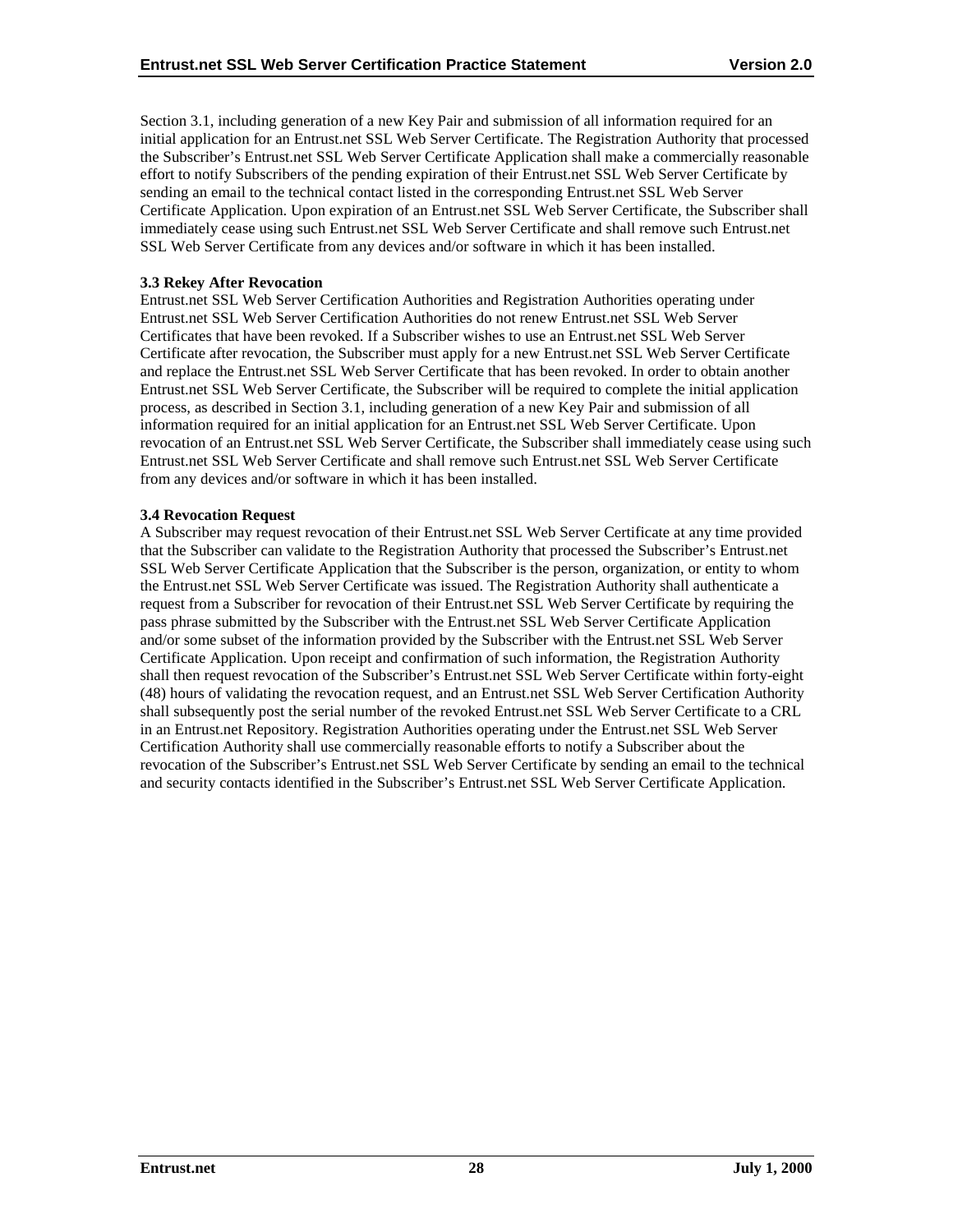## **4. Operational Requirements**

## **4.1 Certificate Application**

To obtain an Entrust.net SSL Web Server Certificate, an Applicant must follow the procedures described in section 3.1 of the Entrust.net SSL Web Server Certification Practice Statement. An Entrust.net-operated Registration Authority or an independent third-party Registration Authority operating under an Entrust.net SSL Web Server Certification Authority shall follow the procedures described in Sections 3.1.8 and 3.1.9 to perform limited verification of the identity of the Applicant.

## **4.2 Certificate Issuance**

After performing limited verification of the information provided by an Applicant with an Entrust.net SSL Web Server Certificate Application, a Registration Authority operating under an Entrust.net SSL Web Server Certification Authority may request that an Entrust.net SSL Web Server Certification Authority issue an Entrust.net SSL Web Server Certificate. Upon receipt of a request from a Registration Authority operating under an Entrust.net SSL Web Server Certification Authority, that Entrust.net SSL Web Server Certification Authority may generate and digitally sign an Entrust.net SSL Web Server Certificate in accordance with the Certificate profile described in Section 7 of this Entrust.net SSL Web Server Certification Practice Statement.

## **4.3 Certificate Acceptance**

Once an Entrust.net SSL Web Server Certificate has been generated and placed in an Entrust.net Repository, the Registration Authority that requested the issuance of the Entrust.net SSL Web Server Certificate shall use commercially reasonable efforts to notify the Applicant by email that the Applicant's Entrust.net SSL Web Server Certificate is available. The email will contain a URL for use by the Applicant to retrieve the Entrust.net SSL Web Server Certificate.

#### **4.4 Certificate Suspension and Revocation**

An Entrust.net SSL Web Server Certification Authority shall revoke an Entrust.net SSL Web Server Certificate after receiving a valid revocation request from a Registration Authority operating under such Entrust.net SSL Web Server Certification Authority. A Registration Authority operating under an Entrust.net SSL Web Server Certification Authority shall be entitled to request and may request that an Entrust.net SSL Web Server Certification Authority revoke an Entrust.net SSL Web Server Certificate after such Registration Authority receives a valid revocation request from the Subscriber for such Entrust.net SSL Web Server Certificate. A Registration Authority operating under an Entrust.net SSL Web Server Certification Authority shall be entitled to request and shall request that an Entrust.net SSL Web Server Certification Authority revoke an Entrust.net SSL Web Server Certificate if such Registration Authority becomes aware of the occurrence of any event that would require a Subscriber to cease to use such Entrust.net SSL Web Server Certificate. Entrust.net SSL Web Server Certification Authorities do not allow the suspension of Entrust.net SSL Web Server Certificates.

#### **4.4.1 Circumstances for Revocation**

An Entrust.net SSL Web Server Certification Authority shall be entitled to revoke and may revoke, and a Registration Authority operating under an Entrust.net SSL Web Server Certification Authority shall be entitled to request revocation of and shall request revocation of, a Subscriber's Entrust.net SSL Web Server Certificate if such Entrust.net SSL Web Server Certification Authority or Registration Authority has knowledge of or a reasonable basis for believing that of any of the following events have occurred:

(i) Compromise of such Entrust.net SSL Web Server Certification Authority's Private Key or Compromise of a superior Certification Authority's Private Key;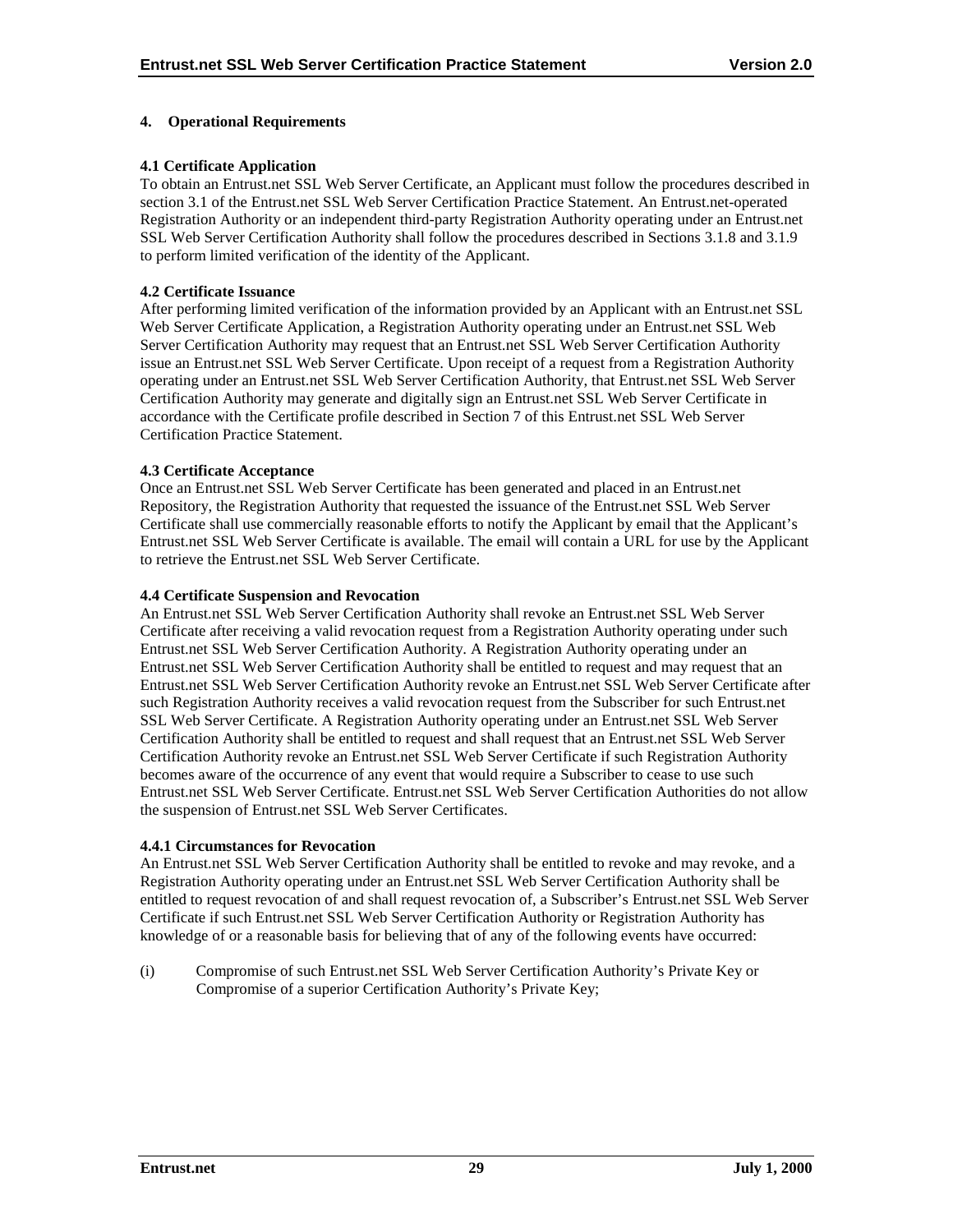- (ii) breach by the Subscriber of any of the terms of the Entrust.net SSL Web Server Certification Practice Statement or the Subscriber's Subscription Agreement;
- (iii) any change in the information contained in an Entrust.net SSL Web Server Certificate issued to a Subscriber;
- (v) non-payment of any Entrust.net SSL Web Server Certificate fees or service fees;
- (vi) a determination that an Entrust.net SSL Web Server Certificate was not issued in accordance with the requirements of the Entrust.net SSL Web Server Certification Practice Statement or the Subscriber's Subscription Agreement; or
- (vi) any other reason that may be reasonably expected to affect the integrity, security, or trustworthiness of an Entrust.net SSL Web Server Certificate or an Entrust.net SSL Web Server Certification Authority.

A Subscriber shall request revocation of their Entrust.net SSL Web Server Certificate if the Subscriber has a suspicion or knowledge of a Compromise of the Subscriber's Private Key or a suspicion or knowledge of a change in the information contained in the Subscriber's Entrust.net SSL Web Server Certificate or a change in circumstances that causes the information contained in Subscriber's Entrust.net SSL Web Server Certificate to become inaccurate, incomplete, or misleading. Such revocation request shall be submitted by the Subscriber to the Registration Authority that processed the Subscriber's Entrust.net SSL Web Server Certificate Application. If a Subscriber's Entrust.net SSL Web Server Certificate is revoked for any reason, the Registration Authority that processed the Subscriber's Entrust.net SSL Web Server Certificate Application shall make a commercially reasonable effort to notify such Subscriber by sending an email to the technical and security contacts listed in the Entrust.net SSL Web Server Certificate Application. Revocation of an Entrust.net SSL Web Server Certificate shall not affect any of the Subscriber's contractual obligations under this Entrust.net SSL Web Server Certification Practice Statement, the Subscriber's Subscription Agreement, or any Relying Party Agreements.

## **4.4.2 Who Can Request Revocation**

A Subscriber may request revocation of their Entrust.net SSL Web Server Certificate at any time for any reason. If a Subscriber requests revocation of their Entrust.net SSL Web Server Certificate, the Subscriber must be able to validate themselves as set forth in Section 3.4 to the Registration Authority that processed the Subscriber's Entrust.net SSL Web Server Certificate Application. The Entrust.net SSL Web Server Certification Authorities shall not be required to revoke and the Registration Authorities operating under the Entrust.net SSL Web Server Certification Authorities shall not be required to request revocation of an Entrust.net SSL Web Server Certificate until a Subscriber can properly validate themselves as set forth in Section 3.4 and 4.4.3. An Entrust.net SSL Web Server Certification Authority shall be entitled to revoke and shall revoke, and a Registration Authority operating under an Entrust.net SSL Web Server Certification Authority shall be entitled to request revocation of and shall request revocation of, a Subscriber's Entrust.net SSL Web Server Certificate at any time for any of the reasons set forth in Section 4.4.1.

#### **4.4.3 Procedure for Revocation Request**

A Registration Authority operating under an Entrust.net SSL Web Server Certification Authority shall authenticate a request by a Subscriber for revocation of their Entrust.net SSL Web Server Certificate by requiring (i) some subset of the information provided by the Subscriber with the Subscriber's Entrust.net SSL Web Server Certificate Application, or (ii) the pass phrase submitted by the Subscriber with the Subscriber's Entrust.net SSL Web Server Certificate Application or verification by a contact at the Subscriber. Upon receipt and confirmation of such information, the Registration Authority shall send a revocation request to the Entrust.net SSL Web Server Certification Authority that issued such Entrust.net SSL Web Server Certificate. The Entrust.net SSL Web Server Certification Authority receiving such revocation request shall within forty-eight (48) hours of receiving such revocation request post the serial number of the revoked Entrust.net SSL Web Server Certificate to a CRL in an Entrust.net Repository. If a Subscriber's Entrust.net SSL Web Server Certificate is revoked for any reason, the Registration Authority that requested revocation of the Subscriber's Entrust.net SSL Web Server Certificate shall make a commercially reasonable effort to notify the Subscriber by sending an email to the technical and security contacts specified in the Subscriber's Entrust.net SSL Web Certificate Application.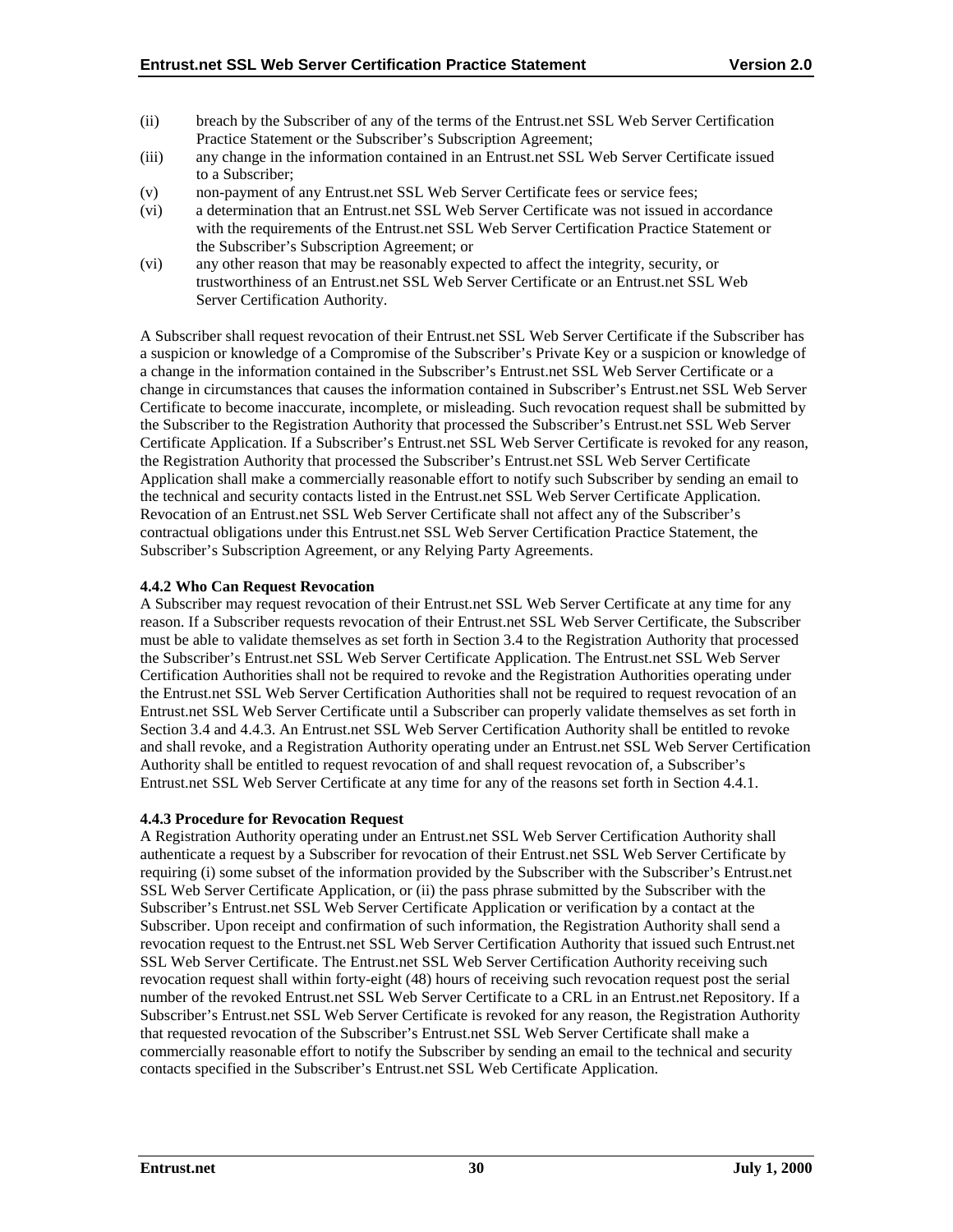## **4.4.4 Revocation Request Grace Period**

In the case of Private Key Compromise, or suspected Private Key Compromise, a Subscriber shall request revocation of the corresponding Entrust.net SSL Web Server Certificate immediately upon detection of the Compromise or suspected Compromise. Revocation requests for other required reasons shall be made as soon as reasonably practicable.

#### **4.4.5 Circumstances for Suspension**

Entrust.net SSL Web Server Certification Authorities do not suspend Entrust.net SSL Web Server Certificates.

#### **4.4.6 Who Can Request Suspension**

Entrust.net SSL Web Server Certification Authorities do not suspend Entrust.net SSL Web Server Certificates.

#### **4.4.7 Procedure for Suspension Request**

Entrust.net SSL Web Server Certification Authorities do not suspend Entrust.net SSL Web Server **Certificates** 

## **4.4.8 Limits on Suspension Period**

Entrust.net SSL Web Server Certification Authorities do not suspend Entrust.net SSL Web Server Certificates.

## **4.4.9 CRL Issuance Frequency**

Entrust.net SSL Web Server Certification Authorities shall use commercially reasonable efforts to issue CRLs at least once every twenty-four (24) hours. CRLs will generally be issued at approximately 12.00 a.m. In certain circumstances, CRLs may also be issued between these intervals, such as in the event of the detection of a serious Compromise.

#### **4.4.10 CRL Checking Requirements**

A Relying Party shall check whether the Entrust.net SSL Web Server Certificate that the Relying Party wishes to rely on has been revoked. A Relying Party shall check the Certificate Revocation Lists maintained in the appropriate Repository to determine whether the Entrust.net SSL Web Server Certificate that the Relying Party wishes to rely on has been revoked. In no event shall Entrust.net or any independent third-party Registration Authorities operating under an Entrust.net SSL Web Server Certification Authority, or any Resellers or Co-marketers, or any subcontractors, distributors, agents, suppliers, employees, or directors of any of the foregoing be liable for any damages whatsoever due to (i) the failure of a Relying Party to check for revocation or expiration of an Entrust.net SSL Web Server Certificate, or (ii) any reliance by a Relying Party on an Entrust.net SSL Web Server Certificate that has been revoked or that has expired.

#### **4.4.11 On-line Revocation/Status Checking Availability**

The CRLs in an Entrust.net Repository may be searched by serial number.

## **4.4.12 On-line Revocation Checking Requirements**

See Section 4.4.10.

## **4.4.13 Other Forms of Revocation Advertisements Available**

No other mechanisms are provided.

#### **4.4.14 Checking Requirements For Other Forms of Revocation Advertisements** No stipulation.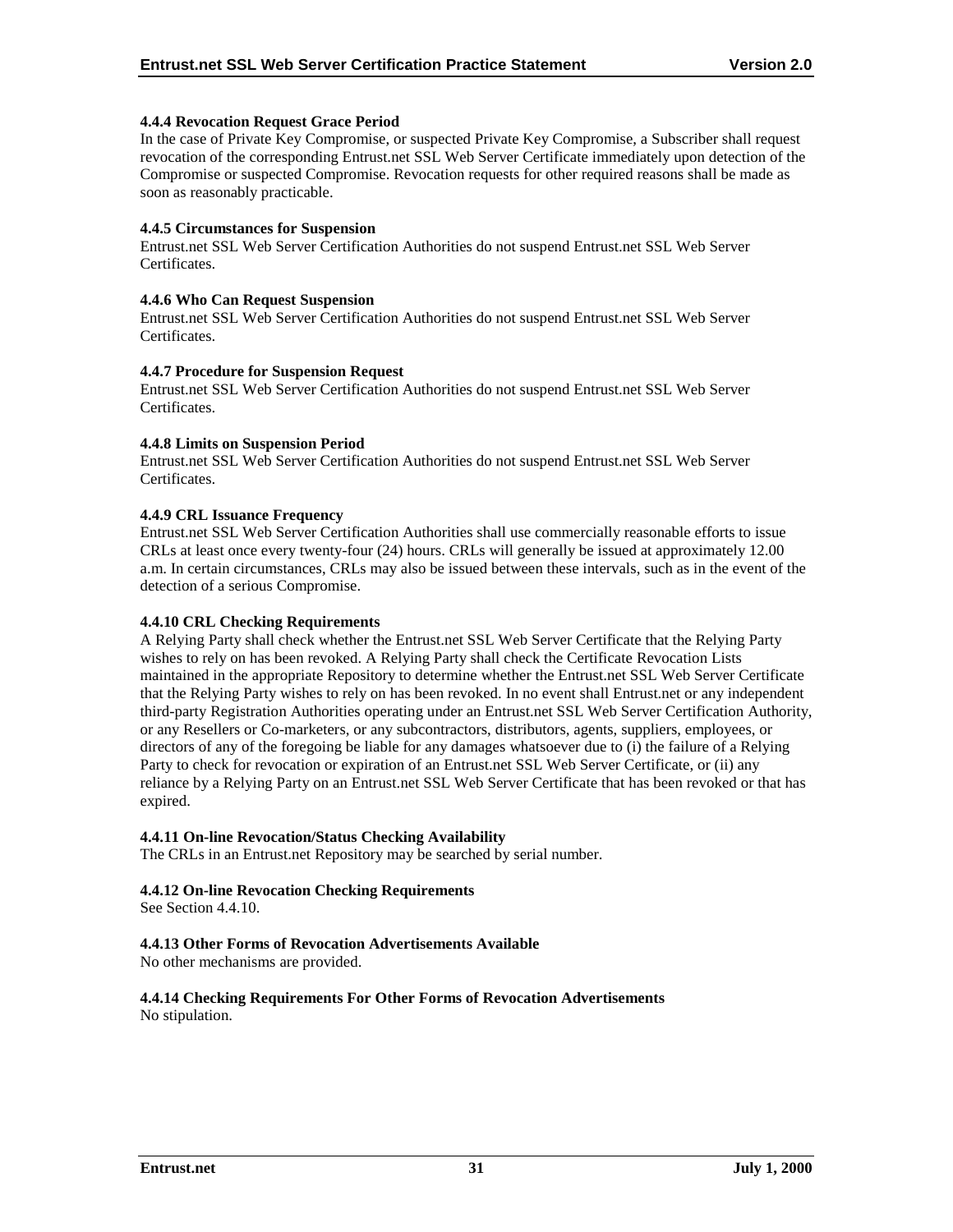## **4.4.15 Special Requirements Re Key Compromise**

If a Subscriber suspects or knows that the Private Key corresponding to the Public Key contained in the Subscriber's Entrust.net SSL Web Server Certificate has been Compromised, the Subscriber shall immediately notify the Registration Authority that processed the Subscriber's Entrust.net SSL Web Server Certificate Application, using the procedures set forth in Section 4.4.3, of such suspected or actual Compromise. The Subscriber shall immediately stop using such Entrust.net SSL Web Server Certificate and shall remove such Entrust.net SSL Web Server Certificate from any devices and/or software in which such Entrust.net SSL Web Server Certificate has been installed. The Subscriber shall be responsible for investigating the circumstances of such Compromise or suspected Compromise and for notifying any Relying Parties that may have been affected by such Compromise or suspected Compromise.

## **4.5 Security Audit Procedures**

Significant security events in the Entrust.net SSL Web Server Certification Authorities are automatically time-stamped and recorded as audit logs in audit trail files. The audit trail files are processed (reviewed for policy violations or other significant events) on a regular basis. Authentication codes are used in conjunction with the audit trail files to protect against modification of audit logs. Audit trail files are archived periodically. All files including the latest audit trail file are moved to backup media and stored in a secure archive facility.

## **4.6 Records Archival**

The audit trail files and databases for Entrust.net SSL Web Server Certification Authorities are both archived. The archive of an Entrust.net SSL Web Server Certification Authorities' database is retained for at least three (3) years. Archives of audit trail files are retained for at least one (1) year. The databases for Entrust.net SSL Web Server Certification Authorities are encrypted and protected by Entrust software master keys. The archive media is protected through storage in a restricted-access facility to which only Entrust.net-authorized personnel have access. Archive files are backed up as they are created. Originals are stored on-site and housed with an Entrust.net SSL Web Server Certification Authority system. Backup files are stored at a secure and separate geographic location.

#### **4.7 Key Changeover**

Subscribers are issued Entrust.net SSL Web Server Certificates that expire after a defined period of time to minimize the exposure of the associated Key Pair. For this reason, a new Key Pair must be created and that new Public Key must be submitted upon application for an Entrust.net SSL Web Server Certificate to replace an expiring Entrust.net SSL Web Server Certificate. The process for renewing an Entrust.net SSL Web Server Certificate is described in Section 3.2.

#### **4.8 Compromise and Disaster Recovery**

Entrust.net SSL Web Server Certification Authorities have a disaster recovery plan to provide for timely recovery of services in the event of a system outage.

Entrust.net requires rigorous security controls to maintain the integrity of Entrust.net SSL Web Server Certification Authorities. The Compromise of the Private Key used by an Entrust.net SSL Web Server Certification Authority is viewed by Entrust.net as being very unlikely, however, Entrust.net has policies and procedures that will be employed in the event of such a Compromise. At a minimum, all Subscribers shall be informed as soon as practicable of such a Compromise and information shall be posted in the Entrust.net Repository.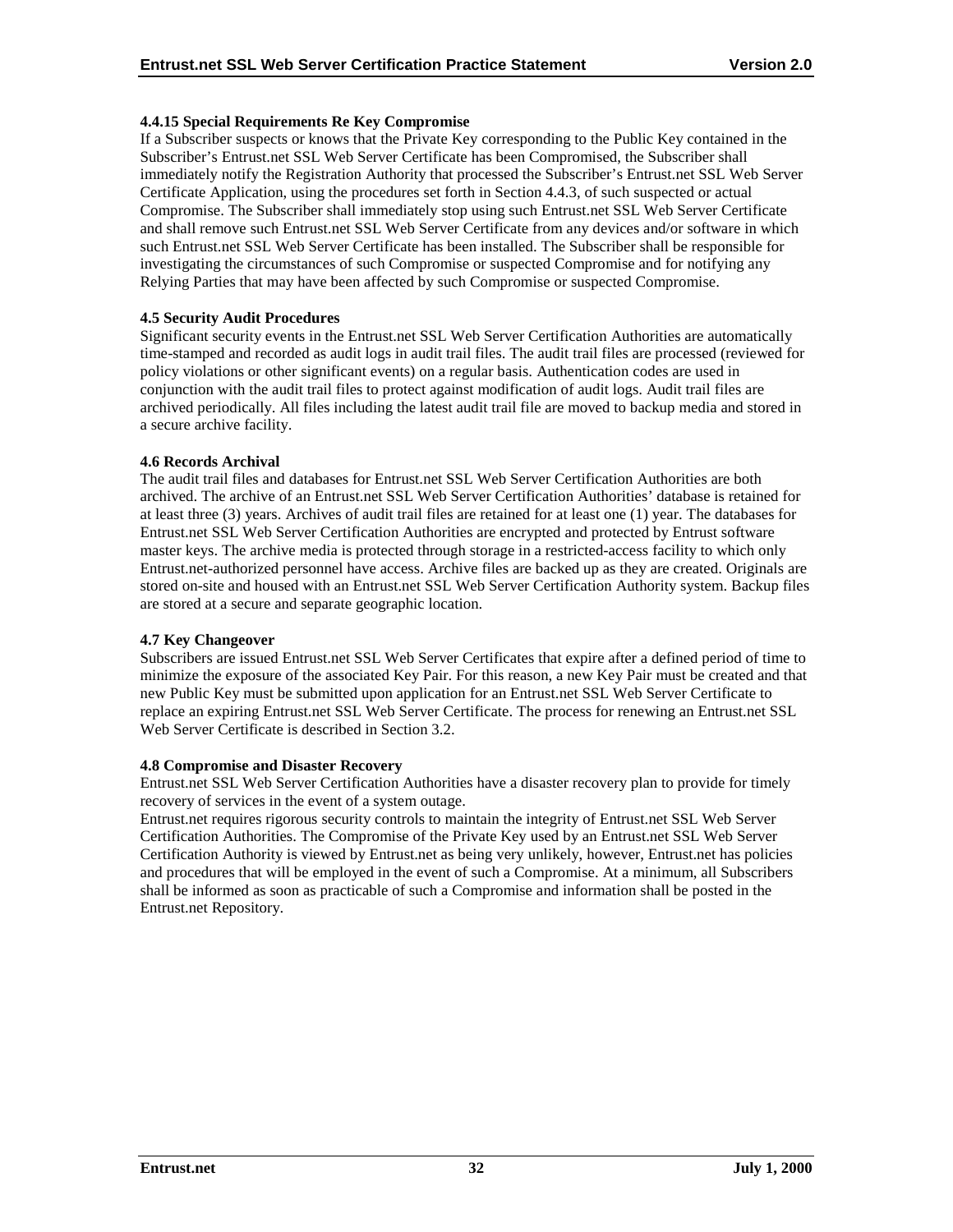## **4.9 CA Termination**

In the event that an Entrust.net SSL Web Server Certification Authority ceases operation, all Entrust.net SSL Web Server Certificates issued by such Entrust.net SSL Web Server Certification Authority shall be revoked.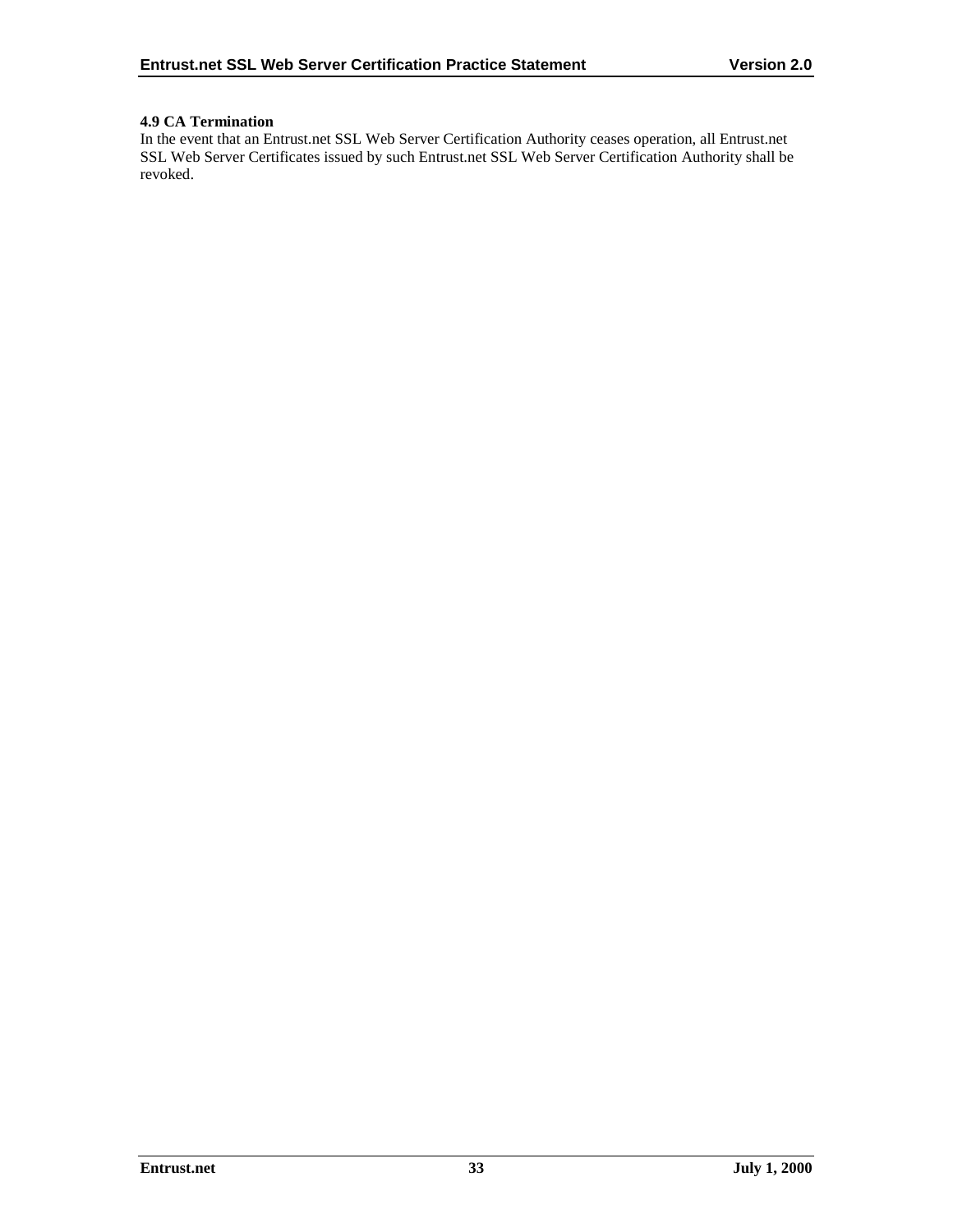## **5. Physical, Procedural, and Personnel Security Controls**

#### **5.1 Physical Controls**

Entrust/Authorit $\Box$  $\Box$ Software is used as the software component of the Entrust.net SSL Web Server Certification Authorities. The hardware and software for an Entrust.net SSL Web Server Certification Authority is located in a secure facility with physical security and access control procedures that meet or exceed industry standards. The room containing the Entrust/Authority software is designated a two (2) person zone, and controls are used to prevent a person from being in the room alone. Alarm systems are used to notify security personnel of any violation of the rules for access to an Entrust.net SSL Web Server Certification Authority.

## **5.2 Procedural Controls**

An Entrust.net SSL Web Server Certification Authority has a number of trusted roles for sensitive operations of the Entrust.net SSL Web Server Certification Authority software. To gain access to the Entrust/Authority software used in an Entrust.net SSL Web Server Certification Authority, operational personnel must undergo background investigations. Entrust.net SSL Web Server Certification Authority operations related to adding administrative personnel or changing Certification Authority policy settings require more than one (1) person to perform the operation.

## **5.3 Personnel Controls**

Operational personnel for an Entrust.net SSL Web Server Certification Authority will not be assigned other responsibilities that conflict with their operational responsibilities for the Entrust.net SSL Web Server Certification Authority. The privileges assigned to operational personnel for an Entrust.net SSL Web Server Certification Authority will be limited to the minimum required to carry out their assigned duties.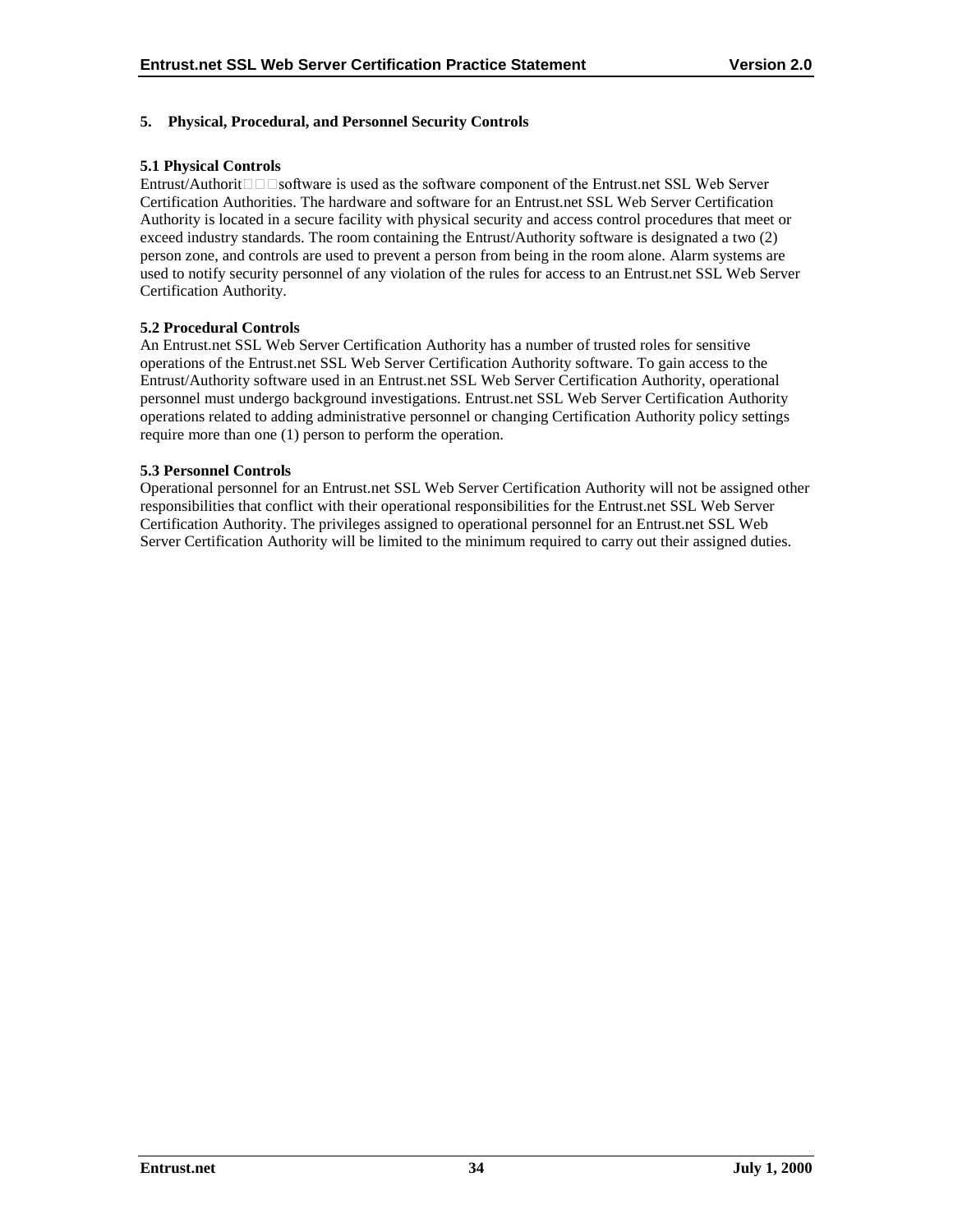## **6. Technical Security Controls**

## **6.1 Key Pair Generation and Installation**

## **6.1.1 Key Pair Generation**

The signing Key Pair for an Entrust.net SSL Web Server Certification Authority is created during the initial start up of the Entrust/Master Control application and is protected by the master key for such Entrust.net SSL Web Server Certification Authority. Hardware key generation is used which is compliant to at least FIPS 140-1 level 3.

## **6.1.2 Private Key Delivery to Entity**

Not applicable.

## **6.1.3 Public Key Delivery to Certificate Issuer**

The Public Key to be included in an Entrust.net SSL Web Server Certificate is delivered to Entrust.net SSL Web Server Certification Authorities in a Certificate Signing Request (CSR) as part of the Entrust.net SSL Web Server Certificate Application process.

## **6.1.4 CA Public Key Delivery to Users**

The Public-Key Certificate for Entrust.net SSL Web Server Certification Authorities is cross certified by the Thawte Certification Authority. The self-signed Public-Key Certificate for the Thawte Certification Authority is pre-installed in common World Wide Web browser and web server software by the applicable software manufacturers.

## **6.1.5 Key Sizes**

The SSL server key sizes are determined by the Subscriber's World Wide Web server software.

#### **6.1.6 Public-Key Parameters Generation**

The Subscriber's World Wide Web server software controls which Public-Key parameters are used.

## **6.1.7 Parameter Quality Checking**

The quality of the Public-Key parameters is governed by the Subscriber's World Wide Web server software that generates the parameters. Neither Entrust.net nor any independent third-party Registration Authority operating under an Entrust.net SSL Web Server Certification Authority, nor any Resellers or Co-marketers, or any subcontractors, distributors, agents, suppliers, employees, or directors of any of the foregoing make any representations or provide any representations, warranties or conditions whatsoever about the quality of the Public Key contained in an Entrust.net SSL Web Server Certificate.

#### **6.1.8 Hardware/Software Key Generation**

The method for generating the Subscriber's Key Pair associated with an Entrust.net SSL Web Server Certificate is solely under the control of the Subscriber, and neither Entrust.net nor any independent thirdparty Registration Authority operating under an Entrust.net SSL Web Server Certification Authority, nor any Resellers or Co-marketers, or any subcontractors, distributors, agents, suppliers, employees, or directors of any of the foregoing shall have any responsibility or liability whatsoever for the generation of the Subscriber's Key Pair.

## **6.1.9 Key Usage Purposes**

Entrust.net SSL Web Server Certificates issued by an Entrust.net SSL Web Server Certification Authority contain the keyUsage and the extendkeyUsage Certificate extensions restricting the purpose for which an Entrust.net SSL Web Server Certificate can be used. Subscribers and Relying Parties shall only use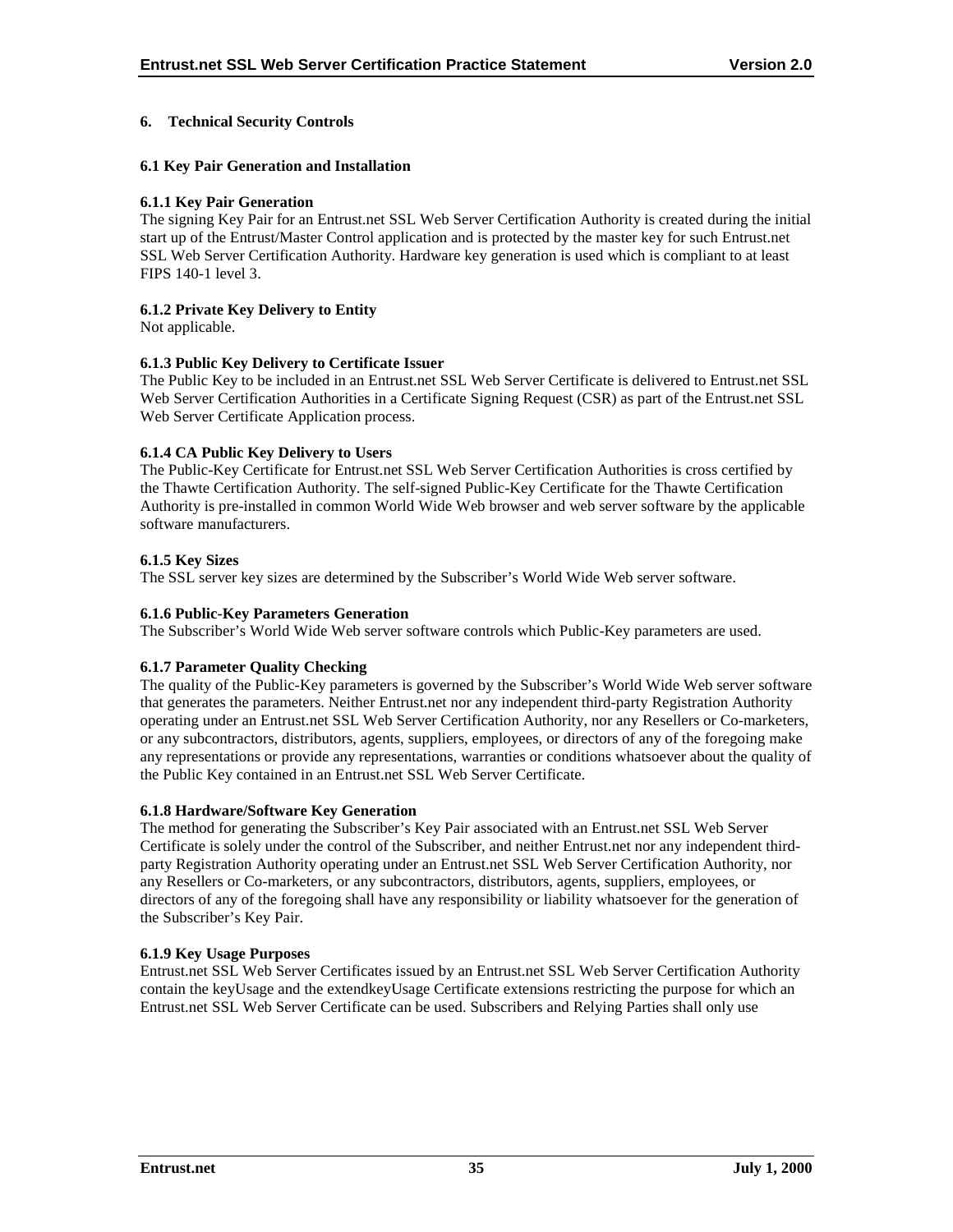Entrust.net SSL Web Server Certificates in compliance with this Entrust.net SSL Web Server Certification Practice Statement and applicable laws.

## **6.2 Private Key Protection**

The Entrust.net SSL Web Server Certification Authorities use Entrust/Authority software in conjunction with hardware certified to FIPS 140-1 level 3 to protect the Entrust.net SSL Web Server Certification Authorities' Private Keys. Subscribers are responsible for protecting the Private Key associated with the Public Key in the Subscriber's Entrust.net SSL Web Server Certificate. Entrust.net does not escrow the Entrust.net SSL Web Server Certification Authorities' Private Keys.

## **6.3 Other Aspects of Key Pair Management**

No stipulation.

## **6.4 Activation Data**

No stipulation.

## **6.5 Computer Security Controls**

The workstations on which the Entrust.net SSL Web Server Certification Authorities operate are physically secured as described in Section 5.1 of this Entrust.net SSL Web Server Certification Practice Statement. The operating systems on the workstations on which the Entrust.net SSL Web Server Certification Authorities operate enforce identification and authentication of users. Access to Entrust/Authority software databases and audit trails is restricted as described in this Entrust.net SSL Web Server Certification Practice Statement. All operational personnel that are authorized to have access to the Entrust.net SSL Web Server Certification Authorities are required to use hardware tokens in conjunction with a PIN to gain access to the physical room that contains the Entrust/Authority software being used for such Entrust.net SSL Web Server Certification Authorities.

## **6.6 Life Cycle Technical Controls**

The efficacy and appropriateness of the security settings described in this Entrust.net SSL Web Server Certification Practice Statement are reviewed on a yearly basis. A risk and threat assessment will be performed to determine if key lengths need to be increased or operational procedures modified from time to time to maintain system security.

#### **6.7 Network Security Controls**

Remote access to Entrust/Authority software via the Entrust/Admin software interface is secured using the security features of the Secure Exchange Protocol and Entrust/Session software.

## **6.8 Cryptographic Module Engineering Controls**

The Entrust/Authority software cryptographic module is designed to conform to FIPS 140-1 level 1 requirements. Optional hardware tokens may be used to generate Key Pairs that may conform with higher levels of FIPS validation, but which must at least conform to level 1.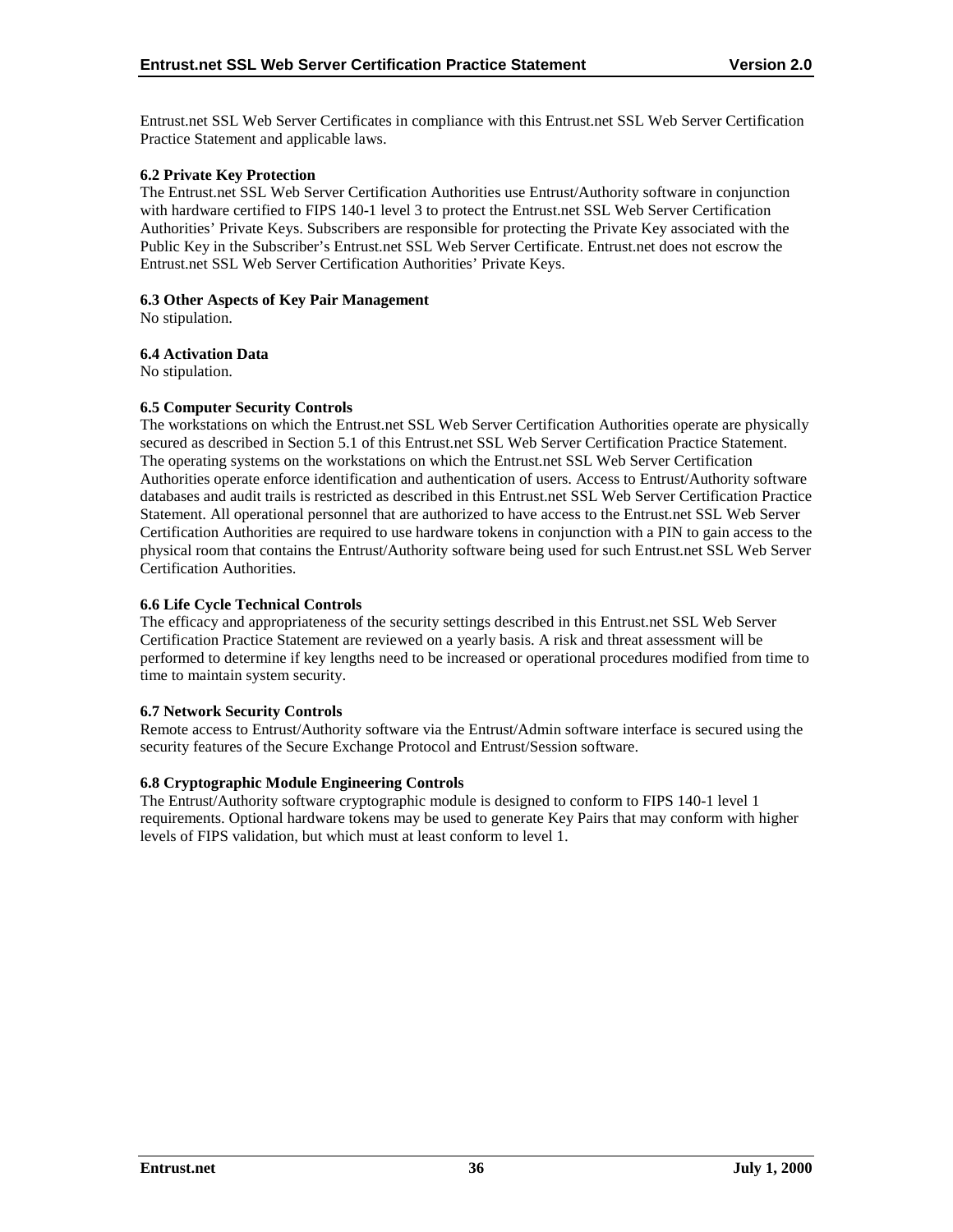## **7. Certificate and CRL Profiles**

## **7.1 Certificate Profile**

The profile for the Entrust.net SSL Web Server Certificates issued by an Entrust.net SSL Web Server Certification Authority conform to the specifications for the Secure Sockets Layer protocol.

## **7.2 CRL Profile**

The following fields of the X.509 version 2 CRL format are used by the Entrust.net SSL Web Server Certification Authorities:

- version: set to v2
- signature: identifier of the algorithm used to sign the CRL
- issuer: the full Distinguished Name of the Certification Authority issuing the CRL
- this update: time of CRL issuance
- next update: time of next expected CRL update
- revoked certificates: list of revoked Certificate information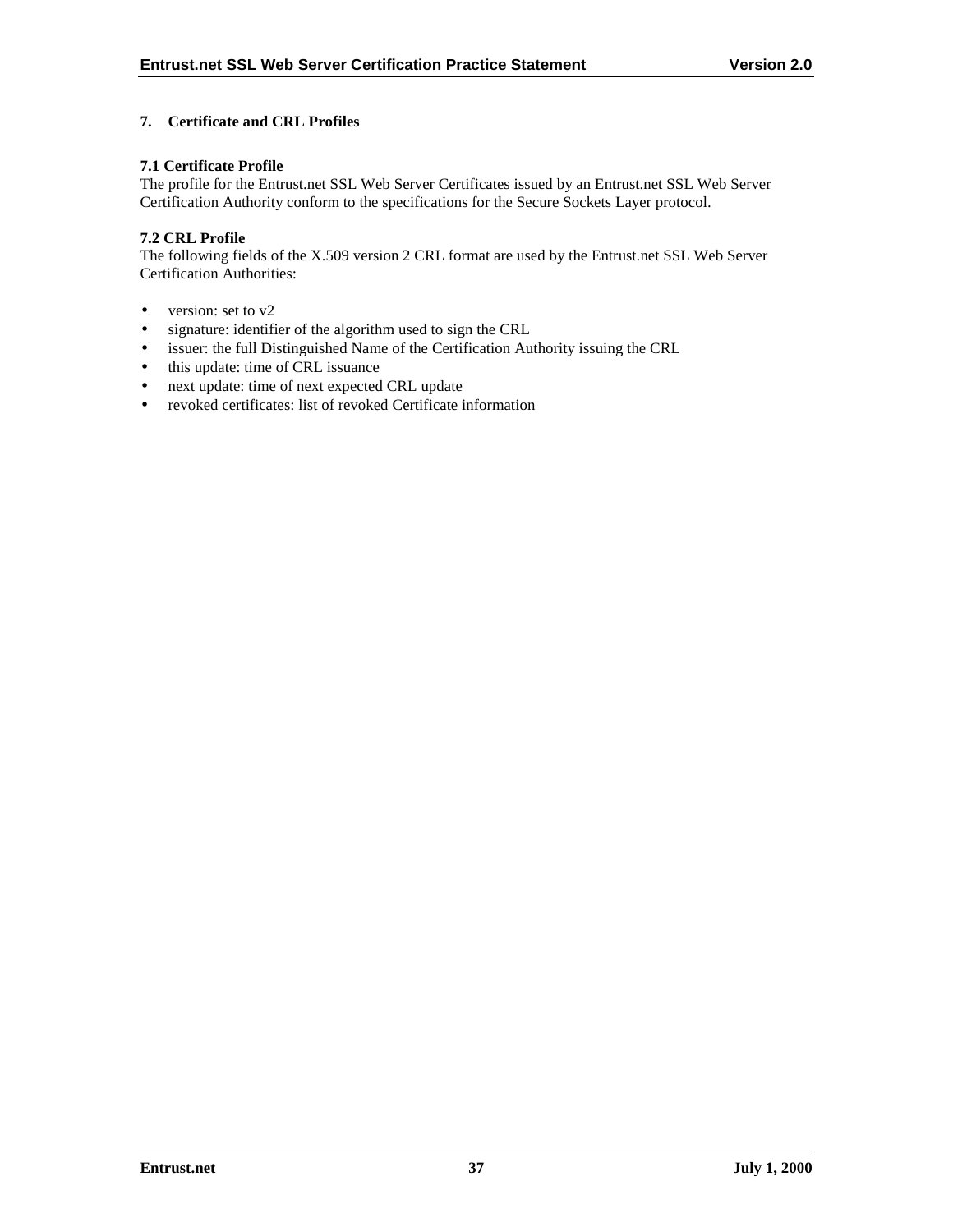## **8. Specification Administration**

## **8.1 Contact Information**

Director Operations, Entrust.net Limited Entrust.net Limited 750 Heron Road, Suite E08 Ottawa, Ontario K1V 1A7

Tel: (613) 247-3742 Email: entrust.OA@entrust.net

## **8.2 Specification Change Procedures**

Entrust.net may, in its discretion, modify the Entrust.net SSL Web Server Certification Practice Statement and the terms and conditions contained herein from time to time. Modifications to the Entrust.net SSL Web Server Certification Practice Statement that, in the judgment of Entrust.net, will have little or no impact on Applicants, Subscribers, and Relying Parties, may be made with no change to the Entrust.net SSL Web Server Certification Practice Statement version number and no notification to Applicants, Subscribers, and Relying Parties. Such changes shall become effective immediately upon publication in the Entrust.net Repository.

Modifications to the Entrust.net SSL Web Server Certification Practice Statement that, in the judgment of Entrust.net may have a significant impact on Applicants, Subscribers, and Relying Parties, shall be published in the Entrust.net Repository and shall become effective fifteen (15) days after publication in the Entrust.net Repository unless Entrust.net withdraws such modified Entrust.net SSL Web Server Certification Practice Statement prior to such effective date. In the event that Entrust.net makes a significant modification to Entrust.net SSL Web Server Certification Practice Statement, the version number of the Entrust.net SSL Web Server Certification Practice Statement shall be updated accordingly. Unless a Subscriber ceases to use, removes, and requests revocation of such Subscriber's Entrust.net SSL Web Server Certificate(s) prior to the date on which an updated version of the Entrust.net SSL Web Server Certification Practice Statement becomes effective, such Subscriber shall be deemed to have consented to the terms and conditions of such updated version of the Entrust.net SSL Web Server Certification Practice Statement and shall be bound by the terms and conditions of such updated version of the Entrust.net SSL Web Server Certification Practice Statement.

#### **8.3 Publication and Notification Policies**

Prior to major changes to this Entrust.net SSL Web Server Certification Practice Statement, notification of the upcoming changes will be posted in the Entrust.net Repository.

## **8.4 CPS Approval Procedures**

This Entrust.net SSL Web Server Certification Practice Statement and any subsequent changes shall be approved by the Entrust.net Policy Authority.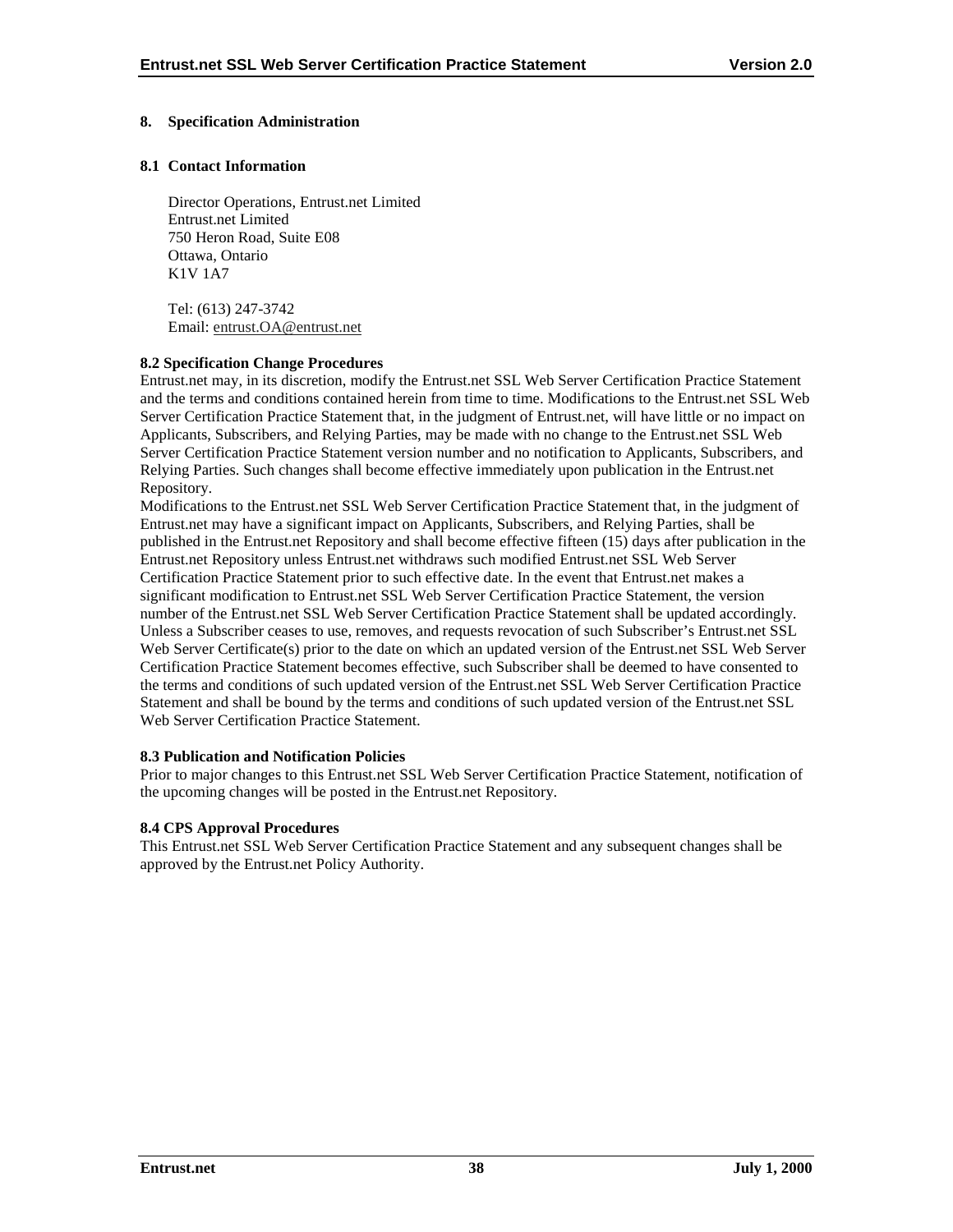## **9. Acronyms**

CA Certification Authority CPS Certification Practice Statement CRL Certificate Revocation List CSR Certificate Signing Request DN Distinguished Name DNS Domain Name Server DSA Digital Signature Algorithm HTTP Hypertext Transfer Protocol IETF Internet Engineering Task Force ITU-T International Telecommunication Union - Telecommunication Standardization Sector MAC Message Authentication Code OA Operational Authority OID Object Identifier PA Policy Authority PIN Personal Identification Number PKI Public-Key Infrastructure RA Registration Authority RDN Relative Distinguished Name RFC Request for Comment SEP Secure Exchange Protocol SSL Secure Sockets Layer URL Universal Resource Locator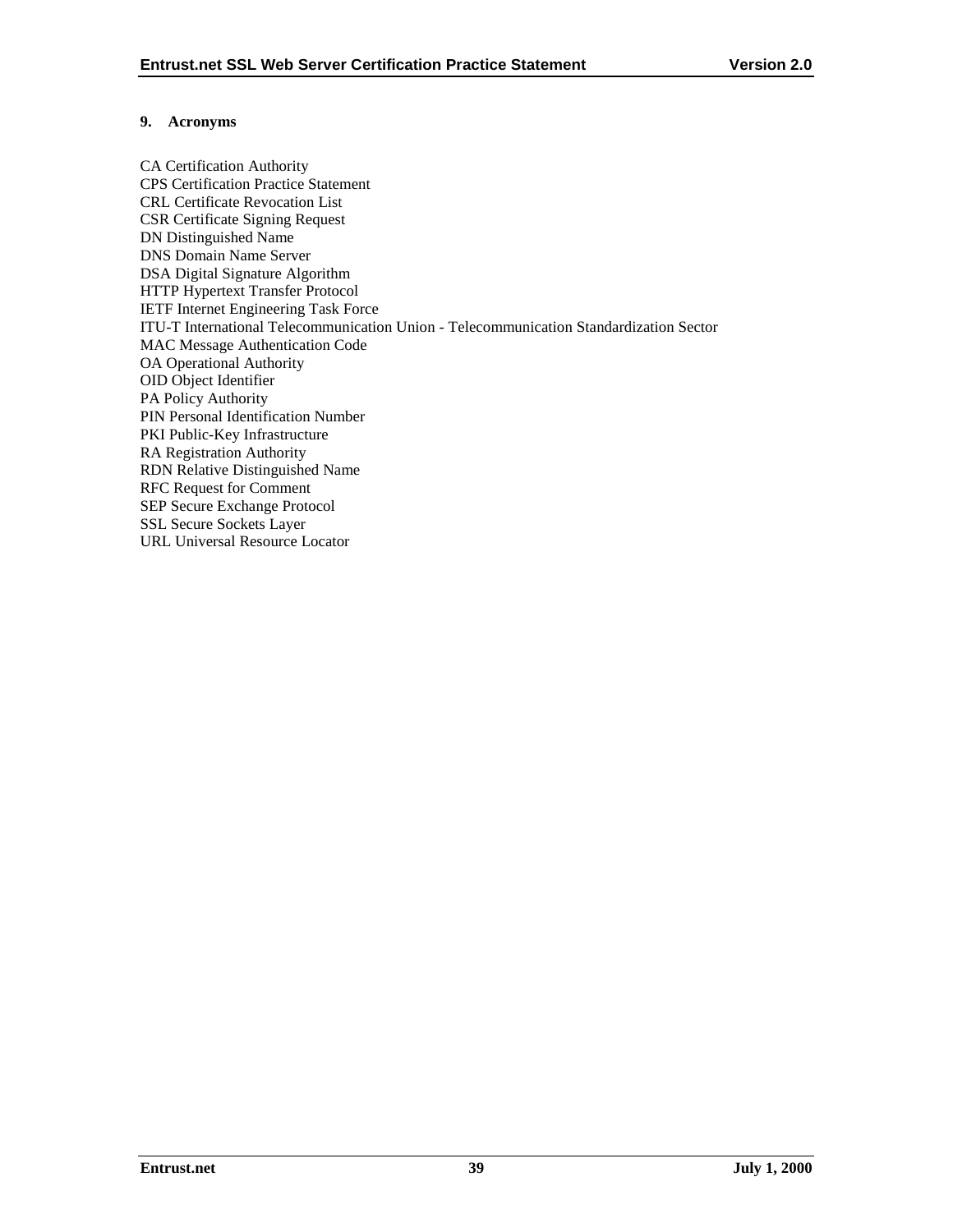#### **10. Definitions**

**Affiliate:** means Entrust Technologies Inc., and any corporation or other entity that Entrust Technologies Inc. directly or indirectly controls. In this context, a party "controls" a corporation or another entity if it directly or indirectly owns or controls fifty percent (50%) or more of the voting rights for the board of directors or other mechanism of control.

**Applicant:** means a person, entity, or organization applying for an Entrust.net SSL Web Server Certificate, but which has not yet been issued an Entrust.net SSL Web Server Certificate, or a person, entity, or organization that currently has an Entrust.net SSL Web Server Certificate or Entrust.net SSL Web Server Certificates and that is applying for renewal of such Entrust.net SSL Web Server Certificate or Entrust.net SSL Web Server Certificates or for an additional Entrust.net SSL Web Server Certificate or Entrust.net SSL Web Server Certificates.

**Business Day:** means any day, other than a Saturday, Sunday, statutory or civic holiday in the City of Ottawa, Ontario.

**Certificate:** means a digital document that at a minimum: (a) identifies the Certification Authority issuing it, (b) names or otherwise identifies a Subject, (c) contains a Public Key of a Key Pair, (d) identifies its operational period, and (e) contains a serial number and is digitally signed by a Certification Authority.

**Certificate Revocation List:** means a time-stamped list of the serial numbers of revoked Certificates that has been digitally signed by a Certification Authority.

**Certification Authority:** means an entity or organization that (i) creates and digitally signs Certificates that contain among other things a Subject's Public Key and other information that is intended to identify the Subject, (ii) makes Certificates available to facilitate communication with the Subject identified in the Certificate, and (iii) creates and digitally signs Certificate Revocation Lists containing information about Certificates that have been revoked and which should no longer be used or relied upon.

**Certification Practice Statement:** means a statement of the practices that a Certification Authority uses in issuing, managing, revoking, renewing, and providing access to Certificates, and the terms and conditions under which the Certification Authority makes such services available.

**Co-marketers:** means any person, entity, or organization that has been granted by Entrust.net or a Registration Authority operating under an Entrust.net SSL Web Server Certification Authority the right to promote Entrust.net SSL Web Server Certificates.

**Compromise:** means a suspected or actual loss, disclosure, or loss of control over sensitive information or data.

**CPS:** see Certification Practice Statement.

**CRL:** see Certificate Revocation List.

**Entrust.net:** means Entrust.net Limited.

**Entrust.net Operational Authority:** means those personnel who work for or on behalf of Entrust.net and who are responsible for the operation of the Entrust.net SSL Web Server Certification Authorities.

**Entrust.net Policy Authority:** means those personnel who work for or on behalf of Entrust.net and who are responsible for determining the policies and procedures that govern the operation of the Entrust.net SSL Web Server Certification Authorities.

**Entrust.net Repository:** means a collection of databases and web sites that contain information about Entrust.net SSL Web Server Certificates and services provided by Entrust.net in respect to Entrust.net SSL Web Server Certificates, including among other things, the types of Entrust.net SSL Web Server Certificates issued by the Entrust.net SSL Web Server Certification Authorities, the services provided by Entrust.net in respect to Entrust.net SSL Web Server Certificates, the fees charged by Entrust.net for Entrust.net SSL Web Server Certificates and for the services provided by Entrust.net in respect to Entrust.net SSL Web Server Certificates, Certificate Revocation Lists, the Entrust.net SSL Web Server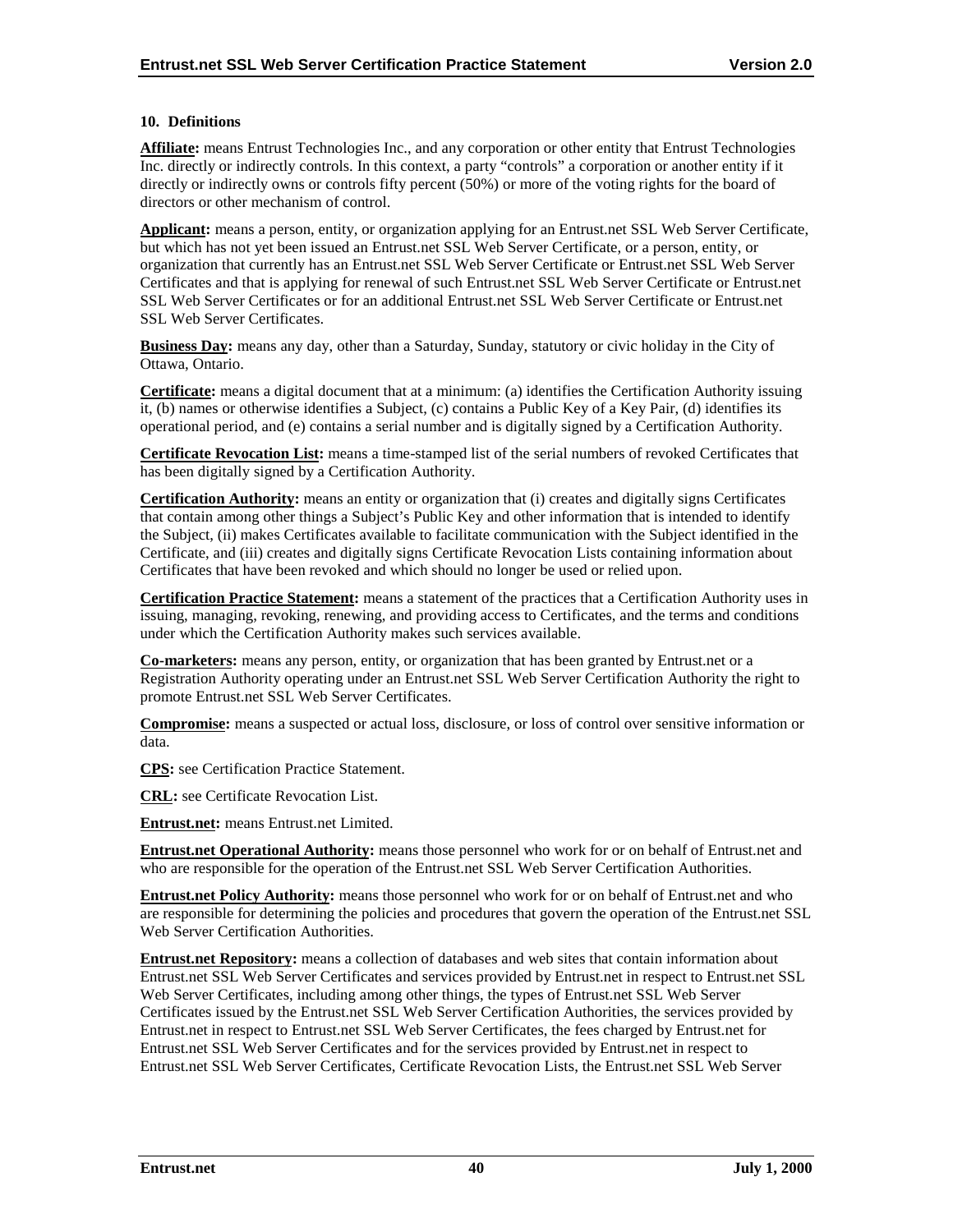Certification Practice Statement, and other information and agreements that are intended to govern the use of Entrust.net SSL Web Server Certificates.

**Entrust.net SSL Web Server Certification Authority:** means a Certification Authority operated by or on behalf of Entrust.net for the purpose of issuing, managing, revoking, renewing, and providing access to Entrust.net SSL Web Server Certificates.

**Entrust.net SSL Web Server Certification Practice Statement:** means this document.

**Entrust.net SSL Web Server CPS:** See Entrust.net SSL Web Server Certification Practice Statement.

**Entrust.net SSL Web Server Certificate:** means an SSL Certificate issued by an Entrust.net SSL Web Server Certification Authority for use on World Wide Web servers.

**Entrust.net SSL Web Server Certificate Application:** means the form and application information requested by a Registration Authority operating under an Entrust.net SSL Web Server Certification Authority and submitted by an Applicant when applying for the issuance of an Entrust.net SSL Web Server Certificate.

**FIPS:** means the Federal Information Processing Standards. These are U.S. Federal standards that prescribe specific performance requirements, practices, formats, communication protocols, and other requirements for hardware, software, data, and telecommunications operation.

**IETF:** means the Internet Engineering Task Force. The Internet Engineering Task Force is an international community of network designers, operators, vendors, and researchers concerned with the evolution of the Internet architecture and the efficient operation of the Internet.

**Key Pair:** means two mathematically related cryptographic keys, having the properties that (i) one key can be used to encrypt a message that can only be decrypted using the other key, and (ii) even knowing one key, it is believed to be computationally infeasible to discover the other key.

**Object Identifier:** means a specially-formatted sequence of numbers that is registered in accordance with internationally-recognized procedures for object identifier registration.

**OID:** see Object Identifier.

**Operational Period:** means, with respect to a Certificate, the period of its validity. The Operational Period would typically begin on the date the Certificate is issued (or such later date as specified in the Certificate), and ends on the date and time it expires as noted in the Certificate or earlier if the Certificate is Revoked.

PKIX: means an IETF Working Group developing technical specifications for PKI components based on X.509 Version 3 Certificates.

**Private Key:** means the key of a Key Pair used to decrypt an encrypted message. This key must be kept secret.

**Public Key:** means the key of a Key Pair used to encrypt a message. The Public Key can be made freely available to anyone who may want to send encrypted messages to the holder of the Private Key of the Key Pair. The Public Key is usually made publicly available in a Certificate issued by a Certification Authority and is often obtained by accessing a repository or database. A Public Key is used to encrypt a message that can only be decrypted by the holder of the corresponding Private Key.

**RA:** see Registration Authority.

**Registration Authority:** means an entity that performs two functions: (1) the receipt of information from a Subject to be named in a Certificate, and (2) the performance of limited verification of information provided by the Subject against information available in certain third-party databases. In the event that the information provided by a Subject corresponds to the information in such third-party databases a Registration Authority may send a request to a Certification Authority requesting that the Certification Authority generate, digitally sign, and issue a Certificate containing the information verified by the Registration Authority.